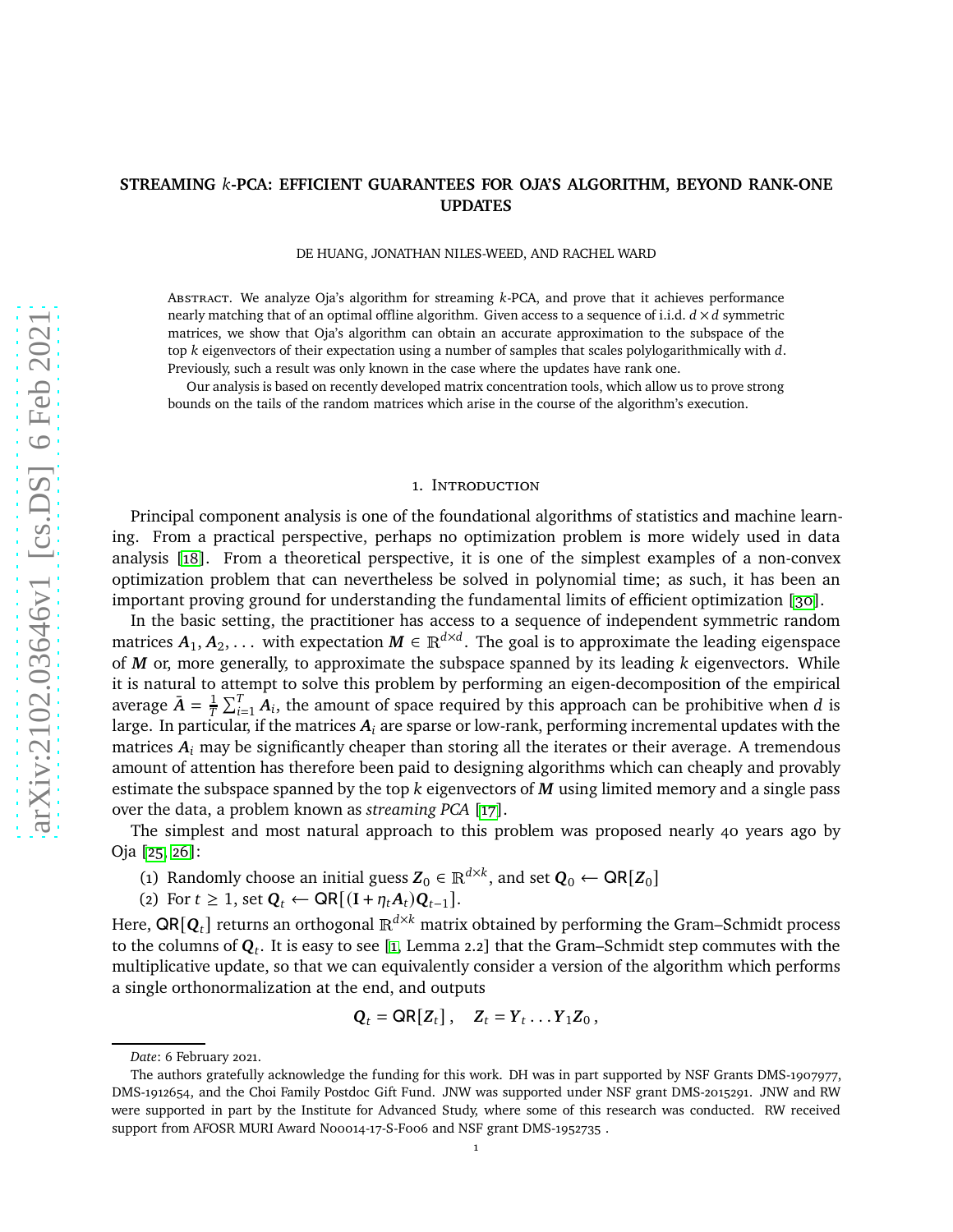where  $Y_i := (\mathbf{I} + \eta_i \mathbf{A}_i).$ 

Oja's algorithm can be viewed as a noisy version of the classic orthogonal iteration algorithm for computing invariant subspaces of a symmetric matrix [\[12,](#page-26-3) Section 7.3.2]; alternatively, it corresponds to projected stochastic gradient descent on the Stiefel manifold of matrices with orthonormal columns [\[9\]](#page-26-4). Despite its simplicity and practical effectiveness, Oja's algorithm has proven challenging to analyze because of its inherent non-convexity.

As a benchmark against which to compare Oja's algorithm, we may consider the performance of the simple offline algorithm which computes the leading k eigenvectors of  $\overline{A}$ . We write  $V \in \mathbb{R}^{d \times k}$  for the orthogonal matrix whose columns are the leading *k* eigenvectors of *M* and  $\hat{V} \in \mathbb{R}^{d \times k}$  for the matrix containing the leading k eigenvectors of  $\overline{A}$ , and measure the quality of  $\hat{V}$  by the following standard measure of distance between subspaces:

<span id="page-1-0"></span>
$$
dist(\hat{V}, V) := ||VV^* - \hat{V}\hat{V}^*||
$$

If  $||A_i - M|| \leq M$  almost surely and the gap between the kth and  $(k + 1)$ th eigenvalues is  $\rho_k$ , then the Matrix Bernstein inequality [\[31,](#page-27-3) Theorem 1.4] combined with Wedin's Theorem [\[33\]](#page-27-4) implies that there exists a positive constant  $C$  such that

$$
\operatorname{dist}(\hat{V}, V) \le C \frac{M}{\rho_k} \sqrt{\frac{\log(d/\delta)}{T}}.
$$
\n(1.1)

with probability at least  $1 - \delta$ .

The key question is whether Oja's algorithm is able to achieve similar performance. However, except in the special *rank-one* case where either  $k = 1$  or  $rank(A_i) = 1$  almost surely, no such bound is known.

1.1. **Our contribution.** We give the first results for Oja's algorithm nearly matching [\(1.1\)](#page-1-0), for any  $k \ge 1$ and updates of any rank. Our main result (Theorem [2.3\)](#page-4-0) establishes that, after a burn-in period of  $T_0 = \tilde{\tilde{O}} \left( \frac{k M^2}{\delta^2 \rho^2} \right)$  $\delta^2\rho_k^2$ steps, the output of Oja's algorithm satisfies

$$
dist(\mathbf{Q}_T, \mathbf{V}) \le C' \frac{M}{\rho_k} \sqrt{\frac{\log(kM/\delta \rho_k)}{T - T_0}}
$$

with probability at least  $1 - \delta$  for a universal positive constant  $C'$ . Ours is the first work to show that Oja's algorithm can achieve a guarantee similar to [\(1.1\)](#page-1-0) beyond the rank-one case.

The assumption that  $k = 1$  or rank $(A_i) = 1$  is fundamental to the proof strategies used in prior works. To show that the error decays sufficiently quickly, prior work focuses on the quantity  $\|\bm{U}^*\bm{Z}_t(\bm{V}^*\bm{Z}_t)^{-1}\|_2$ , where the columns of  $U$  are the last  $d - k$  eigenvectors of  $M$ , which is an upper bound on dist $(Q_t, V)$ . (See Lemma [2.6,](#page-5-0) below.) The key challenge is to control the inverse  $(V^*Z_t)^{-1}$ . When  $k = 1$ , as in [\[17\]](#page-26-1), this quantity is a scalar, so it can be pulled out of the norm and bounded separately. This is no longer possible when  $k > 1$ , but if rank $(A_i) = 1$ , as in [\[1\]](#page-26-2), then  $V^*Z_t$  can be written as a rankone perturbation of  $V^*Z_{t-1}$ . The Sherman–Morrison formula then implies that  $U^*Z_t(V^*Z_t)^{-1}$  can be written as  $\mathbf{U}^*\mathbf{Z}_{t-1}(\mathbf{V}^*\mathbf{Z}_{t-1})^{-1}$  plus the sum of explicit, rank-one correction terms. However, if neither  $k = 1$  nor rank $(A_i) = 1$ , this approach quickly becomes infeasible, since the correction terms now involve a product of rank-k matrices whose norm is difficult to bound.

A more subtle difficulty implicit in prior work is that proofs must be carried out entirely in expected (squared) Frobenius norm. This requirement is necessitated by the fact that the Frobenius norm is Hilbertian, so it is possible to employ the crucial Pythagorean identity

<span id="page-1-1"></span>
$$
\mathbb{E}||Y||_2^2 = ||\mathbb{E}Y||_2^2 + ||Y - \mathbb{E}Y||_2^2
$$
\n(1.2)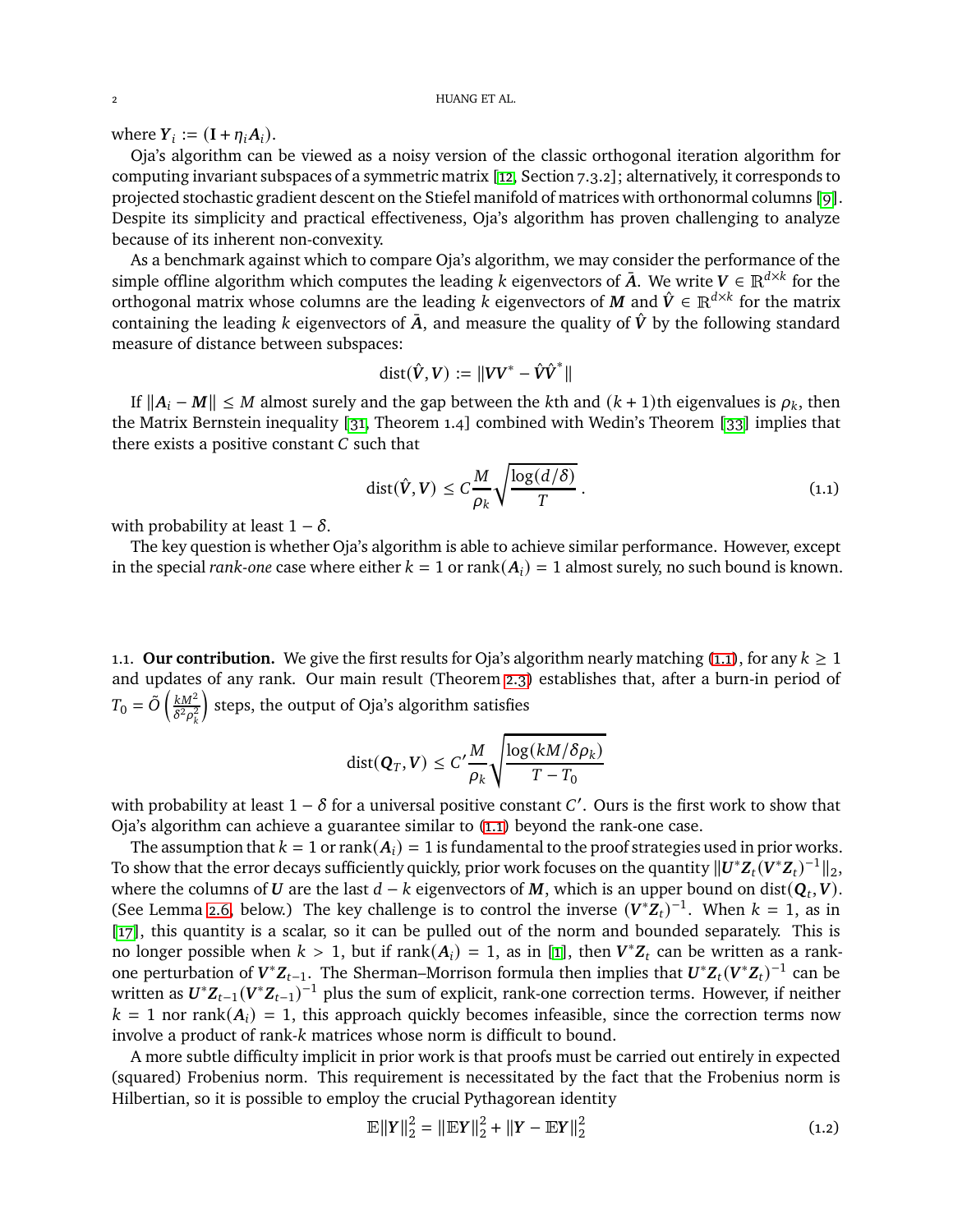for any random matrix  $Y$ . It is this identity that makes it possible to control the evolution of  $\mathbb{E} \|\bm{U}^*\bm{Z}_t(\bm{V}^*\bm{Z}_t)^{-1}\|_2^2$  $\frac{2}{2}$ . However, as our proofs reveal, it is of significant utility to be able to recursively control the operator norm  $\|\mathbf{U}^*\mathbf{Z}_t(\mathbf{V}^*\mathbf{Z}_t)^{-1}\|$  with high probability instead. Unfortunately, [\(1.2\)](#page-1-1) is of no help in proving statements of this kind.

Our argument handles both challenges and represents a significant conceptual simplification over earlier proofs. Our crucial insight is that, rather than using the squared Frobenius norm, it is possible to prove a stronger recursion in a different norm, which implies high-probability bounds. Using techniques recently developed by [\[16\]](#page-26-5) to prove concentration inequalities for products of random matrices, we show that conditioned on  $||U^*Z_{t-1}(V^*Z_{t-1})^{-1}||$  being well behaved, the probability that  $||U^*Z_t(V^*Z_t)^{-1}||$  deviates significantly from its expectation is exponentially small.

In other words, good concentration properties for  $||U^*Z_{t-1}(V^*Z_{t-1})^{-1}||$  imply good concentration properties for the next iterate,  $||U^*Z_t(V^*Z_t)^{-1}||$ . These high-probability bounds significantly simplify the calculations, since they allow us to guarantee that the problematic error terms appearing in prior work are small.

If we knew that  $||\mathbf{U}^* \mathbf{Z}_0 (\mathbf{V}^* \mathbf{Z}_0)^{-1}|| = O(1)$  with high probability, then the above induction argument would allow us to conclude that  $||\mathbf{U}^*\mathbf{Z}_t(\mathbf{V}^*\mathbf{Z}_t)^{-1}|| = O(1)$  for all  $t$ . Unfortunately, this is not the case: if  $Z_0$  is randomly initialized with i.i.d. Gaussian entries, then typically

$$
||U^*Z_0(V^*Z_0)^{-1}|| \times \sqrt{dk}.
$$

We therefore adopt a two-phase approach: in the first, short phase, of length approximately  $\log d$ , we show that the operator norm decays from  $O(\sqrt{dk})$  to  $O(1)$ , and in the second phase we use the above recursive argument to establish that the operator norm decays to zero at a  $O(1/\sqrt{T})$  rate. To simplify the analysis of the first phase, we develop a coupling argument that allows us reduce without loss of generality to the case where the law  $P_A$  of the random matrices  $A_1, A_2, \ldots$  has finite support and obtain almost-sure guarantees by a simple union bound. This weak control is enough to guarantee that  $\| \bm{U}^* \bm{Z}_t (\bm{V}^* \bm{Z}_t)^{-1} \|$  decays exponentially fast, so that it is of constant order after approximately log  $d$ iterations.

1.2. **Prior work.** Obtaining non-asymptotic rates of convergence for Oja's algorithm and its variants has been an area of active recent interest [\[28,](#page-27-5) [29,](#page-27-6) [27,](#page-27-7) [21,](#page-27-8) [20,](#page-26-6) [2,](#page-26-7) [4,](#page-26-8) [13,](#page-26-9) [17,](#page-26-1) [23\]](#page-27-9). Apart from the results of [\[1\]](#page-26-2) and [\[17\]](#page-26-1), none of these works proves bounds matching [\(1.1\)](#page-1-0).

A breakthrough in the project of obtaining optimal guarantees was due to [\[28\]](#page-27-5), who gave an analysis of Oja's algorithm that works when provided with a warm start: he showed that, when  $k = 1$  and rank( $A_i$ ) = 1 almost surely, Oja's algorithm converges in a number of steps logarithmic in d if it is initialized in a neighborhood of the optimum, but his result does not extend to random initialization and it is unclear how to find a warm start in practice. This restriction was lifted by [\[17\]](#page-26-1), who were the first to show a global, efficient guarantee for Oja's algorithm when  $k = 1$ . Subsequently, [\[1\]](#page-26-2) gave a global, efficient guarantee for Oja's algorithm in the  $k > 1$  case, but under the restriction that rank $(A_i) = 1$  almost surely.

The idea of analyzing Oja's algorithm by developing concentration bounds for products of random matrices was suggested by [\[15\]](#page-26-10), who also proved such non-asymptotic concentration bounds in a simplified setting. Those bounds were later improved by [\[16\]](#page-26-5) who developed a different technique based on martingale inequalities for Schatten norms, following a strategy pursued by [\[19\]](#page-26-11) and [\[24\]](#page-27-10) for other Banach space norms. The concentration inequalities of [\[16\]](#page-26-5) are not sharp enough to recover optimal rates for Oja's algorithm on their own; in this work, we use a similar proof techniques to establish tailor-made concentration results for the Oja setting.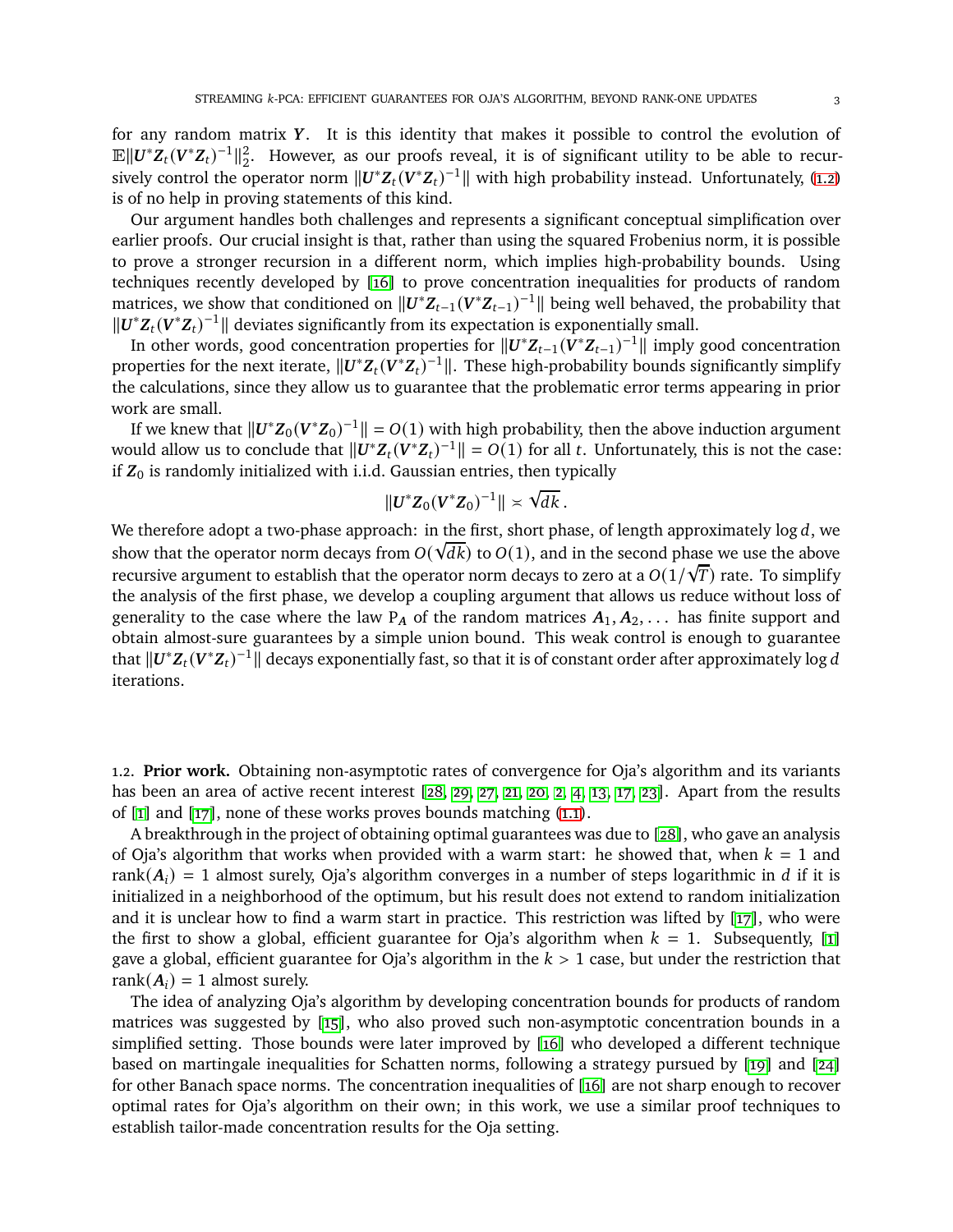1.3. **Organization of the remainder of the paper.** In Section [2,](#page-3-0) we give our main results and an overview of our techniques. Our main tool is a recursive inequality which proves a concentration result for the iterates of Oja's algorithm, which we state and prove in Section [3.](#page-6-0)

Our analysis of Oja's algorithm involves two distinct phases, which we analyze separately. Since the argument for the second phase is simpler, we present it first in Section [4,](#page-7-0) and present the slightly more complicated argument for the first phase in Section [5.](#page-8-0) We conclude in Section [6](#page-9-0) with open questions and directions for future work. The appendices contain omitted proofs and supplementary results for each section.

1.4. **Notation.** We write  $\lambda_1 \geq \cdots \geq \lambda_d$  for the eigenvalues of the symmetric matrix M, and we write  $\rho_k := \lambda_k - \lambda_{k+1}$  for the gap between the kth and  $(k+1)$ th eigenvalue. We write  $V \in \mathbb{R}^{d \times k}$  for the orthogonal matrix whose columns are the *k* leading eigenvectors of  $M$ , and  $U \in \mathbb{R}^{d \times (d-k)}$  for the orthogonal matrix whose columns are the remaining eigenvectors. Given an orthogonal matrix  $W \in \mathbb{R}^{d \times k}$ , we write [\[7\]](#page-26-12)

$$
dist(W, V) = ||VV^* - WW^*|| = ||U^*W||,
$$

The symbol  $\lVert \cdot \rVert$  denotes the spectral norm (i.e.,  $\ell_2$  operator norm) of a matrix, which is equal to its maximum singular value. For  $p \geq 1$ , the symbol  $\left\| \cdot \right\|_p$  denotes the Schatten p-norm, which is the  $\ell_p$ norm of the singular values of its argument. We also define the  $L_p$  norm of a random matrix X as

$$
\left\Vert X\right\Vert _{p,p}:=\left(\mathbb{E}\left\Vert X\right\Vert _{p}^{p}\right)^{1/p}.
$$

We employ standard asymptotic notation  $a = O(b)$  to indicate that  $a \leq Cb$  for a universal positive constant C, and write  $a = \Theta(b)$  if  $a = O(b)$  and  $b = O(a)$ . The notations  $\tilde{O}(\cdot)$  and  $\tilde{\Theta}(\cdot)$  suppress polylogarithmic factors in the problem parameters. When t is a positive integer, we write  $[t] :=$  $\{1, \ldots, t\}.$ 

#### 2. Techniques and main results

<span id="page-3-0"></span>We focus throughout on the following setup:

<span id="page-3-1"></span>**Assumption 2.1.** The matrices  $A_i$  are symmetric, independent, identically distributed samples from a distribution  $P_A$ , with expectation  $M$ .

Note that while we require that each  $A_i$  is symmetric, we do not require that  $A_i \geq 0$ .

The requirement that  $A_i$  is symmetric is not as restrictive as it may seem, since we can replace  $A_i$ by its *Hermitian dilation*:

$$
\mathfrak{D}(\boldsymbol{A}_i) := \begin{pmatrix} \mathbf{0} & \boldsymbol{A}_i \\ \boldsymbol{A}_i^* & \mathbf{0} \end{pmatrix} \in \mathbb{R}^{2d \times 2d}.
$$

Estimating the leading eigenvectors of  $\mathfrak{D}(M)$  is equivalent to estimating the leading singular vectors of M. Our results therefore extend to the non-symmetric streaming SVD problem as well. We refer the reader to [\[32\]](#page-27-11) for more details about this standard reduction.

The second requirement establishes that the random errors are bounded in a suitable norm. We write  $S_{d,k}$  for the Stiefel manifold of  $d \times k$  matrices with orthonormal columns.

<span id="page-3-2"></span>**Assumption 2.2.** If  $A \sim P_A$ , then  $\sup_{P \in \mathcal{S}_{d,k}} ||P^*(A-M)||_2 \leq M$  almost surely.

Note that for any matrix  $X \in \mathbb{R}^{d \times d}$ ,

$$
\sup_{P\in\mathcal{S}_{d,k}}\|P^*X\|_2=\left(\sum_{i=1}^k\sigma_i(X)^2\right)^{1/2},\quad 1\leq k\leq d,
$$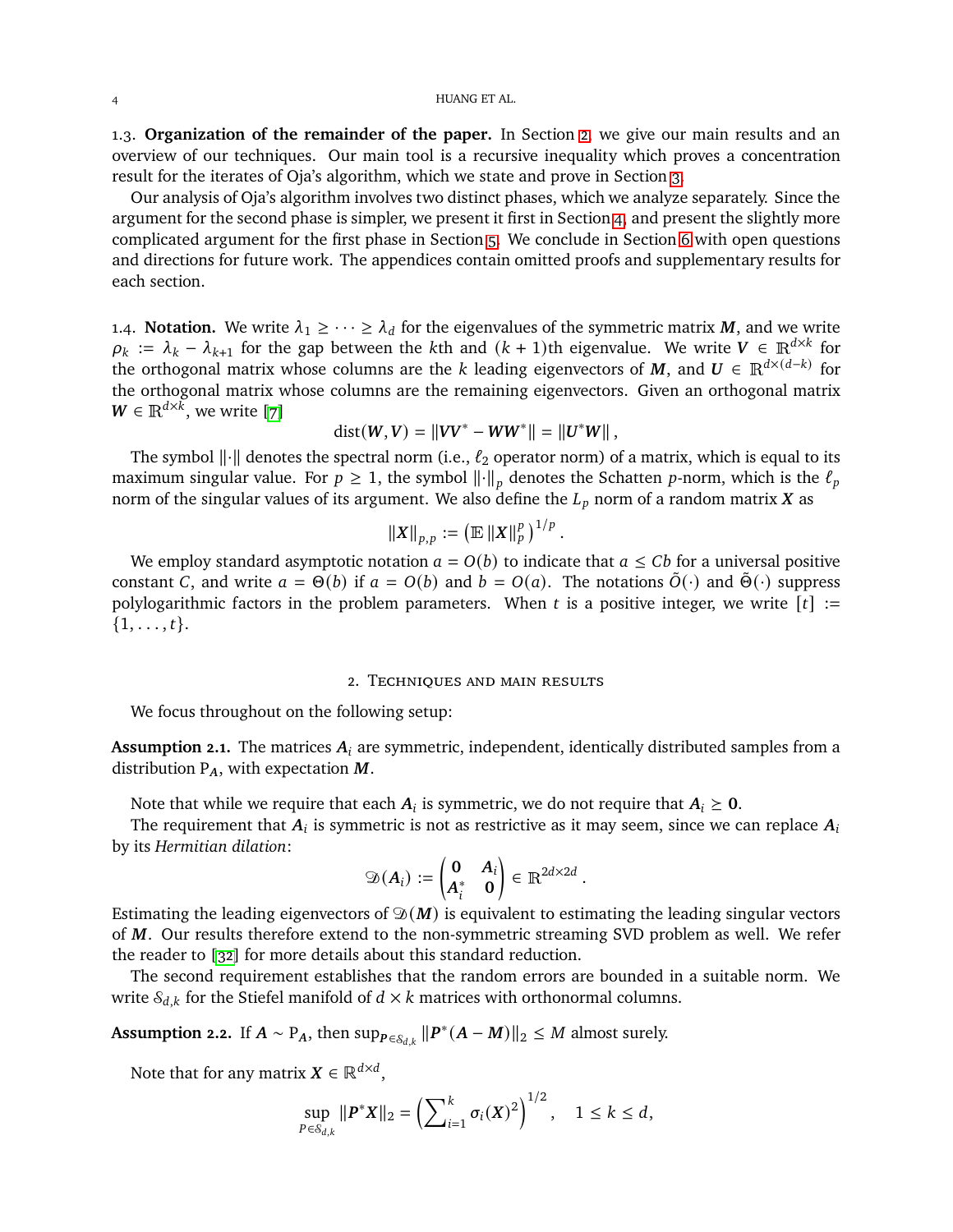where  $\sigma_1(X) \ge \sigma_2(X) \ge \cdots \ge \sigma_d(X)$  are the singular values of X. This norm, sometimes known as the  $(2, k)$  norm [\[22\]](#page-27-12) or the Ky Fan 2-k norm [\[8\]](#page-26-13), satisfies

$$
||X|| \leq \sup_{P \in S_{d,k}} ||P^*X||_2 \leq \sqrt{k} ||X|| \leq ||X||_2.
$$

This choice of norm generalizes the error assumptions in the literature. In the  $k = 1$  case, it agrees with the operator norm, which is the condition used by [\[17\]](#page-26-1); and it weakens the requirement of [\[1\]](#page-26-2) that  $||A_i||_2 \leq 1$  almost surely.

The following theorem summarizes our main results for Oja's algorithm.

<span id="page-4-0"></span>**Theorem 2.3** (Main, informal). *Adopt Assumptions* [2.1](#page-3-1) and [2.2.](#page-3-2) Let  $\lambda_1 \geq \ldots \lambda_d$  be the eigenvalues of *M,* and let  $\rho_k = \lambda_k - \lambda_{k+1}$ .

*For every*  $\delta \in (0, 1)$ *, define learning rates* 

$$
T_0 = \tilde{\Theta}\left(\frac{kM^2}{\delta^2 \rho_k^2}\right), \quad \beta = \tilde{\Theta}\left(\frac{M^2}{\rho_k^2}\right), \quad \eta_t = \begin{cases} \tilde{\Theta}\left(\frac{1}{\rho_k T_0}\right), & t \le T_0 \\ \Theta\left(\frac{1}{\rho_k(\beta + t - T_0)}\right), & t > T_0. \end{cases}
$$

 $Let \textbf{\textit{V}} \in \mathbb{R}^{d \times k}$  be the orthogonal matrix whose columns are the  $k$  leading eigenvectors of  $\textbf{\textit{M}}$ . Then for any  $T > T_0$ , the output  $\mathbf{Q}_T$  of Oja's algorithm satisfies

$$
\text{dist}(\mathbf{Q}_T, \mathbf{V}) \le C' \frac{M}{\rho_k} \sqrt{\frac{\log(Mk/\rho_k \delta)}{T - T_0}}
$$

*with probability at least* 1 − 𝛿*, where* 𝐶 ′ *is a universal positive constant.*

To prove Theorem [2.3,](#page-4-0) we adopt a two-phase analysis. Our first result shows that after  $T_0$  iterations, the output of Oja's algorithm satisfies  $\|\bm U^*\bm Q_{T_0}(\bm V^*\bm Q_{T_0})^{-1}\|\leq 1$  with high probability.

<span id="page-4-1"></span>**Theorem 2.4** (Phase I, informal). *Adopt the same setting as Theorem [2.3,](#page-4-0) and let*  $Z_0 \in \mathbb{R}^{d \times k}$  *have i.i.d. Gaussian entries. Let*

$$
T_0 = \Theta\left(\frac{kM^2}{\delta^2\rho_k^2}\big(\log(dM/\delta\rho_k)\big)^4\right)\,.
$$

*Then after T*<sub>0</sub> iterations of Oja's algorithm with constant step size  $η = Θ\left(\frac{\log(d/δ)}{ρ_k T_0}\right)$  $\big)$  and initialization  $Z_{0}$ , the output  $\mathbf{Q}_{T_0}$  satisfies

 $||U^* \mathbf{Q}_{T_0} (V^* \mathbf{Q}_{T_0})^{-1}|| \leq 1$ 

*with probability at least*  $1 - \delta$ *.* 

Our analysis of the second phase shows that, if Oja's algorithm is initialized with *any* matrix satisfying  $||U^*Q_0(V^*Q_0)^{-1}|| \le 1$ , then the output of Oja's algorithm decays at the rate  $O(1/\sqrt{T})$ .

<span id="page-4-2"></span>**Theorem 2.5** (Phase II, informal). *Adopt the same setting as Theorem [2.3,](#page-4-0) and suppose that*  $\mathbf{Z}_0 \in \mathbb{R}^{d \times k}$  $satisfies$   $\|U^*Z_0(V^*Z_0)^{-1}\|\leq 1.$  Then after  $T$  iterations of Oja's algorithm with step size  $\eta_i=\frac{8}{(\beta+i)}$  $\frac{8}{(\beta+i)\rho_k}$  with  $\beta = \Theta \left( \frac{M^2}{\sigma^2} \right)$  $\frac{M^2}{\rho_k^2} \log \left( \frac{Mk}{\rho_k \delta} \right)$  $\left(\frac{Mk}{\rho_k\delta}\right)\right)$  and initialization  $\boldsymbol{Q}_0$ , the output  $\boldsymbol{Q}_T$  satisfies

$$
dist(\mathbf{Q}_T, V) \leq 2e \sqrt{\frac{\beta + 1}{\beta + T}}
$$

*with probability at least*  $1 - \delta$ *.* 

This error guarantee is completely dimension free, and depends only logarithmically on  $k$  and the failure probability  $\delta$ .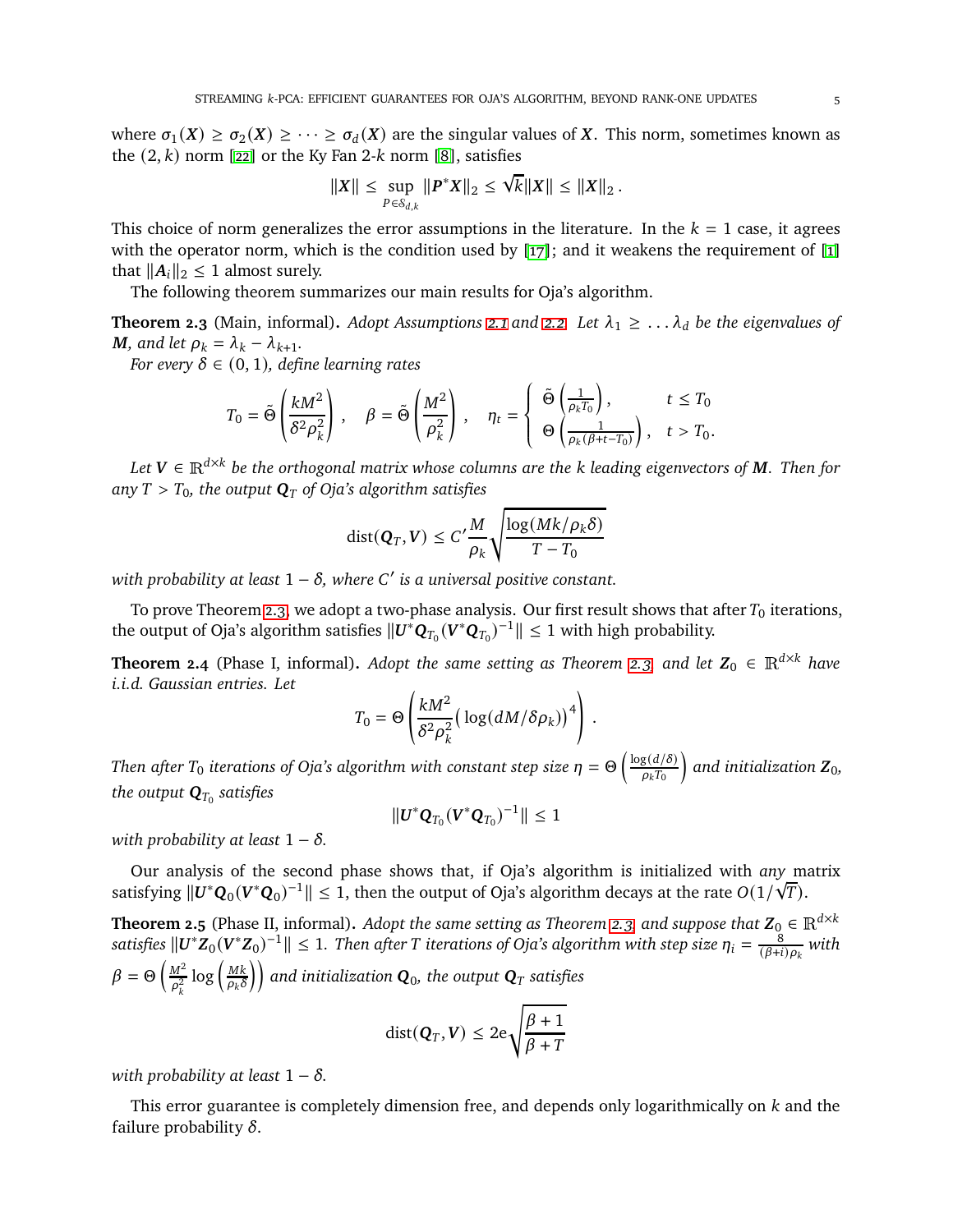Theorem [2.3](#page-4-0) follows directly from Theorems [2.4](#page-4-1) and [2.5.](#page-4-2) Theorem [2.4](#page-4-1) guarantees that with probability  $1 - \delta$ , the output of Phase I is a suitable initialization for Phase II, and, conditioned on this good event, Theorem [2.5](#page-4-2) guarantees that the output of the second phase has error  $O(\sqrt{\beta/T})$  with probability  $1 - \delta$ . By concatenating the analysis of the two phases and using the union bound, we obtain that the resulting two-phase algorithm succeeds with probability at least  $1 - 2\delta$ , yielding Theorem [2.3.](#page-4-0)

In the remainder of this section, we describe the main technical tools we employ in our argument.

2.1. **A recursive expression.** To simplify the argument, we recall the following result of [\[1,](#page-26-2) Lemma 2.2]:

<span id="page-5-0"></span>**Lemma 2.6.** *For all*  $t \geq 0$ *,* 

$$
\text{dist}(\mathbf{Q}_t, \mathbf{V}) = ||\mathbf{U}^*\mathbf{Q}_t|| \leq ||\mathbf{U}^*\mathbf{Q}_t(\mathbf{V}^*\mathbf{Q}_t)^{-1}|| = ||\mathbf{U}^*\mathbf{Z}_t(\mathbf{V}^*\mathbf{Z}_t)^{-1}||.
$$

We therefore focus on bounding the norm of the matrix

<span id="page-5-2"></span><span id="page-5-1"></span>
$$
\mathbf{W}_t := \mathbf{U}^* \mathbf{Z}_t (\mathbf{V}^* \mathbf{Z}_t)^{-1} \,. \tag{2.1}
$$

Under the assumption that  $\eta_t$  is small, we might expect that we can write  $\pmb{W}_t$  as a sum of the dominant term

$$
H_t := U^* (I + \eta_t M) Z_{t-1} (V^* (I + \eta_t M) Z_{t-1})^{-1}
$$

plus lower order terms.

To argue that  $W_t$  is close to  $H_t$ , we need to argue that the inverse  $(V^*Z_t)^{-1}$  does not blow up, which will be the case so long as the fluctuation term  $\eta_t \bm{V}^*(\bm{A}_t - \bm{M})\bm{Z}_{t-1}$  is smaller than the main term  $\bm{V}^*(\bm{I} + \eta_t \bm{M})\bm{Z}_{t-1}$ . In order to make this requirement precise, we write

$$
\Delta_t := \eta V^*(A_t - M) Z_{t-1} (V^*(I + \eta_t M) Z_{t-1})^{-1} . \tag{2.2}
$$

So long as this matrix has small norm, the inverse term will be well behaved. As we discuss in the following section, we will be able to guarantee that this is the case by conditioning on an appropriate good event.

The following lemma shows that, modulo a term involving  $\pmb{\Delta}_t$ , we can indeed express  $\pmb{W}_t$  as  $\pmb{H}_t$  plus a small correction.

<span id="page-5-3"></span>**Lemma 2.7.** Let  $W_t$ ,  $H_t$ , and  $\Delta_t$  be defined as in [\(2.1\)](#page-5-1)–[\(2.2\)](#page-5-2). Then we can write

<span id="page-5-4"></span>
$$
W_t(I - \Delta_t^2) = H_t + J_{t,1} + J_{t,2},
$$
\n(2.3)

*for matrices*  $J_{t,1}$  *and*  $J_{t,2}$  *of norm*  $O(\eta_t)$  and  $O(\eta_t^2)$ , respectively.

Below, in Propositions [A.1](#page-10-0) and [A.2,](#page-11-0) we use Lemma [2.7](#page-5-3) to develop an explicit recursive bound on the norm of  $W_t$ .

<span id="page-5-6"></span>2.2. **Matrix concentration via smoothness.** In order to exploit the expression [\(2.3\)](#page-5-4), we need concentration inequalities that allow us to conclude that  $\pmb{W}_t$  is near  $\pmb{H}_t$  with high probability. [\[16\]](#page-26-5) recently developed new tools to control the norms of products of independent random matrices, in an attempt to extend the mature toolset for bounding *sums* of random matrices to the product setting. Their techniques are based on a simple but deep property of the Schatten *p*-norms known as *uniform smoothness*. The most elementary expression of this fact is the following inequality, which is the analogue of [\(1.2\)](#page-1-1) for the  $L_p$  norm.

<span id="page-5-5"></span>**Proposition 2.8** ([\[16,](#page-26-5) Proposition 4.3]). Let X and Y be random matrices of the same size, with  $\mathbb{E}[Y : X] = 0$ *. Then for any*  $p \geq 2$ *,* 

$$
||X+Y+Z||_{p,p}^{2} \leq ||X||_{p,p}^{2} + (p-1)||Y||_{p,p}^{2}.
$$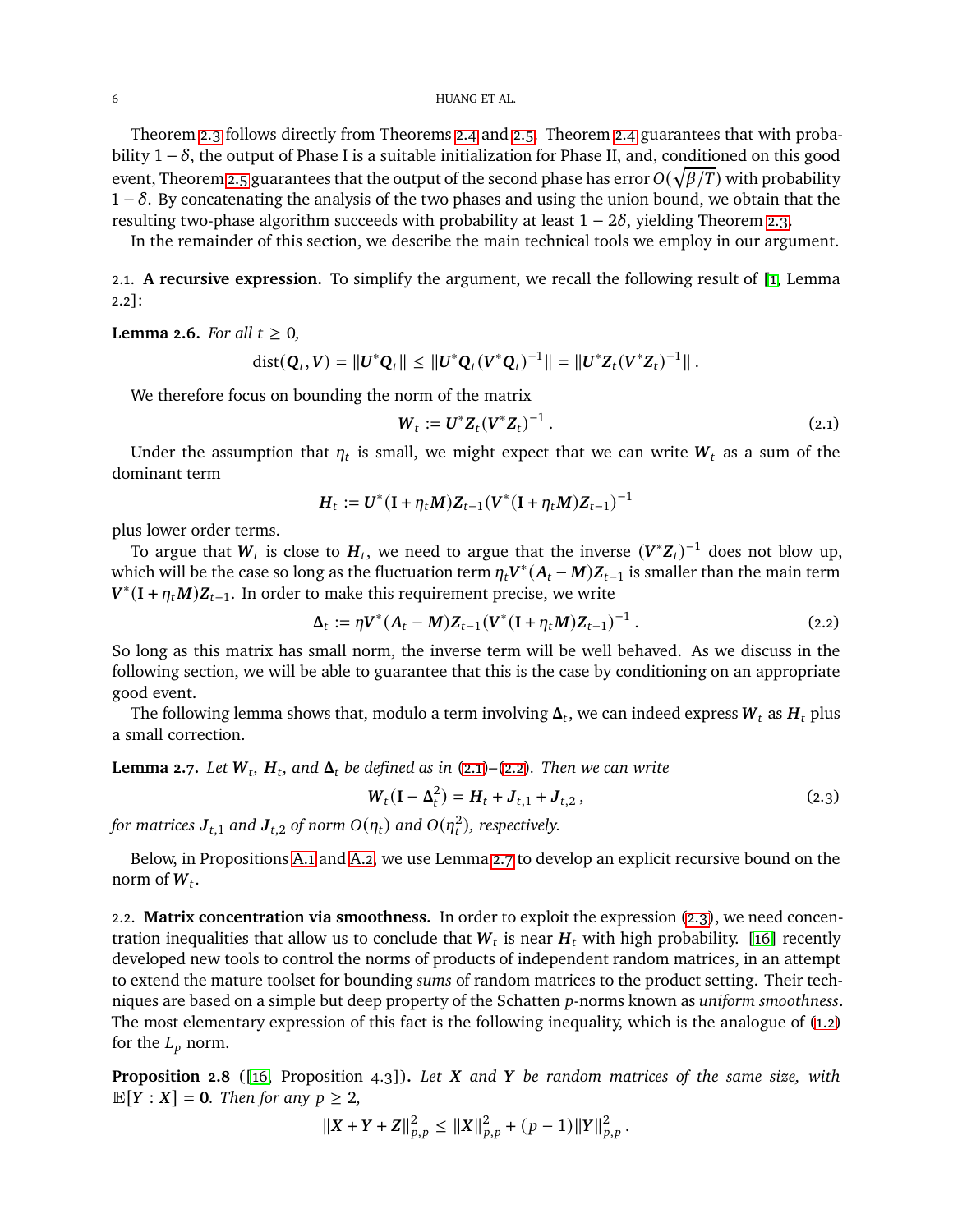We will employ the following corollary of Proposition [2.8,](#page-5-5) which extends the inequality to noncentered random matrices.

<span id="page-6-4"></span>**Proposition 2.9.** *Let*  $X$ *,*  $Y$ *, and*  $Z$  *be random matrices of the same size, with*  $\mathbb{E}[Y : X] = 0$ *. Then for any*  $p \geq 2$  *and*  $\lambda > 0$ ,

$$
||X + Y + Z||_{p,p}^{2} \le (1 + \lambda) (||X||_{p,p}^{2} + (p - 1)||Y||_{p,p}^{2} + \lambda^{-1}||Z||_{p,q}^{2})
$$

The benefit of working in the  $L_p$  norm is that bounding this norm for  $p$  large yields good tail bounds on the operator norm, which are not available if the argument is carried out solely in expected Frobenius norm. We will rely heavily on this fact heavily in our argument.

2.3. **Conditioning on good events.** Obtaining control on  $W_t$  via [\(2.3\)](#page-5-4) requires ensuring that the matrix  $\mathbf{I} - \mathbf{\Delta}_t^2$  is invertible, with inverse of bounded norm. To accomplish this, we define a sequence of good events  $\mathcal{G}_0 \supset \mathcal{G}_1 \supset \ldots$ , where each  $\mathcal{G}_i$  is measurable with respect to the  $\sigma$ -algebra  $\mathcal{F}_i :=$  $\sigma(Z_0, Y_1, \ldots, Y_i)$ . We write  $\mathbb{1}_i$  for the indicator of the event  $\mathscr{C}_i$ , and we will define  $\mathscr{C}_i$  in such a way that  $(I - \Delta_t^2 \mathbb{1}_{t-1})$  is invertible almost surely.

During Phase II, the good events are defined by

<span id="page-6-1"></span>
$$
\mathcal{G}_0 := \{ ||W_0|| \le 1 \}
$$
  

$$
\mathcal{G}_i := \{ ||W_i|| \le \gamma \} \cap \mathcal{G}_{i-1}, \quad \forall i \ge 1
$$

for some  $\gamma \geq 1$  to be specified. Since Assumption [2.2](#page-3-2) implies that  $||A_i - M|| \leq M$  almost surely, this definition guarantees that for all  $i \geq 1$ ,

$$
\|V^*(A_i - M)UW_{i-1}\mathbb{1}_{i-1}\| \le M\gamma \quad \text{almost surely.} \tag{2.4}
$$

As we show in Proposition [A.1](#page-10-0) below, if the step size is sufficiently small, then [\(2.4\)](#page-6-1) implies that **I**− $\Delta_t^2$  is almost surely invertible on  $\mathcal{C}_{t-1}$ , which allows us to employ [\(2.3\)](#page-5-4) to bound the norm of  $W_t \mathbb{1}_{t-1}$ .

During Phase I, we condition on a slightly more complicated set of events, which we describe explicitly in Section [5.](#page-8-0) However, these events are constructed so that [\(2.4\)](#page-6-1) still holds for all  $i \geq 1$ .

Our matrix concentration results described in Section [2.2](#page-5-6) allow us to show that, during both Phase I and Phase II,  $||W_t \mathbb{1}_{t-1}||$  is small with high probability, for all  $t ≥ 1$ . Using this fact, we show that, conditioned on  $\mathcal{G}_{t-1}$ , the probability that  $\mathcal{G}_t$  holds is also large. Bounding the failure probability at each step, we are able to conclude that, conditioned on the initialization event  $\mathcal{G}_0$ , the good events  $\mathcal{G}_t$ hold for all  $t \geq 1$  with high probability.

#### 3. Main recursive bound

<span id="page-6-0"></span>In this section, we state our main recursive bound, which we use in both Phase I and Phase II. A proof appears in Section [B.](#page-12-0)

<span id="page-6-3"></span>**Theorem 3.1.** Let t be a positive integer, and for all  $i \in [t]$ , let  $\varepsilon_i = 2\eta_i M(1 + \gamma)$ . Let  $\mathbb{1}_1, \ldots, \mathbb{1}_t$  be the *indicator functions of a sequence of good events satisfying* [\(2.4\)](#page-6-1) *for all*  $i \in [t]$ *.* 

*Assume that for all*  $i \in [t]$ *,* 

$$
\varepsilon_i \leq \frac{1}{2}, \qquad \eta_i \|M\| \leq \frac{1}{2}, \qquad e^{-\eta_i \rho_k/4} \leq \frac{\varepsilon_i}{\varepsilon_{i-1}},
$$
\n(3.1)

*with the convention that the last requirement is vacuous when*  $i = 1$ *. Then for any*  $p \geq 2$ *,* 

$$
\|W_t \mathbb{1}_t\|_{p,p}^2 \le \|W_t \mathbb{1}_{t-1}\|_{p,p}^2 \le e^{-s_t \rho_k} \|W_0 \mathbb{1}_0\|_{p,p}^2 + C_1 p \varepsilon_t^2 \sum_{i=0}^{t-1} \|W_i \mathbb{1}_i\|_{p,p}^2 + C_2 p k^{2/p} \varepsilon_t^2 t,
$$
 (3.2)

where  $s_t = \sum_{i=1}^t \eta_i$ ,  $C_1 = 21$ , and  $C_2 = 5$ . Moreover, if in addition for all  $i \in [t]$ ,

<span id="page-6-6"></span><span id="page-6-5"></span><span id="page-6-2"></span>
$$
p\varepsilon_i^2 \le \frac{\eta_i \rho_k}{50},\tag{3.3}
$$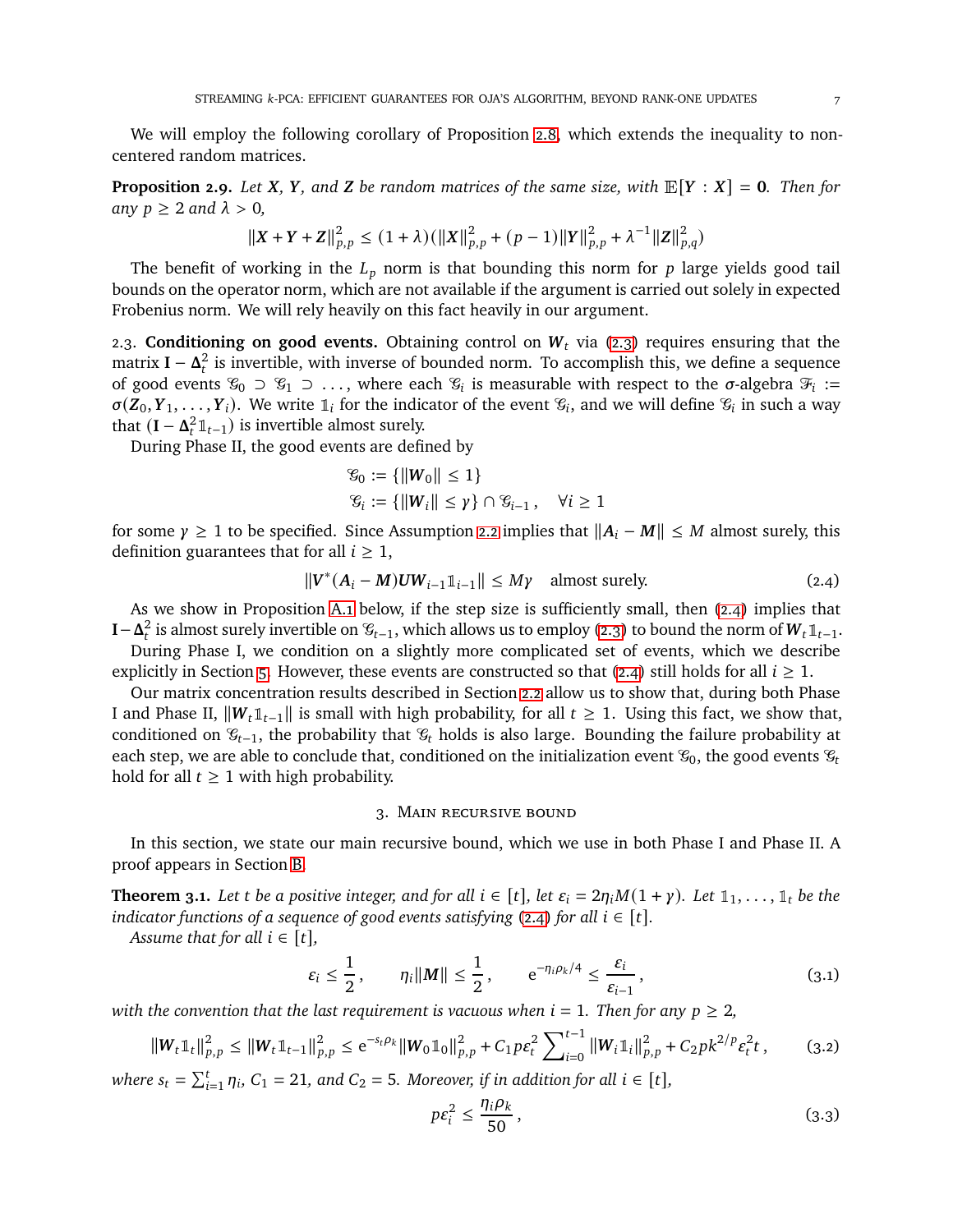*then*

$$
||W_t \mathbb{1}_t||_{p,p}^2 \leq ||W_t \mathbb{1}_{t-1}||_{p,p}^2 \leq e^{-s_t \rho_k/2} ||W_0 \mathbb{1}_0||_{p,p}^2 + C_2 p k^{2/p} \varepsilon_t^2 t.
$$

Theorem [3.1](#page-6-2) shows that, up to small error,  $||\bm{W}_t \mathbb{1}_{t-1}||_{p,p}^2$  decays exponentially fast. We will use this fact to prove high probability bounds on  $\|\mathbf{W}_t\|_{t-1}$ , which then imply bounds on  $\|\mathbf{W}_t\|$ .

### <span id="page-7-1"></span>4. Phase II

<span id="page-7-0"></span>In this section, we use Theorem [3.1](#page-6-3) to prove a formal version of Theorem [2.5.](#page-4-2) For this phase, recall that we define the good events  $\mathcal{C}_i$  by

$$
\mathcal{G}_0 = \{ ||W_0|| \le 1 \}, \qquad \mathcal{G}_i = \{ ||W_i|| \le \gamma \} \cap \mathcal{G}_{i-1}, \quad \forall i \ge 1. \tag{4.1}
$$

For Phase II, we set  $\gamma = \sqrt{2}e$ .

We first show that, with a specific step-size schedule, we obtain good bounds on the norm of the last iterate.

<span id="page-7-5"></span>**Proposition 4.1.** Define the good events as in [\(4.1\)](#page-7-1). Set  $\eta_i = \frac{\alpha}{(\beta+i)}$  $\frac{\alpha}{(\beta+i)\rho_k}$ , for positive quantities  $\alpha$  and  $\beta$ , and *define the normalized gap*

<span id="page-7-3"></span><span id="page-7-2"></span>
$$
\bar{\rho}_k = \min\left\{\frac{\rho_k}{M}, \frac{\rho_k}{\|M\|}, 1\right\} \tag{4.2}
$$

*If*

<span id="page-7-4"></span>
$$
\alpha \ge 8, \quad \beta \ge \frac{4(1+\sqrt{2}e)\alpha}{\bar{\rho}_k}, \tag{4.3}
$$

*then for any*  $t \geq 1$ *,* 

$$
\|W_t\mathbb{1}_t\|_{p,p}^2 \le k^{2/p} \left(\frac{\beta+1}{\beta+t}\right)^{\alpha} + pk^{2/p} \cdot \left(\frac{C_3 \alpha}{\bar{\rho}_k}\right)^2 \cdot \frac{t}{(\beta+t)^2},\tag{4.4}
$$

*where*  $C_3$  *is a numerical constant less than* 175*.* 

*Proof.* Since the good events defined in [\(4.1\)](#page-7-1) satisfy [\(2.4\)](#page-6-1), we can apply Theorem [3.1.](#page-6-3) In the appendix, we show (Lemma [C.1\)](#page-13-0) that [\(4.3\)](#page-7-2) implies that the assumptions in [\(3.1\)](#page-6-2) hold. Theorem [3.1](#page-6-3) then yields

$$
\|W_t \mathbb{1}_t\|_{p,p}^2 \le e^{-s_t \rho_k} \|W_0 \mathbb{1}_0\|_{p,p}^2 + C_1 p \varepsilon_t^2 \sum_{i=1}^{t-1} \|W_i \mathbb{1}_i\|_{p,p}^2 + C_2 p k^{2/p} \varepsilon_t^2 t
$$
  

$$
\le e^{-s_t \rho_k} k^{2/p} + (C_1 \gamma^2 + C_2) p k^{2/p} \varepsilon_t^2 t,
$$

since [\(4.1\)](#page-7-1) implies  $\|\mathbf{W}_0\mathbb{1}_0\|_{p,p}^2 \leq k^{2/p}$  and  $\|\mathbf{W}_i\mathbb{1}_i\|_{p,p}^2 \leq \gamma^2 k^{2/p}$  for all  $i \geq 1$ .

The definition of  $\eta_i$  implies

$$
\rho_k s_t = \alpha \sum_{i=1}^t \frac{1}{\beta + i} \geq \alpha \log \left( \frac{\beta + t}{\beta + 1} \right).
$$

We obtain

$$
\|W_t1\|_{p,p}^2 \leq k^{2/p} \left(\frac{\beta+1}{\beta+t}\right)^\alpha + pk^{2/p} \cdot \left(\frac{C_3\alpha}{\bar{\rho}_k}\right)^2 \cdot \frac{t}{(\beta+t)^2},
$$

where

 $C_3 = (C_1 \gamma^2 + C_2)^{1/2} C_{\varepsilon} < 175$ ,

as desired.  $\Box$ 

Finally, we remove the conditioning and prove the full version of Theorem [2.5.](#page-4-2)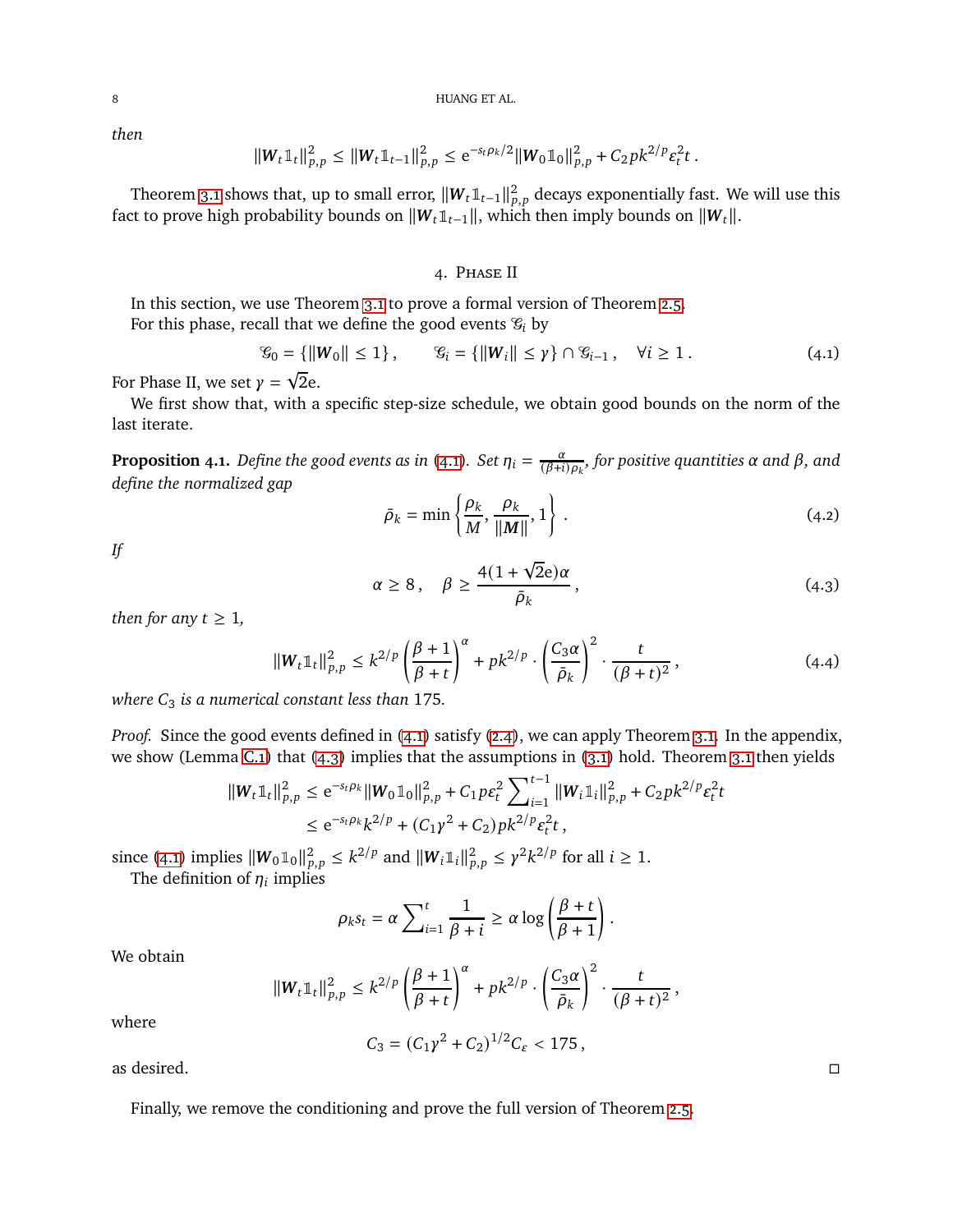**Theorem 4.2.** Assume  $\|W_0\| \leq 1$ , and adopt the step size  $\eta_i = \frac{\alpha}{(\beta + i)}$  $\frac{\alpha}{(\beta+i)\rho_k}$ , with

$$
\alpha \ge 8, \quad \beta \ge 2\left(\frac{C_3\alpha}{\bar{\rho}_k}\right)^2 \log\left(\frac{C_3\alpha}{\bar{\rho}_k} \cdot 2k/\delta\right),
$$

*where*  $\bar{\rho}_k$  *is as in* [\(4.2\)](#page-7-3) *and*  $C_3$  *is as in* [\(4.4\)](#page-7-4)*. Then* 

$$
||W_T|| \leq 2e\sqrt{\frac{\beta+1}{\beta+T}}
$$

*with probability at least*  $1 - \delta$ *.* 

*Proof.* For any  $s \geq 0$ , it holds  $\mathbb{P} \{ \|W_T\| \geq s \} \leq \mathbb{P} \{ \|W_T\|_T \| \geq s \} + \mathbb{P} \{ \mathcal{C}_T^C \}$ . First, we have

$$
\mathbb{P}\left\{ \mathcal{G}_{T}^{C}\right\} \leq \mathbb{P}\left\{ \mathcal{G}_{0}^{C}\right\} + \sum\nolimits_{j=1}^{T} \mathbb{P}\left\{ \mathcal{G}_{j}^{C}\cap\mathcal{G}_{j-1}\right\}
$$

.

Since we have assumed that the initialization satisfies  $\|\mathbf{W}_0\| \leq 1$ , the event  $\mathcal{C}_0$  holds with probability 1, so it suffices to bound the second term. By Markov's inequality, we have

$$
\mathbb{P}\left\{ \mathcal{G}_j^C \cap \mathcal{G}_{j-1} \right\} = \mathbb{P}\left\{ \left\| W_j \mathbb{1}_{j-1} \right\| \geq \gamma \right\} \leq \inf_{p \geq 2} \gamma^{-p} \left\| W_j \mathbb{1}_{j-1} \right\|_{p,p}^p.
$$

For fixed  $j \ge 1$ , we choose  $p = (\beta + j) \cdot \frac{\bar{\rho}_k^2}{C_3^2 \alpha^2}$ . It follows from [\(4.4\)](#page-7-4) that,

$$
\gamma^{-p} \|W_j \mathbb{1}_{j-1} \|_{p,p}^p \le \left(\frac{1}{\gamma^2} k^{2/p} \left(\frac{\beta+1}{\beta+j}\right)^\alpha + \frac{1}{\gamma^2} p k^{2/p} \cdot \frac{C_3^2 \alpha^2}{\bar{\rho}_k^2} \cdot \frac{j}{(\beta+j)^2}\right)^{p/2}
$$
  

$$
\le k \left(\frac{1}{2e^2} + \frac{1}{2e^2} \frac{j}{\beta+j}\right)^{p/2}
$$
  

$$
\le k e^{-p} = k \exp\left(-(\beta+j) \cdot \frac{\bar{\rho}_k^2}{C_3^2 \alpha^2}\right).
$$

Therefore, for any  $T \geq 1$ ,

$$
\sum\nolimits_{j=1}^T \mathbb{P}\left\{\mathcal{G}_j^C|\mathcal{G}_{j-1}\right\} \le k \sum\nolimits_{j=1}^T \exp\left(-(\beta+j)\cdot\frac{\bar{\rho}_k^2}{C_3^2\alpha^2}\right) \le k \frac{C_3^2\alpha^2}{\bar{\rho}_k^2}e^{-\beta\cdot\frac{\bar{\rho}_k^2}{C_3^2\alpha^2}}.
$$

This quantity is smaller than  $\delta/2$  if

$$
\beta \geq 2 \frac{C_3^2 \alpha^2}{\bar{\rho}_k^2} \log \left( \frac{C_3 \alpha M}{\bar{\rho}_k} \cdot 2k/\delta \right) .
$$

It remains to bound  $\mathbb{P}\{\Vert \mathbf{W}_T \Vert \geq s\}$ . A simple argument (Lemma [C.2\)](#page-13-1) based on [\(4.4\)](#page-7-4) shows that this probability is at least  $\delta/2$  for

$$
s = 2e\sqrt{\frac{\beta + 1}{\beta + T}}.
$$

<span id="page-8-0"></span>The claim follows.  $\square$ 

### 5. Phase I

In this section, we describe the slightly more delicate proof of the formal version of Theorem [2.4.](#page-4-1) As in Section [4,](#page-7-0) we will employ Theorem [3.1.](#page-6-3) However, we will also need to develop an auxiliary recurrence to bound the growth of an additional matrix sequence.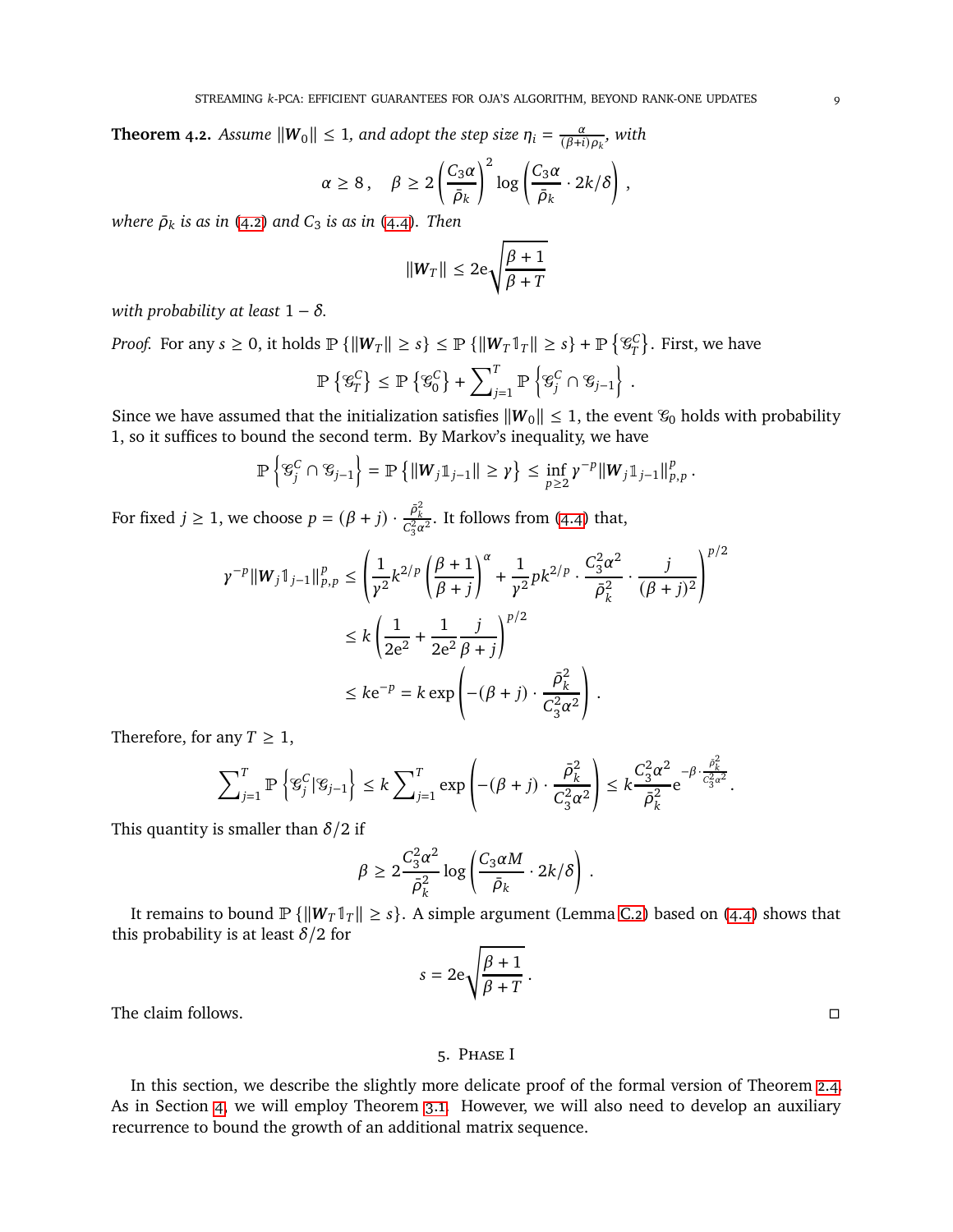Before we analyze Phase I, we first show that we can reduce to the case that that  $P_A$  has finite support. We prove the following result in Appendix [E.](#page-19-0)

<span id="page-9-1"></span>**Proposition 5.1.** *Fix*  $\rho > 0$ . *Suppose that there exists a choice of constant step size*  $\eta$  *and*  $T_0 \geq$  $\frac{9M}{\rho\delta}\log(d/\delta)$  such that for any finitely-supported distribution with support size at most  $T^3_0$ 0 *satisfying Assumptions* [2.1](#page-3-1) and [2.2](#page-3-2) and with  $\rho_k \ge \frac{\rho}{2}$ , we have

<span id="page-9-2"></span>
$$
\| \mathbf{U}^* \mathbf{Q}_{T_0} (\mathbf{V}^* \mathbf{Q}_{T_0})^{-1} \| \leq \frac{1}{6}
$$
 (5.1)

*with probability at least*  $1 - \delta/3$ *.* 

*Then for this same*  $\eta$  *and*  $T_0$  *it in fact holds that for any distribution satisfying Assumptions [2.1](#page-3-1) and [2.2](#page-3-2) and with*  $\rho_k \ge \rho$ *, we have* 

$$
||\mathbf{U}^* \mathbf{Q}_{T_0} (\mathbf{V}^* \mathbf{Q}_{T_0})^{-1}|| \leq 1
$$

*with probability at least*  $1 - \delta$ *.* 

Proposition [5.1](#page-9-1) implies that it suffices to prove the error guarantee [\(5.1\)](#page-9-2) in the special case when  $\mathrm{P}_{\mathrm{A}}$  has finite support of cardinality at most  $T_0^3$ .<br>0'

Let us fix a time horizon  $T_0$  and assume in what follows that  $m := |\text{supp}(P_A)| \leq T_0^3$  $_{0}^{13}$ .We begin by defining the good events for Phase I. We adopt a constant step size  $\eta$ , to be specified. Denote

$$
\mathscr{E}:=\{M^{-1}(A-M)UU^*: A\in \mathrm{supp}(\mathrm{P}_A)\}.
$$

For  $i \geq 1$ , we will set

$$
\mathcal{G}_i = \{ \max_{E \in \mathcal{E}} \| V^* E U W_i \| \leq \gamma \} \cap \mathcal{G}_{i-1} .
$$

Note that this choice satisfies [\(2.4\)](#page-6-1) for all  $i > 1$ .

To define the initial good event  $\mathcal{G}_0$ , we need to define a larger set of matrices to condition on. For all  $r, \ell \geq 1$ , set

$$
\mathscr{E}_{r,\ell} := \{ V^*F_1 \cdots F_r U : F_i \in \mathscr{E} \text{ for at most } \ell \text{ distinct indices } i \in [r],
$$

and 
$$
F_i = (1 + \eta \lambda_{k+1})^{-1} (I + \eta M) U U^*
$$
 otherwise}

The set  $\mathscr{E}_{r,\ell}$  has cardinality less than  $(r(m+1))^{\ell}$ , and  $||E||_2 \leq 1$  for any  $E \in \mathscr{E}_{r,\ell}$ , and any  $r, \ell \geq 1$ . We have defined  $\mathscr{E}_{r,\ell}$  so that control over  $\max_{E \in \mathscr{E}_{r+1,\ell+1}} \|EW_{t-1}\|$  gives control over  $\max_{E \in \mathscr{E}_{r,\ell}} \|EW_{t}\|$ .

Finally, we define

$$
\mathcal{G}_0 := \bigcap_{r,\ell=1}^{T_0+1} \left\{ \max_{E \in \mathcal{E}_{r,\ell}} \|EW_0 \|_2 \le \frac{\sqrt{\ell} \gamma}{\sqrt{2}e} \right\} \cap \{ \|W_0 \|_2 \le \sqrt{d} \gamma \} . \tag{5.2}
$$

Since  $V^*(A_1 - M)U \in \mathcal{E}_{1,1}$  almost surely, this choice satisfies [\(2.4\)](#page-6-1) for  $i = 1$ .

Our strategy will be similar to the one used in Section [4.](#page-7-0) However, in order to show that the good events  $\mathcal{G}_i$  hold with high probability, we will also need a second recurrence that allows us to control the norm of matrices of the form  $\mathbf{EW}_t$ , for  $\mathbf{E} \in \mathscr{C}_{r,\ell}$ . The details appear in Section [D.](#page-14-0)

### <span id="page-9-3"></span>6. Conclusion

<span id="page-9-0"></span>This work gives the first nearly optimal analysis of Oja's algorithm for streaming PCA beyond the rank one case. Our analysis is conceptually simple: we show that the spectral norm of the matrix  $W_t$ concentrates well around its expectation, once we condition on  $W_{t-1}$  having the same behavior. And our concentration results are strong enough that we can pay to union bound over the entire course of the algorithm, to show that  $W_t$  is well behaved for all  $t \geq 1$ .

The matrix concentration techniques we have applied here could be useful in analyzing other PCAlike algorithms, or, more generally, other stochastic algorithms for simple non-convex optimization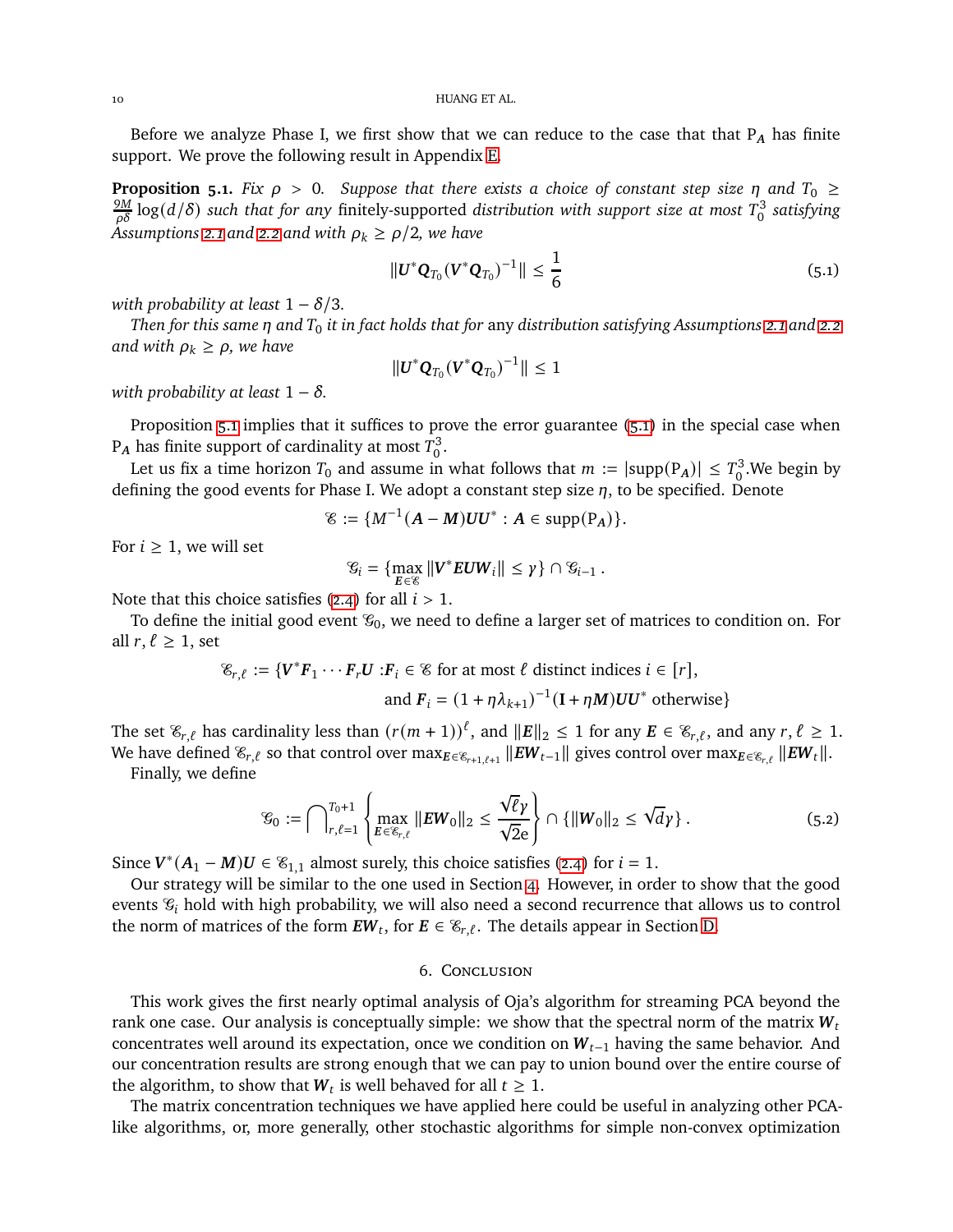problems. An interesting question is whether these techniques can prove *gap-free* rates for Oja's algorithm outside the rank-one setting. This would extend the results of [\[1\]](#page-26-2) to the general case.

Finally, we stress that the algorithm we have described here requires *a priori* knowledge of the problem parameters (including the gap  $\rho_k$ ) to set the step sizes, which is a serious limitation in practice. Recently, [\[14\]](#page-26-14) developed a data-driven procedure to adaptively select the optimal step sizes. Obtaining theoretical guarantees for this or similar algorithms is an important open problem.

#### **ACKNOWLEDGEMENT**

We thank Joel Tropp and Amelia Henriksen for valuable discussions which greatly improved this manuscript.

### Appendix A. Additional results for Section [3](#page-6-0)

The following proposition develops the expansion described in Lemma [2.7](#page-5-3) and gives explicit bounds on the norms of the error matrices  $J_{t,1}$  and  $J_{t,2}$ .

We recall the following definitions

$$
W_t = U^* Z_t (V^* Z_t)^{-1}
$$
  
\n
$$
H_t = U^* (I + \eta M) Z_{t-1} (V^* (I + \eta M) Z_{t-1})^{-1}
$$
  
\n
$$
\Delta_t = \eta_t V^* (A_t - M) Z_{t-1} (V^* (I + \eta_t M) Z_{t-1})^{-1}
$$

<span id="page-10-0"></span>**Proposition A.1.** Let  $t \geq 1$ . Assume that  $\eta_t$  is small enough that  $M \geq -\frac{1}{2\eta_t}I$ , and assume that [\(2.4\)](#page-6-1) *holds for*  $i = t$ *. Let* 

$$
E_t = (k^{1/p} + 2||W_{t-1}1||_{t-1}||_{p,p})
$$
  

$$
\varepsilon_t = 2\eta_t M(1+\gamma).
$$

*Then*  $\|\Delta_t\|_{t-1}\| \leq \varepsilon_t$  *almost surely, and* 

$$
\boldsymbol{W}_t(\mathbf{I}-\boldsymbol{\Delta}_t^2)=\boldsymbol{H}_t+\boldsymbol{J}_{t,1}+\boldsymbol{J}_{t,2}
$$

*for*  $J_{t,1}$  *and*  $J_{t,2}$  *satisfying* 

$$
||J_{t,1}1_{t-1}||_{p,p} \leq E_t \varepsilon_t
$$
  

$$
||J_{t,2}1_{t-1}||_{p,p} \leq E_t \varepsilon_t^2
$$

*and*  $\mathbb{E}[J_{t,1} : \mathcal{F}_{t-1}] = 0$ *.* 

*Proof.* We employ the notation of the proof of Lemma [2.7.](#page-5-3) (See Appendix [G.](#page-24-0)) First, we show the bound on  $\Delta_t$ . Since  $\eta_t M \ge -\frac{1}{2}I$ , we have  $||V^*(I + \eta_t M)^{-1}V|| \le 2$ . Moreover, since  $||V^*(A_t - M)UW_{t-1}|| \le M\gamma$ almost surely, we have that

$$
\begin{aligned} \|\Delta_t \mathbb{1}_{t-1}\| &\le 2\|\eta_t \boldsymbol{V}^*(A_t - M)(\boldsymbol{U}\boldsymbol{U}^* + \boldsymbol{V}\boldsymbol{V}^*)\boldsymbol{Z}_{t-1}(\boldsymbol{V}^*\boldsymbol{Z}_{t-1})^{-1}\mathbb{1}_{t-1}\| \\ &\le 2\eta_t \|\boldsymbol{V}^*(A_t - M)\boldsymbol{U}\boldsymbol{U}^*\boldsymbol{Z}_{t-1}(\boldsymbol{V}^*\boldsymbol{Z}_{t-1})^{-1}\mathbb{1}_{t-1}\| + 2\eta_t \|\boldsymbol{V}^*(A_t - M)\boldsymbol{V}\| \\ &= 2\eta_t \|\boldsymbol{V}^*(A_t - M)\boldsymbol{U}\boldsymbol{W}_{t-1}\mathbb{1}_{t-1}\| + 2\eta_t \|\boldsymbol{V}^*(A_t - M)\boldsymbol{V}\| \\ &\le 2\eta_t M(1 + \gamma) =: \varepsilon_t \ . \end{aligned}
$$

We can bound  $\|\widehat{\Delta}_t\mathbb{1}_{t-1}\|_{p,p}$  by a similar argument. First, note that Assumption [2.2](#page-3-2) implies that  $||A_t - M||$  ≤ *M* almost surely. Hence

$$
\|\widehat{\mathbf{A}}_t\mathbf{1}_{t-1}\|_{p,p} \leq 2\eta_t \|U^*(A_t-M)UU^*Z_{t-1}(V^*Z_{t-1})^{-1}\mathbf{1}_{t-1}\|_{p,p} + 2\eta_t \|U^*(A_t-M)V\mathbf{1}_{t-1}\|_{p,p}
$$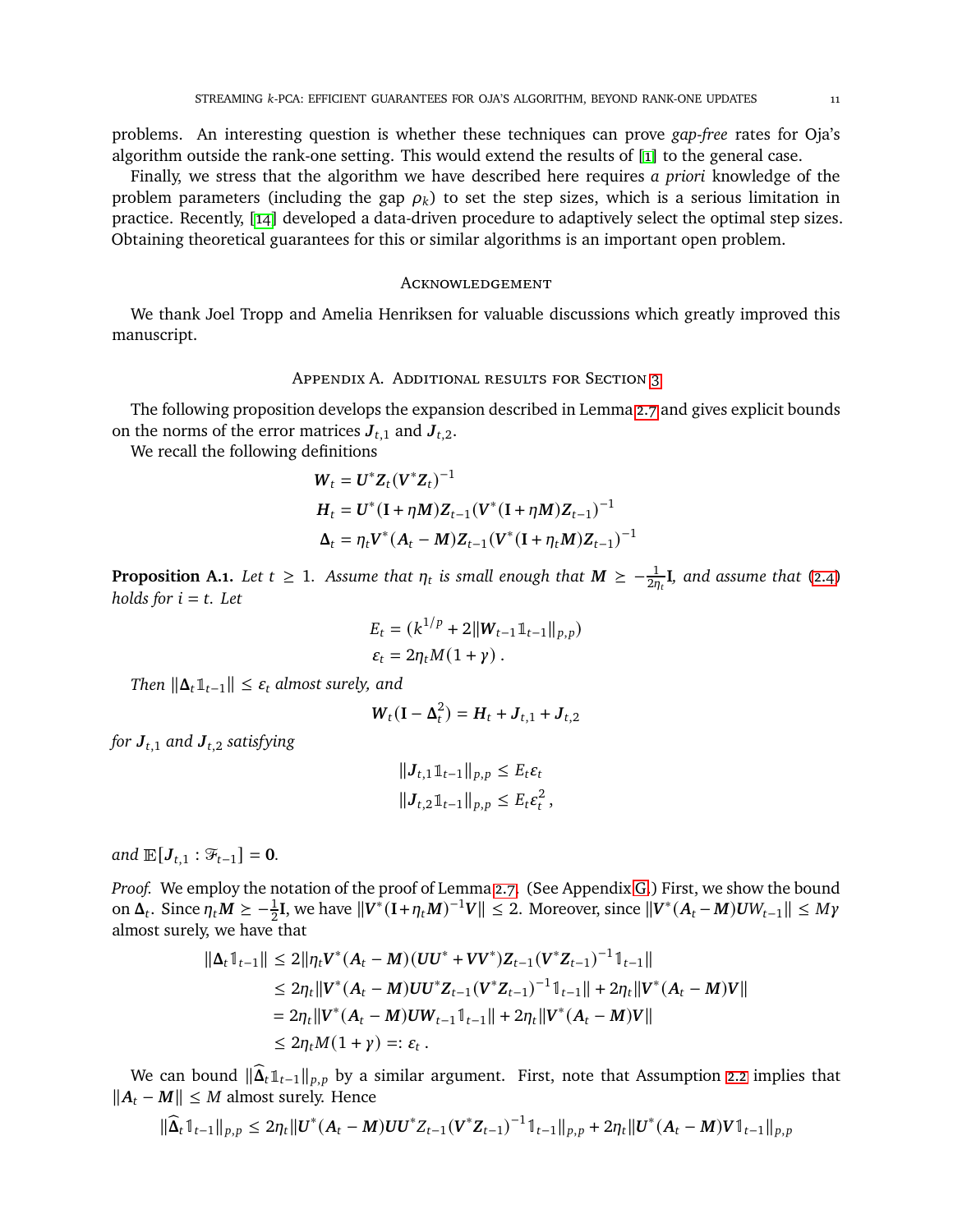$$
= 2\eta_t \|U^*(A_t - M)U\| \|W_{t-1}1_{t-1}\|_{p,p} + 2\eta_t \|U^*(A_t - M)U1_{t-1}\|_{p,p}
$$
  
\n
$$
\leq (\|W_{t-1}1_{t-1}\|_{p,p} + k^{1/p})2\eta_t M
$$
  
\n
$$
\leq (\|W_{t-1}1_{t-1}\|_{p,p} + k^{1/p})\varepsilon_t,
$$

Finally, we have

$$
||H_t \mathbb{1}_{t-1}||_{p,p} \leq \frac{1 + \eta_t \lambda_{k+1}}{1 + \eta_t \lambda_k} ||W_{t-1} \mathbb{1}_{t-1}||_{p,p} \leq ||W_{t-1} \mathbb{1}_{t-1}||_{p,p}.
$$

We now employ Lemma [2.7.](#page-5-3) The term  $J_{t,1}$  satisfies

$$
\mathbb{E}\big[J_{t,1}\mathbb{1}_{t-1}\big|\mathcal{F}_{t-1}\big]=\mathbf{0}\,,
$$

and we have

$$
||J_{t,1}1_{t-1}||_{p,p} \le ||\widehat{\Delta}_{t}1_{t-1}||_{p,p} + ||H_{t}1_{t-1}||_{p,p}||\Delta_{t}1_{t-1}||
$$
  
\n
$$
\le (||W_{t-1}1_{t-1}||_{p,p} + k^{1/p})\varepsilon_{t} + ||W_{t-1}1_{t-1}||_{p,p}\varepsilon_{t}
$$
  
\n
$$
\le E_{t}\varepsilon_{t}.
$$

Finally,

$$
||J_{t,2}||_{p,p} \leq ||\widehat{\Delta}_t \mathbb{1}_{t-1}||_{p,p} ||\Delta_t \mathbb{1}_{t-1}|| \leq (||W_{t-1} \mathbb{1}_{t-1}||_{p,p} + k^{1/p})\varepsilon_t^2 \leq E_t \varepsilon_t^2.
$$

Combining Proposition [A.1](#page-10-0) with Proposition [2.9](#page-6-4) immediately yields a recursive bound.

<span id="page-11-0"></span>**Proposition A.2.** *Adopt the setting of Proposition [A.1.](#page-10-0) If*  $\varepsilon_t \leq 1/2$ *, then* 

$$
\|W_t \mathbb{1}_t\|_{p,p}^2 \le \|W_t \mathbb{1}_{t-1}\|_{p,p}^2 \le K_{1,t} \|W_{t-1} \mathbb{1}_{t-1}\|_{p,p}^2 + K_{2,t}, \tag{A.1}
$$

*where*

<span id="page-11-1"></span>
$$
\begin{aligned} K_{1,t} &= (1 + 5\varepsilon_t^2) \left\{ \left( \frac{1 + \eta_t \lambda_k}{1 + \eta_t \lambda_{k+1}} \right)^2 + 8p\varepsilon_t^2 \right\} \\ K_{2,t} &= 5pk^{2/p}\varepsilon_t^2 \,. \end{aligned}
$$

*Proof.* Reusing the notation of Proposition [A.1,](#page-10-0) we have

$$
W_t \mathbb{1}_{t-1}(\mathbf{I}-\Delta_t^2) = H_t \mathbb{1}_{t-1} + J_{t,1} \mathbb{1}_{t-1} + J_{t,2} \mathbb{1}_{t-1},
$$

where  $\mathbb{E}[J_{t,1}\mathbb{1}_{t-1} : \mathcal{F}_{t-1}] = 0$ . Since  $H_t \mathbb{1}_{t-1}$  is  $\mathcal{F}_{t-1}$ -measurable, Proposition [2.9](#page-6-4) therefore yields for any  $\lambda > 0$ 

$$
\|W_t\mathbb{1}_{t-1}(I-\Delta_t^2)\|_{p,p}^2 \leq (1+\lambda)\left(\|H_t\mathbb{1}_{t-1}\|_{p,p}^2 + (p-1)E_t^2\varepsilon_t^2 + \lambda^{-1}E_t^2\varepsilon_t^4\right).
$$

Choosing 
$$
\lambda = \varepsilon_t^2
$$
, we obtain

$$
||W_t \mathbb{1}_{t-1} (I - \Delta_t^2)||_{p,p}^2 \leq (1 + \varepsilon_t^2) (||H_t \mathbb{1}_{t-1}||_{p,p}^2 + p E_t^2 \varepsilon_t^2).
$$

Finally, under the assumption that  $\|\mathbf{\Delta}_t\mathbb{1}_{t-1}\| \leq \varepsilon_t \leq \frac{1}{2}$  $\frac{1}{2}$  almost surely, on the event  $\mathscr{C}_{t-1}$  the matrix **I** −  $\Delta_t^2$  is invertible and satisfies

$$
\|(\mathbf{I} - \mathbf{\Delta}_t^2)^{-1} \mathbb{1}_{t-1}\| \le (1 - \|\mathbf{\Delta}_t \mathbb{1}_{t-1}\|^2)^{-1} \le (1 - \varepsilon_t^2)^{-1}
$$

Hence

$$
||W_t \mathbb{1}_{t-1}||_{p,p}^2 \leq ||W_t \mathbb{1}_{t-1} (I - \Delta_t^2) ||_{p,p}^2 ||(I - \Delta_t)^{-1} \mathbb{1}_{t-1} || \leq \frac{1 + \varepsilon_t^2}{(1 - \varepsilon_t^2)^2} (||H_t \mathbb{1}_{t-1}||_{p,p}^2 + p E_t^2 \varepsilon_t^2).
$$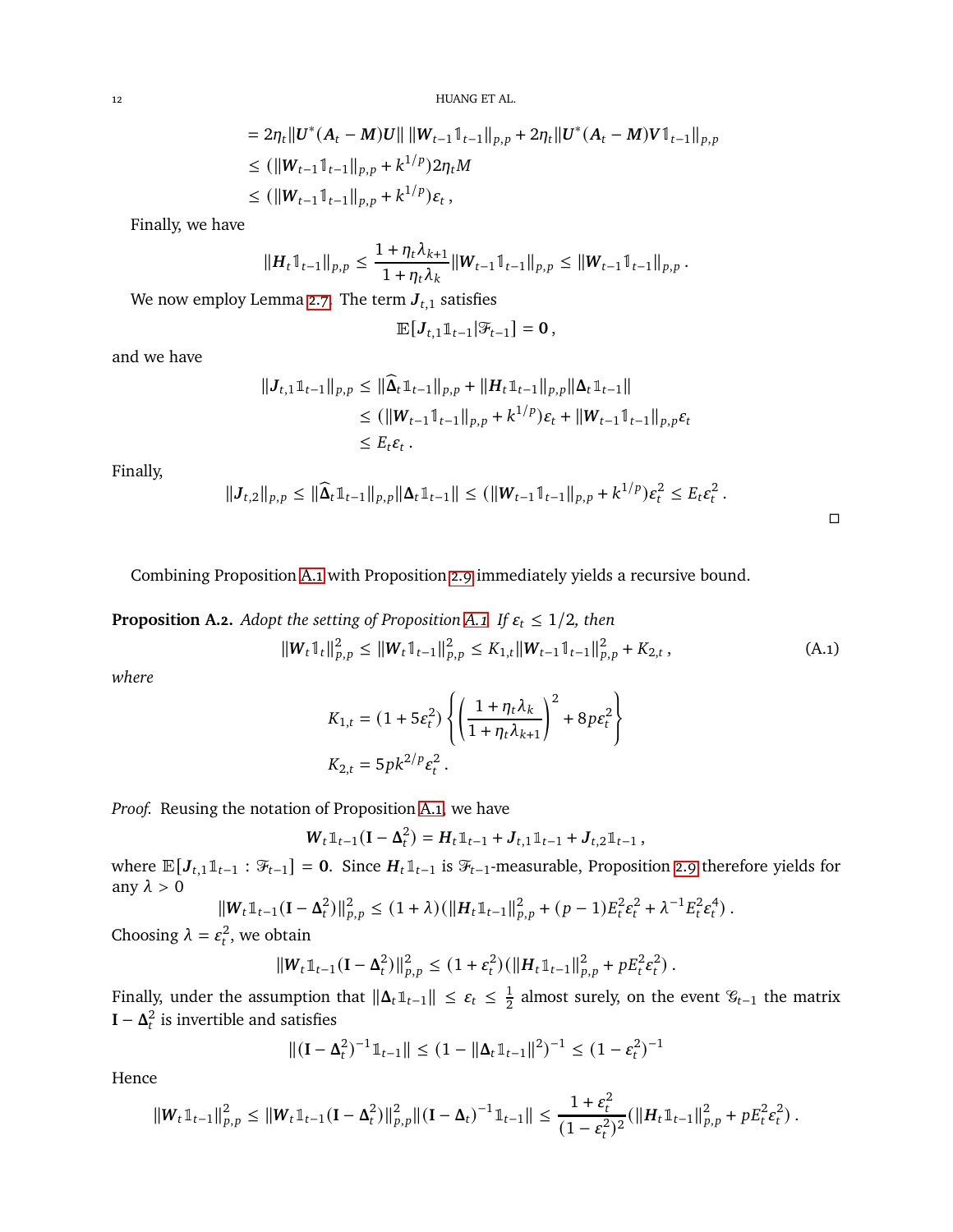Since  $\frac{1+\epsilon_t^2}{(1-\epsilon_t^2)^2} \leq 1 + 5\epsilon_t^2$  for all  $\epsilon_t \leq \frac{1}{2}$  $\frac{1}{2}$  and

$$
(1+5\varepsilon_t^2)E_t^2 \le (1+5\varepsilon_t^2)(2k^{2/p}+8||W_{t-1}\mathbb{1}_{t-1}||_{p,p}^2)
$$

<span id="page-12-0"></span>and  $2(1+5\varepsilon_t^2) \leq 5$  for all  $\varepsilon_t \leq \frac{1}{2}$  $\frac{1}{2}$ , this proves the claim.

### Appendix B. Proof of Theorem [3.1](#page-6-3)

We will unroll the one-step recurrence of Proposition [A.2.](#page-11-0) We first bound  $K_{1,i}$ . We have

$$
K_{1,i} \leq \left(\frac{1+\eta_i\lambda_k}{1+\eta_i\lambda_{k+1}}\right)^2 + (5+8p)\varepsilon_i^2 + 40p\varepsilon_i^4 \leq \left(\frac{1+\eta_i\lambda_k}{1+\eta_i\lambda_{k+1}}\right)^2 + (5+18p)\varepsilon_i^2,
$$

where the second inequality follows from the first assumption in  $(3.1)$ . The second assumption in  $(3.1)$ implies that  $0 \leq 1 + \eta_i \lambda_k \leq 2$ , so

$$
\left(\frac{1+\eta_i\lambda_{k+1}}{1+\eta_i\lambda_k}\right)^2 = \left(1-\frac{\eta_i\rho_k}{1+\eta_i\lambda_k}\right)^2 \le \left(1-\frac{1}{2}\eta_i\rho_k\right)^2 \le e^{-\eta_i\rho_k}.
$$

Since  $5 + 18p \le 21p$  for all  $p \ge 2$ , we obtain

$$
K_{1,i} \leq e^{-\eta_i \rho_k} + C_1 p \varepsilon_i^2
$$

.

We now proceed to prove the first claim by induction. When  $t = 1$ , we use [\(A.1\)](#page-11-1) to obtain

$$
\begin{aligned} ||W_1 \mathbb{1}_1||_{p,p}^2 &\leq ||W_1 \mathbb{1}_0||_{p,p}^2 \leq K_{1,1} ||W_0 \mathbb{1}_0||_{p,p}^2 + K_{2,1} \\ &\leq e^{-\eta_1 \rho_k} ||W_0 \mathbb{1}_0||_{p,p}^2 + C_1 p \varepsilon_1^2 ||W_0 \mathbb{1}_0||_{p,p}^2 + C_2 p k^{2/p} \varepsilon_1^2 \,, \end{aligned}
$$

which is the desired bound.

Proceeding by induction, for  $t > 1$  we have

$$
\begin{split} \|\boldsymbol{W}_{t}\mathbb{1}_{t}\|_{p,p}^{2} &\leq \|\boldsymbol{W}_{t}\mathbb{1}_{t-1}\|_{p,p}^{2} \\ &\leq K_{1,t}\|\boldsymbol{W}_{t-1}\mathbb{1}_{t-1}\|_{p,p}^{2}+K_{2,t} \\ &\leq \mathrm{e}^{-\eta_{t}\rho_{k}}\|\boldsymbol{W}_{t-1}\mathbb{1}_{t-1}\|_{p,p}^{2}+C_{1}p\epsilon_{t}^{2}\|\boldsymbol{W}_{t-1}\mathbb{1}_{t-1}\|_{p,p}^{2}+K_{2,t} \\ &\leq \mathrm{e}^{-\eta_{t}\rho_{k}}\left(\mathrm{e}^{-s_{t-1}\rho_{k}}\|\boldsymbol{W}_{0}\mathbb{1}_{0}\|_{p,p}^{2}+C_{1}p\epsilon_{t-1}^{2}\sum_{i=0}^{t-2}\|\boldsymbol{W}_{i}\mathbb{1}_{i}\|_{p,p}^{2}+C_{2}pk^{2/p}\epsilon_{t-1}^{2}(t-1)\right) \\ &+C_{1}p\epsilon_{t}^{2}\|\boldsymbol{W}_{t-1}\mathbb{1}_{t-1}\|_{p,p}^{2}+C_{2}pk^{2/p}\epsilon_{t}^{2} \\ &\leq \mathrm{e}^{-s_{t}\rho_{k}}\|\boldsymbol{W}_{0}\mathbb{1}_{0}\|_{p,p}^{2}+C_{1}p\epsilon_{t}^{2}\sum_{i=0}^{t-1}\|\boldsymbol{W}_{i}\mathbb{1}_{i}\|_{p,p}^{2}+C_{2}pk^{2/p}\epsilon_{t}^{2}t\,, \end{split}
$$

where in the final inequality we have used that  $e^{-\eta_t \rho_k} \varepsilon_{t-1}^2 \leq \varepsilon_t^2$  by the third assumption of [\(3.1\)](#page-6-2). This proves the first bound.

For the second bound, we proceed in a similar way, but with a sharper bound on  $K_{1,i}$ . The second assumption of [\(3.1\)](#page-6-2) again implies

$$
\left(\frac{1+\eta_i\lambda_{k+1}}{1+\eta_i\lambda_k}\right)^2 = \left(1-\frac{\eta_i\rho_k}{1+\eta_i\lambda_k}\right)^2 \leq 1-\eta_i\rho_k + \frac{1}{4}(\eta_i\rho_k)^2 \leq 1-\frac{3}{4}\eta_i\rho_k,
$$

and therefore

$$
K_{1,i} \le (1 + 5\epsilon_i^2) \left( 1 - \frac{3}{4} \eta_i \rho_k + 8p\epsilon_i^2 \right)
$$
  

$$
\le \exp\left( -\frac{3}{4} \eta_i \rho_k + (5 + 8p)\epsilon_i^2 \right)
$$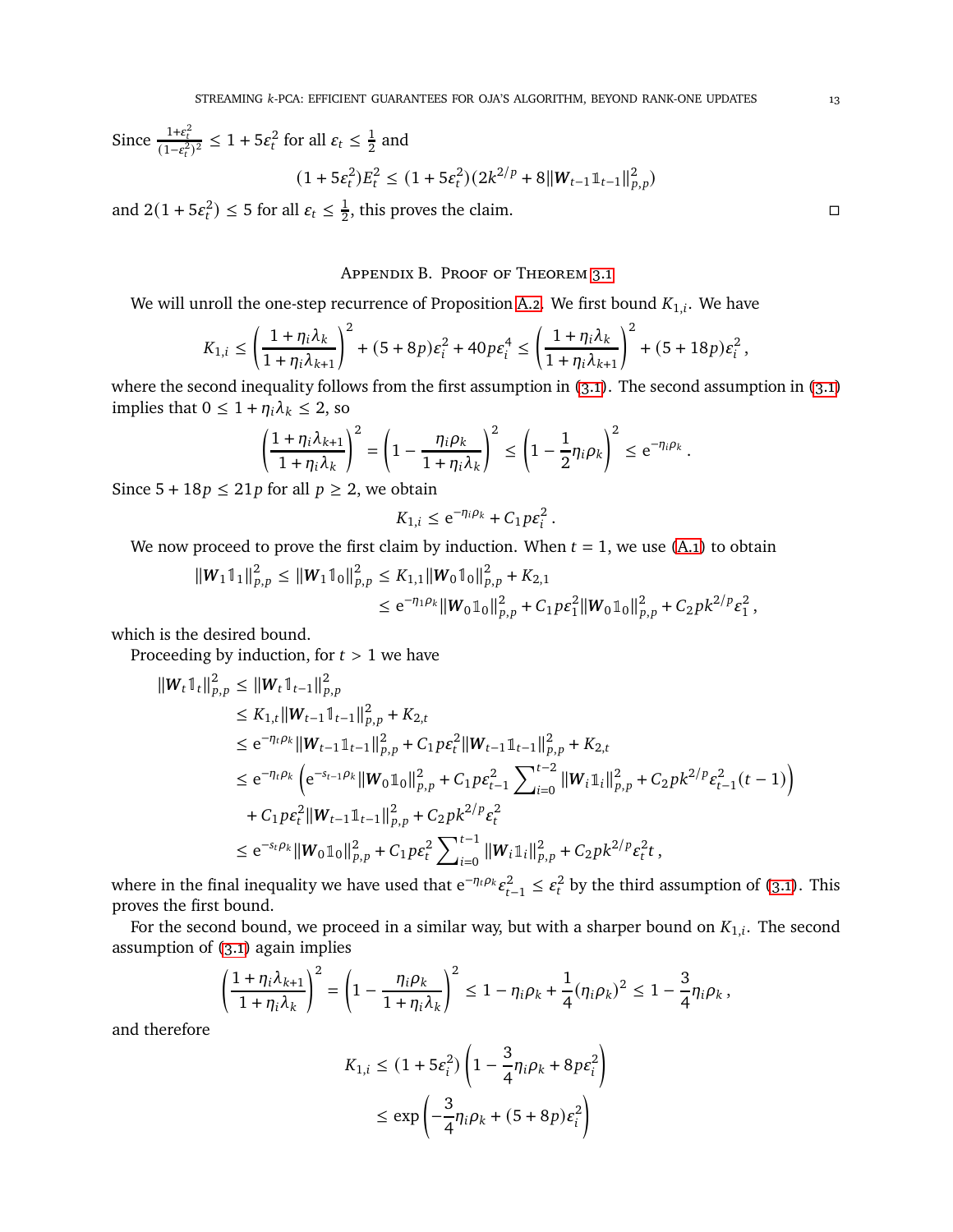$\leq e^{-\eta_i \rho_k/2},$ 

where the final step uses Assumption [\(3.3\)](#page-6-5) and the fact that  $5 + 8p \leq \frac{25}{2}$  $\frac{25}{2}p$  for all  $p \geq 2$ .

When  $t = 1$ , we therefore have

$$
\begin{aligned} ||W_1 \mathbb{1}_1||_{p,p}^2 &\leq ||W_1 \mathbb{1}_0||_{p,p}^2 \leq K_{1,1} ||W_0 \mathbb{1}_0||_{p,p}^2 + K_{2,1} \\ &\leq \mathrm{e}^{-\eta_1 \rho_k/2} ||W_0 \mathbb{1}_0||_{p,p}^2 + C_2 p k^{2/p} \varepsilon_1^2 \,, \end{aligned}
$$

as desired, and for  $t > 1$  the induction hypothesis yields

$$
\|W_t \mathbb{1}_t\|_{p,p}^2 \le \|W_t \mathbb{1}_{t-1}\|_{p,p}^2
$$
  
\n
$$
\le K_{1,t} \|W_{t-1} \mathbb{1}_{t-1}\|_{p,p}^2 + K_{2,t}
$$
  
\n
$$
\le e^{-\eta_t \rho_k/2} \left( e^{-s_{t-1}\rho_k/2} \|W_0 \mathbb{1}_0\|_{p,p}^2 + C_2 p k^{2/p} \varepsilon_{t-1}^2(t-1) \right)
$$
  
\n
$$
\le e^{-s_t \rho_k/2} \|W_0 \mathbb{1}_0\|_{p,p}^2 + C_2 p k^{2/p} \varepsilon_t^2 t,
$$

where the final inequality again uses the third assumption in [\(3.1\)](#page-6-2). This proves the second bound.  $\Box$ 

Appendix C. Additional results for Section [4](#page-7-0)

<span id="page-13-0"></span>**Lemma C.1.** *Under the conditions of Proposition [4.1,](#page-7-5) the assumptions of* [\(3.1\)](#page-6-2) *hold.*

*Proof.* First assumption. We have

$$
\varepsilon_i = 2\eta_i M(1+\gamma) = 2(1+\sqrt{2}\mathbf{e})\frac{\alpha M}{(\beta+i)\rho_k} \leq C_{\varepsilon} \frac{\alpha}{\beta \bar{\rho}_k},
$$

where  $C_{\varepsilon} = 2(1 + \sqrt{2}e)$ . So the first assumption is fulfilled as long as

$$
\beta/\alpha \ge 2C_{\varepsilon}/\bar{\rho}_k. \tag{C.1a}
$$

Second assumption. As above, we have

$$
\eta_i||\mathbf{M}|| \leq \frac{\alpha||\mathbf{M}||}{\beta \rho_k} \leq \frac{\alpha}{\beta \bar{\rho}_k},
$$

so the assumption is fulfilled if [\(C.1a\)](#page-13-2) holds.

Third assumption. It suffices to show that

$$
\frac{\varepsilon_{i-1}}{\varepsilon_i} \leq 1 + \frac{\eta_i \rho_k}{4} \qquad \forall i \geq 2,
$$

which is equivalent to

$$
\frac{1}{\beta + i - 1} \leq \frac{\alpha/4}{\beta + i} \qquad \forall i \geq 2.
$$

This holds as long as

$$
\alpha \ge 8. \tag{C.1b}
$$

<span id="page-13-3"></span><span id="page-13-2"></span> $\Box$ 

We obtain that all three assumptions hold under [\(C.1a\)](#page-13-2) and [\(C.1b\)](#page-13-3), as claimed.

<span id="page-13-1"></span>**Lemma C.2.** *In the setting of Theorem [D.5,](#page-18-0) if*  $s = 2e\sqrt{\frac{\beta+1}{\beta+T}}$  $\frac{p+1}{\beta+T}$ , then  $\mathbb{P}\left\{\left\|\boldsymbol{W}_T\right\| \geq s\right\} \leq \delta/2$ .

*Proof.* We have

$$
\mathbb{P}\left\{\|W_T\mathbb{1}_T\| \geq s\right\} \leq \inf_{p\geq 2} s^{-p} \|W_T\mathbb{1}_T\|_{p,p}^p.
$$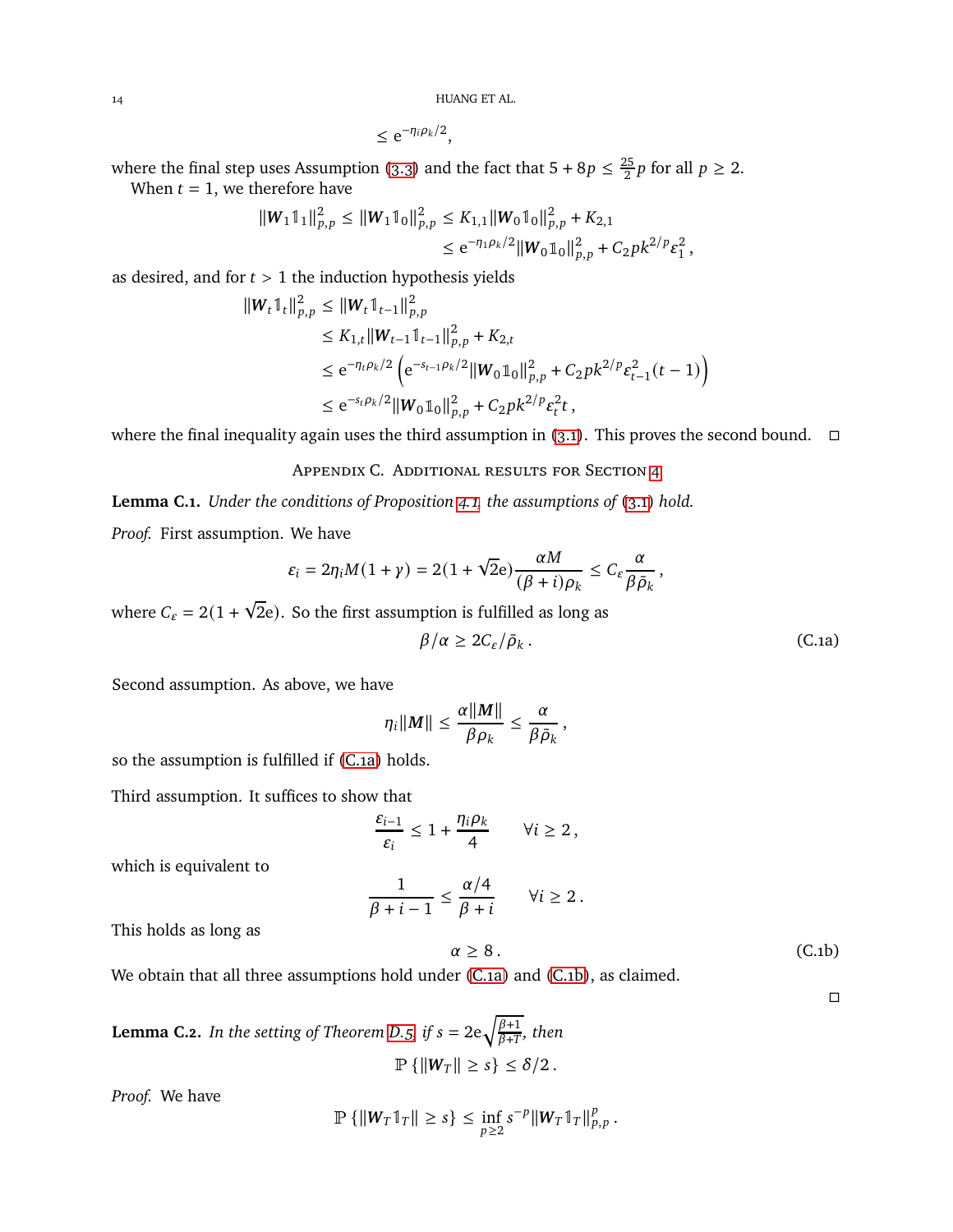In particular, we choose

$$
s^{2} = e^{2} \left( \frac{\beta + 1}{\beta + T} \right)^{\alpha} + e^{2} \frac{C_{3}^{2} \alpha^{2}}{\bar{\rho}_{k}^{2}} \frac{T}{(\beta + T)^{2}} \log(2k/\delta), \text{ and } p = \log(2k/\delta).
$$

It then follows from [\(4.4\)](#page-7-4) that

$$
\mathbb{P}\left\{\|W_T\mathbb{1}_T\| \geq s\right\} \leq s^{-p} \|W_T\mathbb{1}_T\|_p^p \leq k \left(\frac{1}{s^2} \left(\frac{\beta+1}{\beta+T}\right)^{\alpha} + \frac{1}{s^2} p \frac{C_3^2 \alpha^2}{\bar{\rho}_k^2} \frac{T}{(\beta+T)^2}\right)^{p/2} = k e^{-p} = \delta/2.
$$

Combining the above bounds, we obtain that

$$
\|W_T\| \leq s \leq e \left(\frac{\beta+1}{\beta+T}\right)^{\alpha/2} + e\frac{C_3\alpha M}{\rho_k} \sqrt{\frac{\log(2k/\delta)}{T}},
$$

<span id="page-14-0"></span>with probability at least 1 –  $\delta.$  Since both terms are smaller than  $\text{e}\sqrt{\frac{\beta+1}{\beta+T}}$  $\frac{\beta+1}{\beta+T}$ , the claim follows.  $\qquad \Box$ 

Appendix D. Additional results for Section [5](#page-8-0)

Our main tool will be the following slight variation on Proposition [A.1.](#page-10-0)

<span id="page-14-1"></span>**Proposition D.1.** Let  $t \geq 1$ . Assume that  $\eta_t$  is small enough that  $M \geq -\frac{1}{2\eta_t} I$ , and assume that [\(2.4\)](#page-6-1) *holds for*  $i = t$ *. Consider an arbitrary deterministic matrix*  $\mathbf{E} \in \mathscr{E}_{r,\ell}$ *. Let*

$$
\bar{E}_t = 1 + 2 \max_{E'' \in \mathscr{C}_{r+1,\ell+1}} \|E'' W_{t-1} \mathbb{1}_{t-1}\|_{p,p} \n\varepsilon = 2\eta M (1 + \gamma).
$$

*Then*  $\|\Delta_t\mathbb{1}_{t-1}\| \leq \varepsilon$  *almost surely, and* 

$$
EW_t(I - \Delta_t^2) = EH_t + EJ_{t,1} + EJ_{t,2}
$$

*for*  $EJ_{t,1}$  *and*  $EJ_{t,2}$  *satisfying* 

$$
||EJ_{t,1}1\mathbb{1}_{t-1}||_{p,p} \leq \bar{E}_t \varepsilon
$$
  

$$
||EJ_{t,2}1\mathbb{1}_{t-1}||_{p,p} \leq \bar{E}_t \varepsilon^2,
$$

*and*  $\mathbb{E}[EJ_{t,1} : \mathcal{F}_{t-1}] = 0$ *.* 

*Proof.* The proof is a slight modification on the proof of Proposition [A.1.](#page-10-0) By construction,

$$
||EH_t 1_{t-1}||_{p,p}^2 \leq \left(\frac{1+\eta\lambda_k}{1+\eta\lambda_{k+1}}\right)^2 ||E'W_{t-1}1_{t-1}||_{p,p}^2,
$$

where  $E' = \frac{1}{1+n^2}$  $\frac{1}{1+\eta\lambda_{k+1}}EU^*(\mathbf{I}+\eta\Sigma)U\in\mathscr{C}_{r+1,\ell}\subseteq\mathscr{C}_{r+1,\ell+1}.$ Similarly, we have

$$
\begin{aligned} ||E\widehat{\Delta}_t \mathbb{1}_{t-1}||_{p,p} &\le 2\eta ||EU^*(A_t - M)UW_{t-1} \mathbb{1}_{t-1}||_{p,p} + 2\eta ||EU^*(A_t - M)V||_{p,p} \\ &\le 2\eta M (||E''W_{t-1} \mathbb{1}_{t-1}||_{p,p} + ||E||_{p,p}) \\ &\le \varepsilon (||E''W_{t-1} \mathbb{1}_{t-1}||_{p,p} + 1) \end{aligned}
$$

where  $E^{\prime\prime} = \frac{1}{M}$  $\frac{1}{M}EU^*(A_t - M)U \in \mathcal{C}_{r+1,\ell+1}$ , and we have used  $||E||_p \le ||E||_2 \le 1$ . We therefore obtain

$$
||EJ_{t,1}\mathbb{1}_{t-1}||_{p,p} \leq ||E\widehat{\Delta}_t\mathbb{1}_{t-1}||_{p,p} + ||EH_t\mathbb{1}_{t-1}||_{p,p}||\Delta_t\mathbb{1}_{t-1}||_{p,p}
$$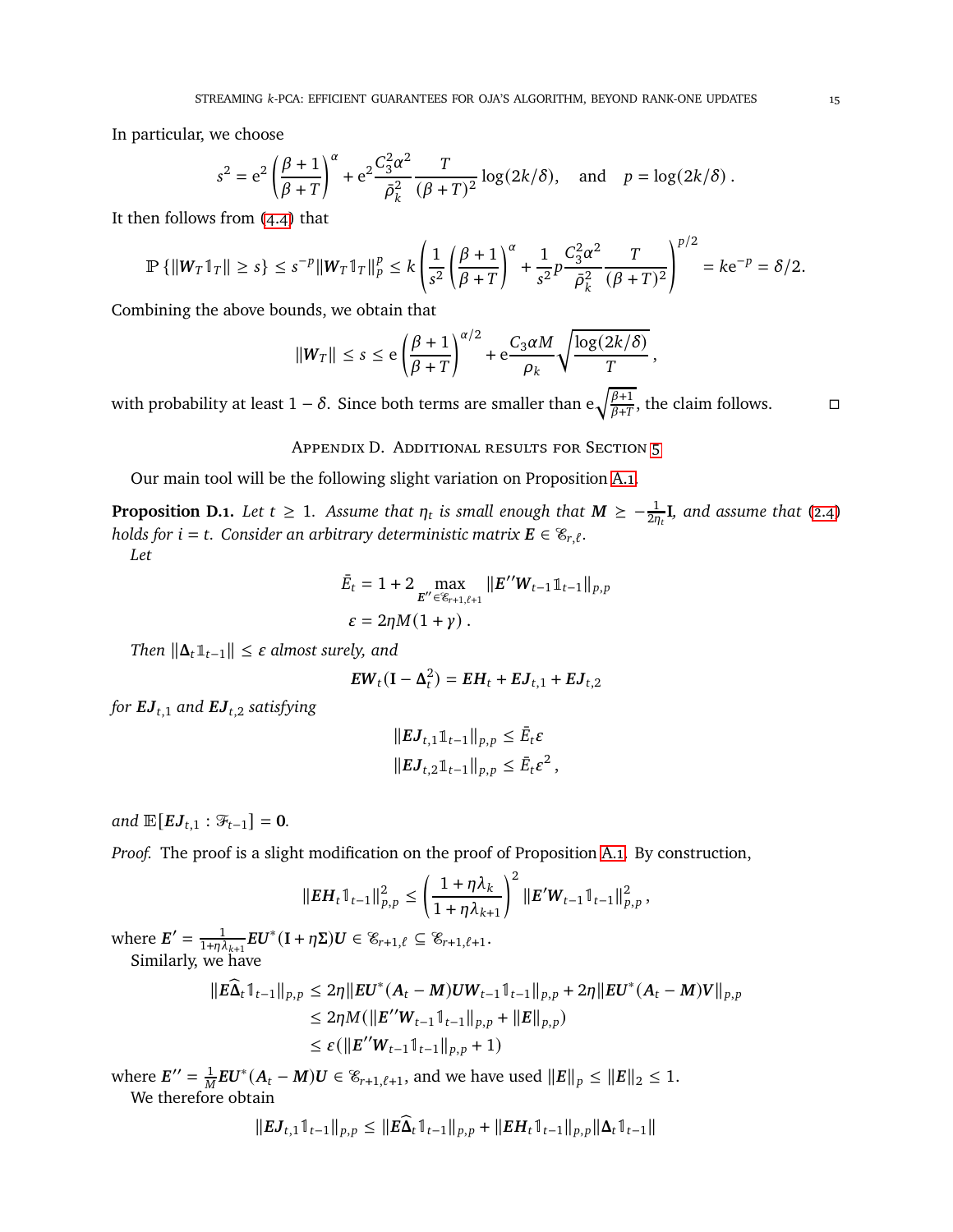$$
\leq \left( \left\| E''W_{t-1} \mathbb{1}_{t-1} \right\|_{p,p} + \left\| E'W_{t-1} \mathbb{1}_{t-1} \right\|_{p,p} + 1 \right) \varepsilon
$$
  

$$
\leq \bar{E}_t \varepsilon,
$$

and

$$
||EJ_{t,2}1_{t-1}||_{p,p} \leq ||E\widehat{\Delta}_t 1_{t-1}||_{p,p}||\Delta_t 1_{t-1}|| \leq (||E''W_{t-1}1_{t-1}||_{p,p}+1)\varepsilon^2 \leq \bar{E}_t\varepsilon^2.
$$

The following two results are the appropriate analogues of Proposition [A.2](#page-11-0) and Theorem [3.1.](#page-6-3)

**Proposition D.2.** *Adopt the setting of Proposition [D.1.](#page-14-1) If*  $\varepsilon \leq 1/2$ *, then* 

max  $\max_{E \in \mathcal{E}_{r,\ell}} \| E W_t \mathbb{1}_{t-1} \|_{p,p}^2 \leq \bar{K}_1 \max_{E' \in \mathcal{E}_{r+1,\ell}} \| E' W_{t-1} \mathbb{1}_{t-1} \|_{p,p}^2 + \bar{K}_2 \max_{E'' \in \mathcal{E}_{r+1,\ell+1}} \| E'' W_{t-1} \mathbb{1}_{t-1} \|_{p,p}^2 + \bar{K}_2$ , (D.1)

*where*

$$
\bar{K}_1 = (1 + 5\varepsilon^2) \left( \frac{1 + \eta \lambda_k}{1 + \eta \lambda_{k+1}} \right)^2
$$
  

$$
\bar{K}_2 = (1 + 5\varepsilon^2) 8p\varepsilon^2
$$

*Proof.* As in the proof of Proposition [A.2,](#page-11-0) we have for any  $\mathbf{E} \in \mathscr{E}_{r,\ell}$ ,

$$
||E||_{p,p}^2 \le (1+5\varepsilon^2)(||EH_t \mathbb{1}_{t-1}||_{p,p}^2 + p\bar{E}_t \varepsilon^2).
$$

As in the proof of Proposition [D.1,](#page-14-1) we can write

$$
\|E H_t \mathbb{1}_{t-1} \|^2_{p,p} \le \left(\frac{1 + \eta \lambda_k}{1 + \eta \lambda_{k+1}}\right)^2 \|E' W_{t-1} \mathbb{1}_{t-1} \|^2_{p,p}
$$

where  $E' = \frac{1}{1+n^2}$  $\frac{1}{1+\eta\lambda_{k+1}}EU^*(I+\eta\Sigma)U \in \mathscr{E}_{r+1,\ell}$ . Since

$$
\bar{E}_t^2 \le 8 \max_{E'' \in \mathscr{E}_{r+1,\ell+1}} \|E'' \mathbf{W}_{t-1} \mathbb{1}_{t-1} \|_{p,p}^2 + 8,
$$

taking the maximum over all  $E \in \mathcal{E}_{r,\ell}$  and  $E' \in \mathcal{E}_{r+1,\ell}$  yields the claim.

<span id="page-15-5"></span>**Theorem D.3.** Let  $t \leq T_0$  be a positive integer, and assume the following requirements hold for some  $p \geq 2$ :

$$
\varepsilon \le \frac{1}{2},\tag{D.2a}
$$

$$
\eta \|M\| \le \frac{1}{2},\tag{D.2b}
$$

$$
p\varepsilon^2 \le \frac{\eta \rho_k}{50} \tag{D.2c}
$$

$$
\gamma \geq 2. \tag{D.2d}
$$

*Then for any*  $r, \ell \in [T_0 - t + 1]$  *and*  $p \geq 2$ *,* 

$$
\max_{E \in \mathscr{E}_{r,\ell}} \|EW_t \mathbb{1}_t \|^2_{p,p} \leq \max_{E \in \mathscr{E}_{r,\ell}} \|EW_t \mathbb{1}_{t-1} \|^2_{p,p} \leq \frac{\ell \gamma^2}{2e^2} e^{-t\eta \rho_k/2} + C_4 p \gamma^2 \varepsilon^2 t.
$$

*where*  $C_4 = 6$ *.* 

*Proof.* First, as in the proof of Theorem [3.1,](#page-6-3) Assumptions [\(D.2b\)](#page-15-0) and [\(D.2c\)](#page-15-1) imply

$$
\bar{K}_1 + \bar{K}_2 = (1 + 5\epsilon^2) \left\{ \left( \frac{1 + \eta \lambda_k}{1 + \eta \lambda_{k+1}} \right)^2 + 8p\epsilon^2 \right\}
$$
  

$$
\leq e^{-\eta \rho_k/2}.
$$

<span id="page-15-4"></span><span id="page-15-2"></span><span id="page-15-1"></span><span id="page-15-0"></span>

<span id="page-15-3"></span> $\Box$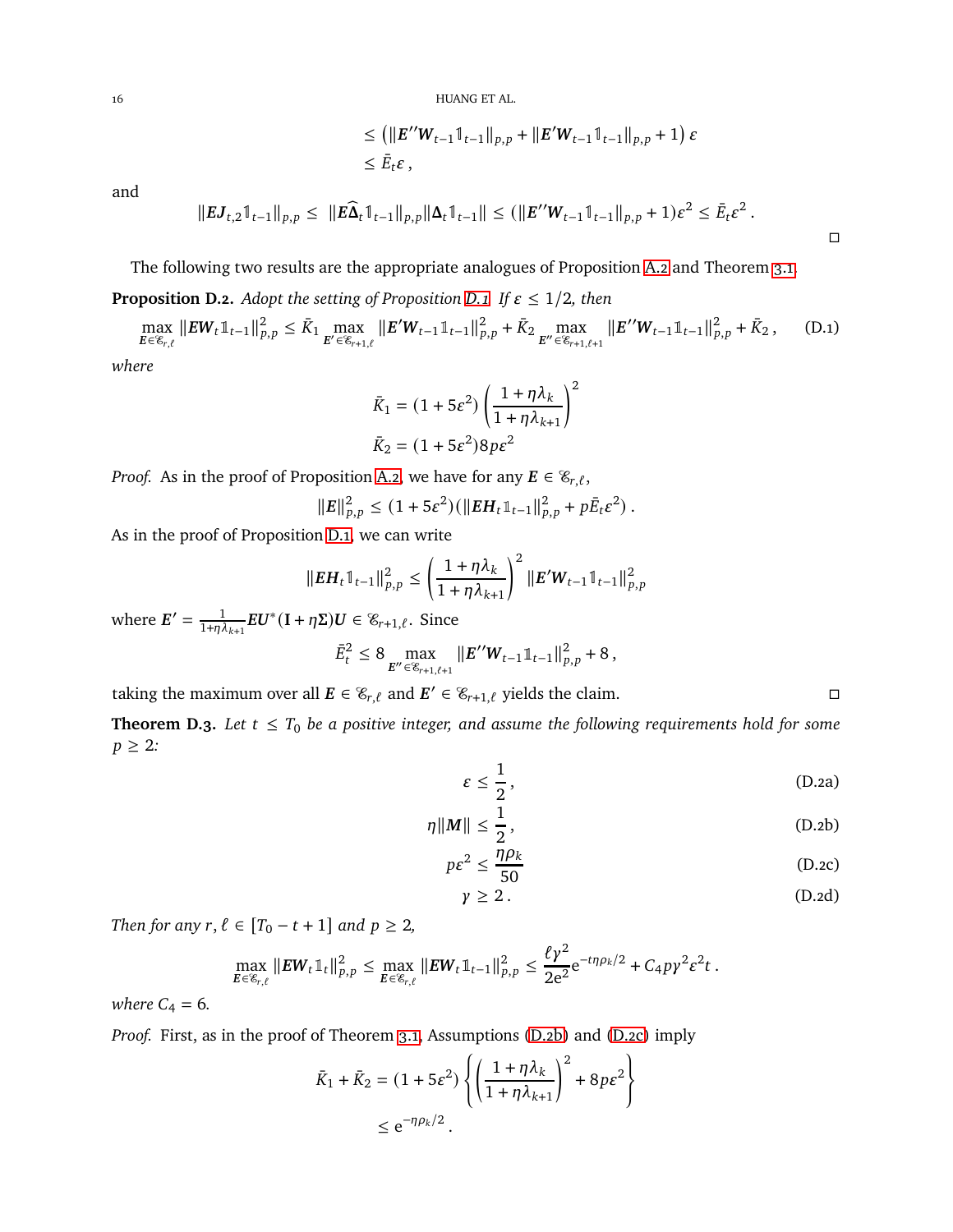In particular,  $\bar{K}_1 + \bar{K}_2 \le 1$ . Assumption [\(D.2a\)](#page-15-2) likewise implies that  $\bar{K}_2 \le 18$ .

We now turn to the proof of the main claim, which we prove by induction on  $t$ . For convenience, We introduce the notation  $\gamma_e = \gamma/\sqrt{2}e$ . When  $t = 1$  and  $r, \ell \le T_0$ , [\(D.1\)](#page-15-3) implies

$$
\max_{E \in \mathcal{E}_{r,\ell}} \|EW_1 \mathbb{1}_1 \|_{p,p}^2 \le \max_{E \in \mathcal{E}_{r,\ell}} \|EW_1 \mathbb{1}_0 \|_{p,p}^2
$$
\n
$$
\le \bar{K}_1 \max_{E' \in \mathcal{E}_{r+1,\ell}} \|E'W_0 \mathbb{1}_0\|_{p,p}^2 + \bar{K}_2 \max_{E'' \in \mathcal{E}_{r+1,\ell+1}} \|E''W_0 \mathbb{1}_0\|_{p,p}^2 \varepsilon^2 + \bar{K}_2
$$
\n
$$
\le \bar{K}_1 \ell \gamma_e^2 + \bar{K}_2 (\ell+1) \gamma_e^2 + \bar{K}_2
$$
\n
$$
\le \ell \gamma_e^2 (\bar{K}_1 + \bar{K}_2) + (1 + \gamma_e^2) \bar{K}_2
$$
\n
$$
\le \ell \gamma_e^2 e^{-\eta \rho_k/2} + \frac{\gamma^2}{3} \bar{K}_2
$$

where we have used the definition of  $\mathcal{G}_0$  and where the last step uses [\(D.2d\)](#page-15-4). Proceeding by induction, we have

$$
\max_{E \in \mathcal{E}_{r,\ell}} \|E \mathbf{W}_t \mathbb{1}_t\|_{p,p}^2 \le \max_{E \in \mathcal{E}_{r,\ell}} \|E \mathbf{W}_t \mathbb{1}_{t-1}\|_{p,p}^2
$$
\n
$$
\le \bar{K}_1 \max_{E' \in \mathcal{E}_{r+1,\ell}} \|E' \mathbf{W}_{t-1} \mathbb{1}_{t-1}\|_{p,p}^2 + \bar{K}_2 \max_{E'' \in \mathcal{E}_{r+1,\ell+1}} \|E'' \mathbf{W}_{t-1} \mathbb{1}_{t-1}\|_{p,p}^2 + \bar{K}_2
$$
\n
$$
\le \bar{K}_1 (\ell \gamma_e^2 e^{-(t-1)\eta \rho_k/2} + (t-1) \gamma^2 \bar{K}_2)
$$
\n
$$
+ \bar{K}_2 ((\ell+1) \gamma_e^2 e^{-(t-1)\eta \rho_k/2} + (t-1) \gamma^2 \bar{K}_2) + \bar{K}_2
$$
\n
$$
\le \ell \gamma_e^2 (\bar{K}_1 + \bar{K}_2) e^{-(t-1)\eta \rho_k/2} + (t-1) (\bar{K}_1 + \bar{K}_2) \gamma^2 \bar{K}_2 + (1 + \gamma_e^2) \bar{K}_2
$$
\n
$$
= \ell \gamma_e^2 e^{-t\eta \rho_k/2} + \frac{\gamma^2}{3} \bar{K}_2 t,
$$
\nas claimed.

<span id="page-16-0"></span>**Proposition D.4.** *Fix*  $s \in (0, 1)$ ,  $2 \leq \gamma \leq C_{\gamma} \frac{d}{\delta^2}$  $\frac{d}{\delta^2}$ , and  $p \geq 2$ , where  $C_\gamma = 144\gamma$  is the constant in *Lemma [H.4.](#page-25-0) Given* 𝜌 > 0*, define the normalized gap*

$$
\bar{\rho} = \min \left\{ \frac{M}{\rho}, \frac{\|\mathbf{M}\|}{\rho}, 1 \right\},\
$$

*and adopt the step size*

$$
\eta = \frac{C_{\eta} \log(ed/s\delta)}{\rho T_0}.
$$

*If*  $\rho_k \geq \rho/2$  *and* 

$$
T_0 \ge p \cdot \frac{C_T \gamma^2 \log(ed/s\delta)^2}{s^2 \bar{\rho}^2}
$$

*where*

$$
C_{\eta} \geq 8 + 4\log 2C_{\gamma}, \qquad C_{T} \geq 600e^2C_{\eta}^2,
$$

*then*

*and*

$$
\|\mathbf{W}_{T_0}\mathbb{1}_{T_0-1}\|_{p,p}^2 \le \frac{s^2}{2e^2} \left(1 + k^{2/p}\right)
$$

$$
\max_{E \in \mathscr{C}_{1,1}} \|EW_t \mathbb{1}_{t-1} \|_{p,p} \leq \frac{R}{e}
$$

*for all*  $1 \le t \le T_0$ *.*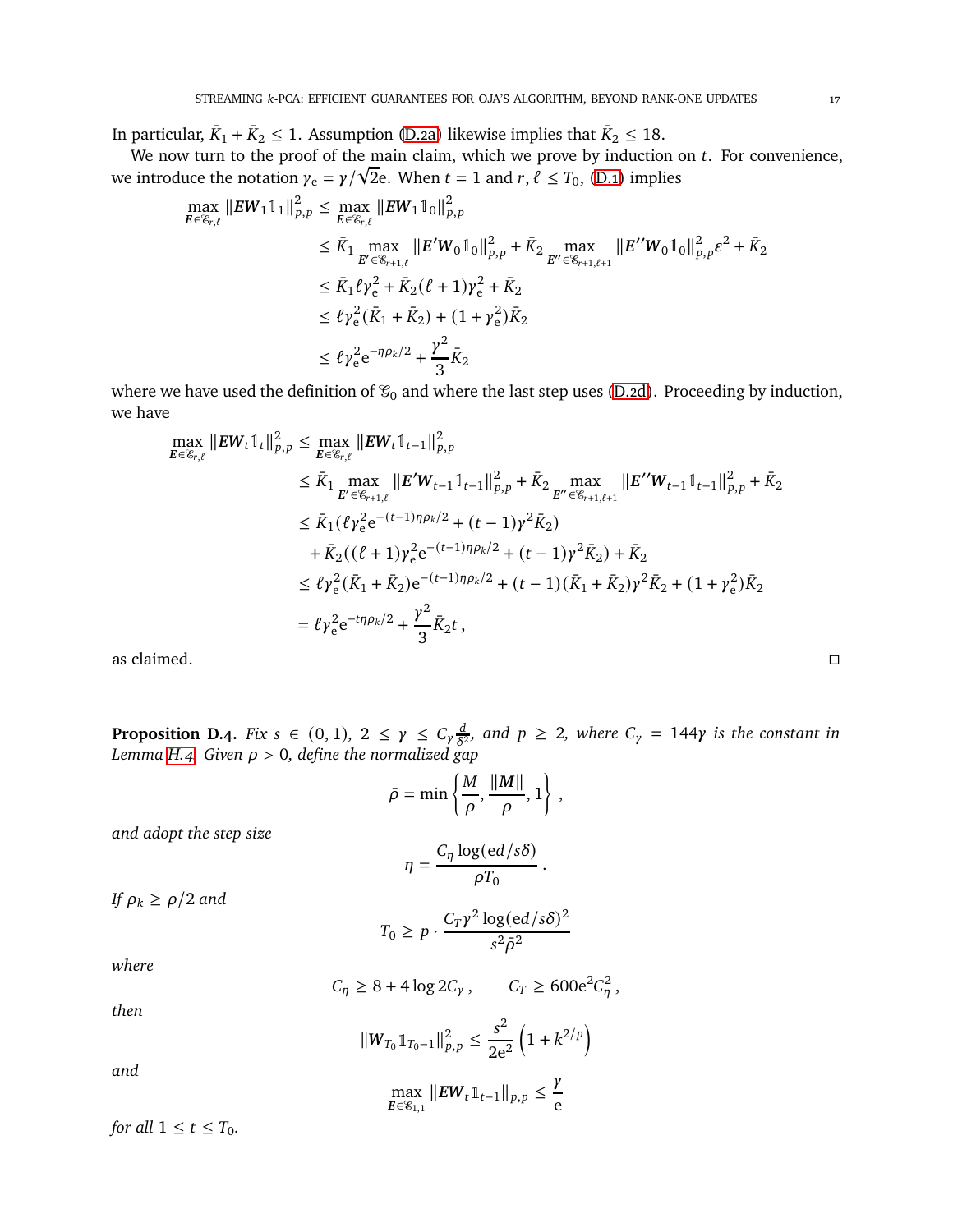*Proof.* We will apply Theorems [3.1](#page-6-3) and [D.3.](#page-15-5) First, note that [\(D.2d\)](#page-15-4) holds by assumption. We now turn to the other conditions.

Assumption [\(D.2a\)](#page-15-2): Since  $\gamma \geq 2$ , we have

$$
\varepsilon = 2\eta M(1+\gamma) \le \frac{3C_{\eta}\gamma \log(ed/s\delta)M}{\rho T_0}
$$

The assumption therefore holds as long as

$$
C_T \ge 3C_\eta \,. \tag{D.3}
$$

<span id="page-17-0"></span>.

,

Assumption [\(D.2b\)](#page-15-0): As above, we have

$$
\eta||M|| \leq \frac{2C_{\eta} \log(ed/s\delta)||M||}{\rho T_0}
$$

and the requirement [\(D.3\)](#page-17-0) implies that this quantity is also smaller than 1/2.

Assumption [\(D.2c\)](#page-15-1): Since  $\eta \rho_k = \frac{C_{\eta} \log(ed/sy)}{T_0}$  $\frac{T_0}{T_0}$   $\geq \frac{1}{T_0}$  $\frac{1}{T_0}$  and 36e<sup>2</sup> > 50, it suffices to prove the stronger claim

$$
p\varepsilon^2 \le \frac{s^2}{36e^2T_0} \,. \tag{D.4}
$$

This is satisfied so long as

$$
p \cdot \frac{16C_{\eta}^{2}\gamma^{2}\log^{2}(ed/s\delta)M^{2}}{\rho^{2}T_{0}^{2}} \le \frac{s^{2}}{36e^{2}T_{0}}
$$

which will hold if

$$
C_T \ge 600e^2C_\eta^2. \tag{D.5}
$$

<span id="page-17-2"></span><span id="page-17-1"></span>.

This requirement is stronger than [\(D.3\)](#page-17-0), so Assumptions [\(D.2a\)](#page-15-2)–[\(D.2c\)](#page-15-1) hold under the sole condition [\(D.5\)](#page-17-1).

We now turn to the two claimed bounds. First, we instantiate Theorem [3.1](#page-6-3) with the choice  $\eta_i = \eta$ for  $1 \le i \le T_0$ . The third assumption of [\(3.1\)](#page-6-2) is trivially satisfied when when  $\eta_i$  is constant, since in that case  $\varepsilon_i = \varepsilon_{i-1}$  for all  $i \geq 1$ . The remaining assumptions correspond directly to Assumptions [\(D.2a\)](#page-15-2), [\(D.2b\)](#page-15-0), and [\(D.2c\)](#page-15-1). The assumptions of Theorem [3.1](#page-6-3) are therefore satisfied, so we obtain,

$$
\|W_{T_0}\mathbb{1}_{T_0-1}\|_{p,p}^2 \leq e^{-T_0\eta\rho_k/2} \|W_0\mathbb{1}_0\|_{p,p}^2 + 5pk^{2/p}\varepsilon^2 T_0.
$$

The definition of  $\mathcal{G}_0$  in [\(5.2\)](#page-9-3) and the fact that  $\rho_k \geq \rho/2$  implies that the first term is at most

$$
e^{-T_0\eta\rho_k/2}d\gamma^2=(ed/s\delta)^{-C_\eta/4}d\gamma^2,
$$

and this will be less than  $\frac{s^2}{2a}$  $rac{s}{2e^2}$  if

$$
C_{\eta} \geq 8 + 4 \log(2C_{\gamma}).
$$

Since [\(D.4\)](#page-17-2) holds, the second term satisfies

$$
5pk^{2/p}\varepsilon^2T_0 \leq \frac{5s^2}{36e^2}k^{2/p} < \frac{s^2}{2e^2}k^{2/p}.
$$

We obtain

$$
\|W_{T_0}1\|_{T_0-1}\|_{p,p}^2 \leq \frac{s^2}{2e^2} \left(1 + k^{2/p}\right),
$$

as claimed.

For the second claim, we rely on Theorem [D.3.](#page-15-5) Assumptions [\(D.2a\)](#page-15-2)–[\(D.2d\)](#page-15-4) having already been verified, we obtain for all  $1 \le t \le T_0$ ,

$$
\max_{E \in \mathscr{E}_{1,1}} \|EW_t \mathbb{1}_{t-1} \|^2_{p,p} \leq \frac{\gamma^2}{2e^2} e^{-t\eta \rho_k/2} + 18p\gamma^2 \varepsilon^2 t.
$$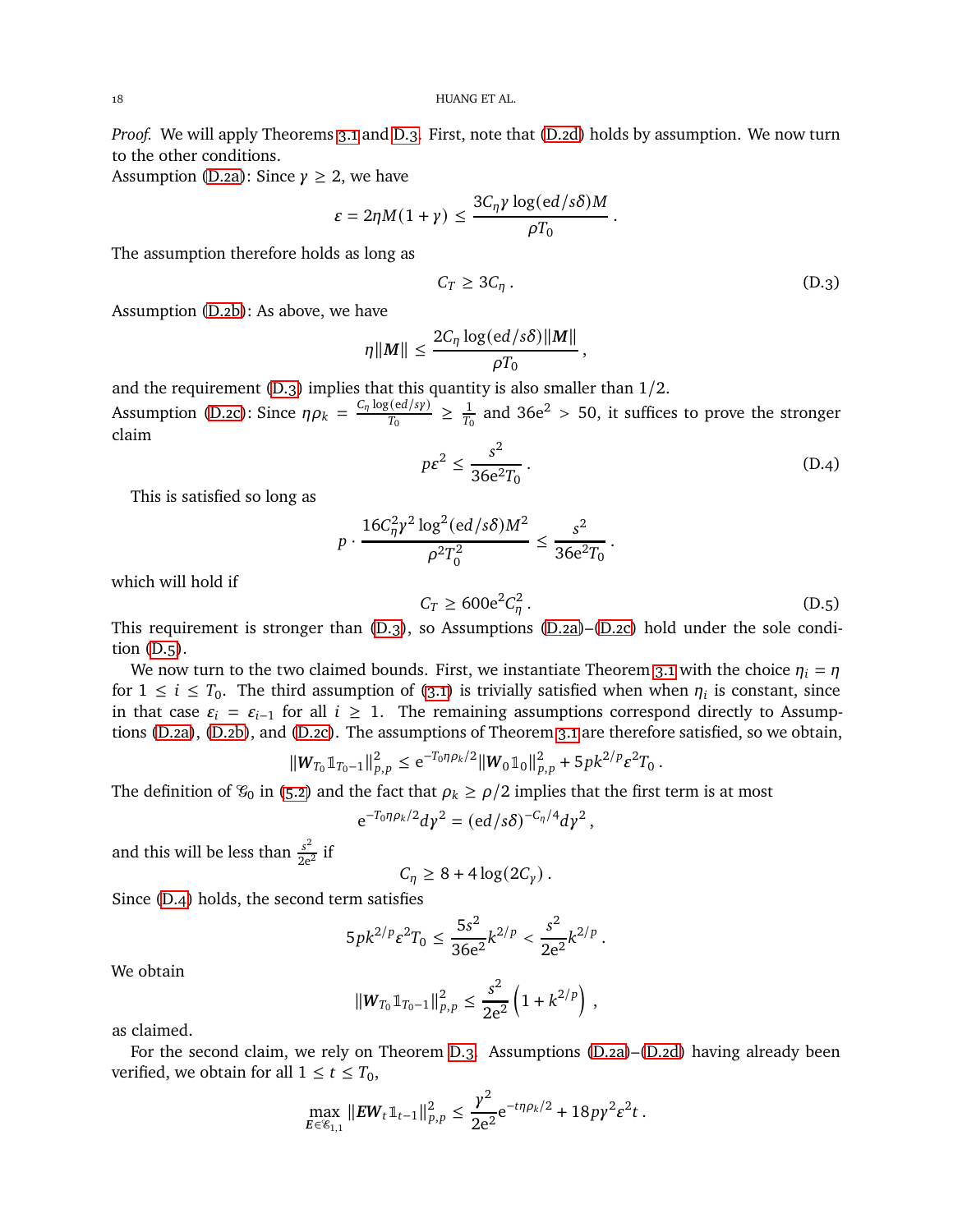Since  $\rho_k \ge 0$ , the first term is at most  $\frac{y^2}{2e^2}$  $\frac{y^2}{2e^2}$ , and the second term is also at most  $\frac{y^2}{2e^2}$  by [\(D.4\)](#page-17-2). We obtain that  $\mathcal{L}$ 

$$
\max_{E \in \mathscr{C}_{1,1}} \|EW_t \mathbb{1}_{t-1} \|^2_{p,p} \leq \frac{\gamma^2}{e^2},
$$

as claimed.

With Proposition [D.4](#page-16-0) in hand, we can prove a full version of Theorem [2.4.](#page-4-1)

<span id="page-18-0"></span>**Theorem D.5.** *Fix a*  $\rho > 0$  *and assume*  $|\text{supp}(P_A)| = m$ *. Let* 

$$
\bar{\rho} = \max \left\{ \frac{\rho}{M}, \frac{\rho}{\|M\|}, 1 \right\},\,
$$

*and set*  $s = 1/6$ *.* 

*Adopt the step size*

$$
\eta = \frac{C_{\eta} \log(ed/\delta s)}{\rho T_0}
$$

*where*

$$
T_0 \ge \frac{C_T k (\log 12\mathrm{e}d/\delta\bar{\rho} s)^4}{s^2 \delta^2 \bar{\rho}^2}
$$

*and*

$$
C_{\eta} \ge 8 + 2 \log 144 C_{\gamma}, \qquad C_{T} \ge (12000 e^{2} C_{\eta}^{2} C_{\gamma}^{2})^{5/4}.
$$

*If*  $m \leq T_0^3$  $\int_0^3$  and  $\rho_k \ge \rho/2$ , then

$$
\|\boldsymbol{W}_{T_0}\| \leq 1/6
$$

*with probability at least*  $1 - \delta/3$ *.* 

*Proof.* We first show that we can assume that  $\log T_0 \leq 5 \log(C_T d/\delta \bar\rho s)$ . Indeed, if  $T_0 > \left(\frac{C_T d}{\delta \bar\rho s}\right)$  $\delta\bar\rho s$  $\big)^{5}$ , a crude argument similar to the one employed in the analysis of Phase II yields the claim. We give the full details in Appendix [F.](#page-22-0) In what follows, we therefore assume

$$
\log T_0 \le 5 \log(C_T d/\delta \bar{\rho} s). \tag{D.6}
$$

<span id="page-18-1"></span>,

.

Set

$$
\gamma = 144C_{\gamma} \min \left\{ \frac{\sqrt{21k \log(C_{T}d/\delta \bar{\rho}s)}}{\delta}, \frac{d}{\delta^{2}} \right\}
$$

where  $C_{\gamma}$  is as in Lemma [H.4.](#page-25-0)

Recall that our goal is to show  $\|W_{T_0}\| \leq s$  with probability at least  $1 - \delta/3$ . The failure probability can be bounded as

$$
\mathbb{P}\left\{\|W_{T_0}\| \geq s\right\} \leq \mathbb{P}\left\{\|W_{T_0}\mathbb{1}_{T_0}\| \geq s\right\} + \mathbb{P}\left\{\mathcal{G}_{T_0}^C\right\} \leq \inf_{p\geq 2} s^{-p} \|W_{T_0}\mathbb{1}_{T_0}\|_{p,p}^p + \mathbb{P}\left\{\mathcal{G}_{T_0}^C\right\}.
$$

If we choose  $p = \log(6k/\delta)$ , then since  $\log(C_T) \leq C_T^{1/5} \log(12)$  for any value of  $C_T$ , we have

 $\sigma$   $\frac{1}{4}$   $(10, 18)$ 

$$
T_0 \ge \frac{C_T k (\log(12ed/\delta \rho s))^2}{s^2 \delta^2 \bar{\rho}^2}
$$
  
\n
$$
\ge \log(6k/\delta) \cdot C_T^{4/5} \frac{k \log(C_T d/\delta \bar{\rho} s)}{\delta^2} \cdot \frac{\log(ed/s\delta)^2}{s^2 \bar{\rho}^2}
$$
  
\n
$$
\ge p \frac{600e^2 C_\eta^2 \gamma^2 \log(ed/s\delta)^2}{s^2 \bar{\rho}^2},
$$

 $\Box$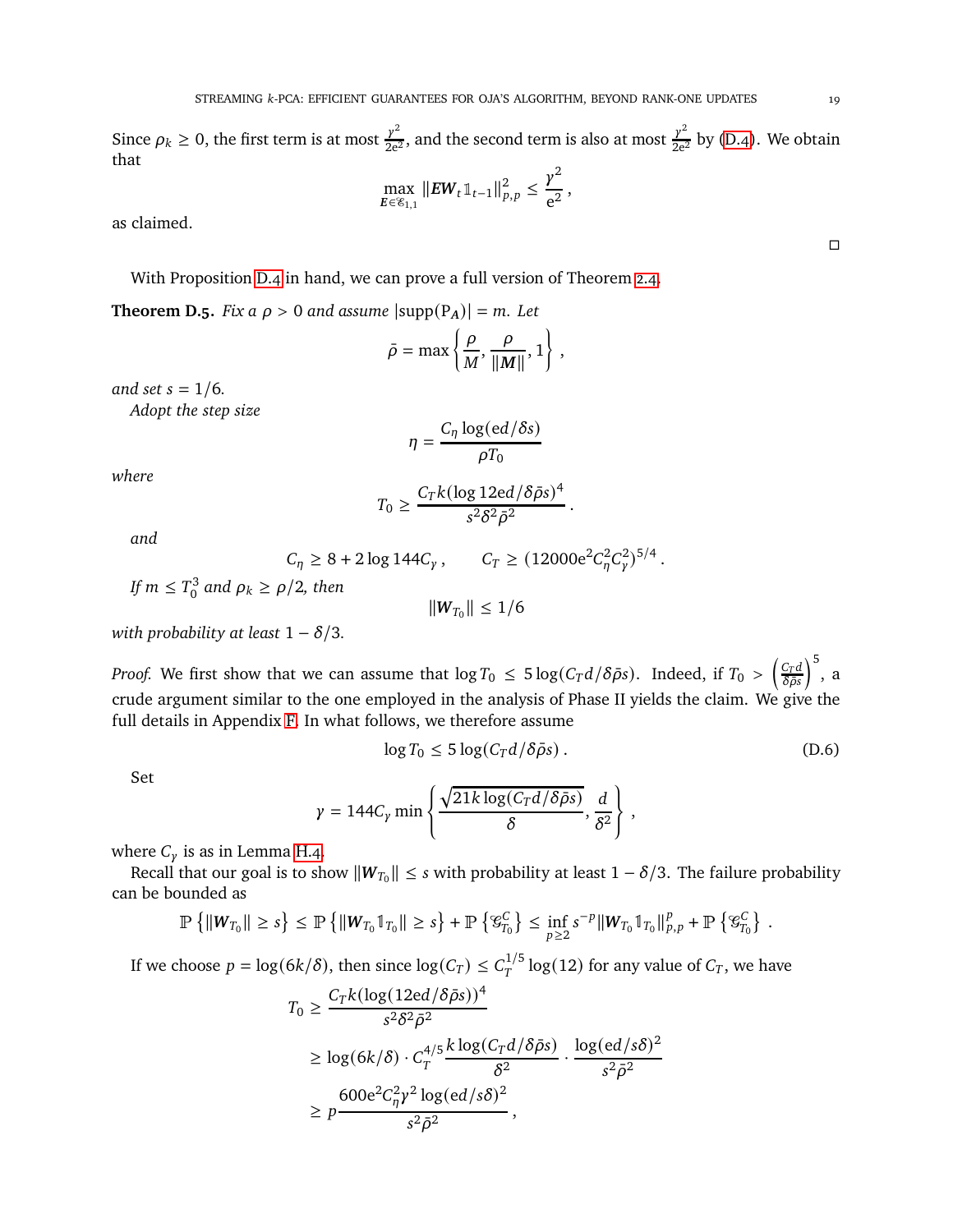as long as

$$
C_T \ge (12000e^2C_\eta^2(144C_\gamma)^2)^{5/4},
$$

which verifies the assumption of Proposition [D.4.](#page-16-0)

We obtain

$$
||W_{T_0} \mathbb{1}_{T_0}||_{p,p}^2 \leq \frac{s^2}{2e^2} (1 + k^{2/p}) \leq k^{2/p} \frac{s^2}{e^2}.
$$

We therefore have

$$
s^{-p}||W_{T_0}1_{T_0}||_{p,p}^p \leq e^{-\log(6k/\delta)} \leq \delta/6.
$$

It remains to bound  $\mathbb{P}\left\{ \mathcal{G}_{\mathcal{I}_{L}}^{C}\right\}$  $T_0$ o . Clearly

$$
\mathbb{P}\left\{ \mathcal{G}_{T_0}^C \right\} \le \mathbb{P}\left\{ \mathcal{G}_0^C \right\} + \sum_{j=1}^{T_0} \mathbb{P}\left\{ \mathcal{G}_j^C \cap \mathcal{G}_{j-1} \right\} .
$$

Since  $m \leq T_0^3$  $\frac{13}{0}$  and we have assumed  $\log T_0 \leq 5 \log(C_T d/\delta \bar{\rho} s)$ , we have

$$
\log(emT_0/\delta) \le 4\log(T_0) + \log(e/\delta) \le 20\log(C_Td/\delta\bar{\rho}s) + \log(e/\delta) \le 21\log(C_Td/\delta\bar{\rho}s),
$$

so Lemma [H.4](#page-25-0) guarantees that  $\mathcal{G}_0$  holds with probability at least  $1 - \delta/12$ .

For the second term, we have

$$
\mathbb{P}\left\{\mathcal{G}_j^C\cap\mathcal{G}_{j-1}\right\}=\mathbb{P}\left\{\max_{E\in\mathcal{E}_{1,1}}\|EW_j\mathbb{1}_{j-1}\|\geq \gamma\right\}\leq \sum_{E\in\mathcal{E}_{1,1}}\mathbb{P}\left\{\|EW_j\mathbb{1}_{j-1}\|\geq \gamma\right\}\,.
$$

Choose  $p = 21 \log(C_T d/\delta \bar{\rho} s)$ . The same argument as above yields

$$
T_0 \geq p \cdot C_T^{3/5} \frac{k \log (C_T d/\delta \bar{\rho} s)}{\delta^2} \cdot \frac{\log^2(\mathrm{e} d/s \delta)}{s^2 \bar{\rho}^2}
$$

,

and this will be larger than the lower bound required on  $T_0$  that was assumed in Proposition [D.4](#page-16-0) as long as

$$
C_T \ge (12000e^3C_\eta^2(144C_\gamma)^2)^{5/3}
$$

Proposition [D.4](#page-16-0) therefore yields

$$
\mathbb{P}\left\{\|EW_j\mathbb{1}_{j-1}\|\geq \gamma\right\} \leq \gamma^{-p}\|EW_j\mathbb{1}_{j-1}\|_{p,p}^p\leq e^{-p}=e^{-21\log(C_Td/\delta\bar{\rho}s)}\quad\text{for all }E\in\mathcal{E},
$$

and thus

$$
\mathbb{P}\left\{\mathcal{C}_j^C|\mathcal{C}_{j-1}\right\} \leq \sum\nolimits_{E\in\mathcal{C}_{1,1}}\mathbb{P}\left\{\|EW_j\mathbb{1}_{j-1}\| \geq \gamma\right\} \leq m e^{-21\log(C_Td/\delta\bar{\rho}s)}.
$$

This yields

$$
\sum\nolimits_{j=1}^{T_0}\mathbb{P}\left\{\mathcal{G}_j^C\big|\mathcal{G}_{j-1}\right\}\leq mT_0\mathrm{e}^{-21\log(C_Td/\delta\bar{\rho}s)}\leq \mathrm{e}^{-21\log(C_Td/\delta\bar{\rho}s)+4\log T_0}\leq \delta/12\,,
$$

where the last step uses [\(D.6\)](#page-18-1). Finally, choosing  $s = 1/6$ , we obtain

$$
\mathbb{P}\left\{\|W_{T_0}\|\geq 1/6\right\}\leq \delta/3\,,
$$

<span id="page-19-0"></span>as claimed.

## Appendix E. A reduction to finite support

Let  $\Omega$  be the space of  $d \times d$  symmetric matrices. We argue that it suffices to assume that  $P_A$  has finite support of cardinality at most  $T_0^3$  $\frac{1}{0}$  in Phase I. We prove this by comparing the product measure  $P_A^{\otimes T_0}$  with another distribution  $P_m$  on  $\Omega^{\otimes T_0}$ . We specify this distribution by the following procedure: drawing a  $T_0$ -tuple  $(A_1, \ldots, A_{T_0})$  from the distribution  $P_m$  is accomplished by

(1) Drawing *m* independent samples  $\hat{A}_1, \ldots, \hat{A}_m$  from  $P_A$ .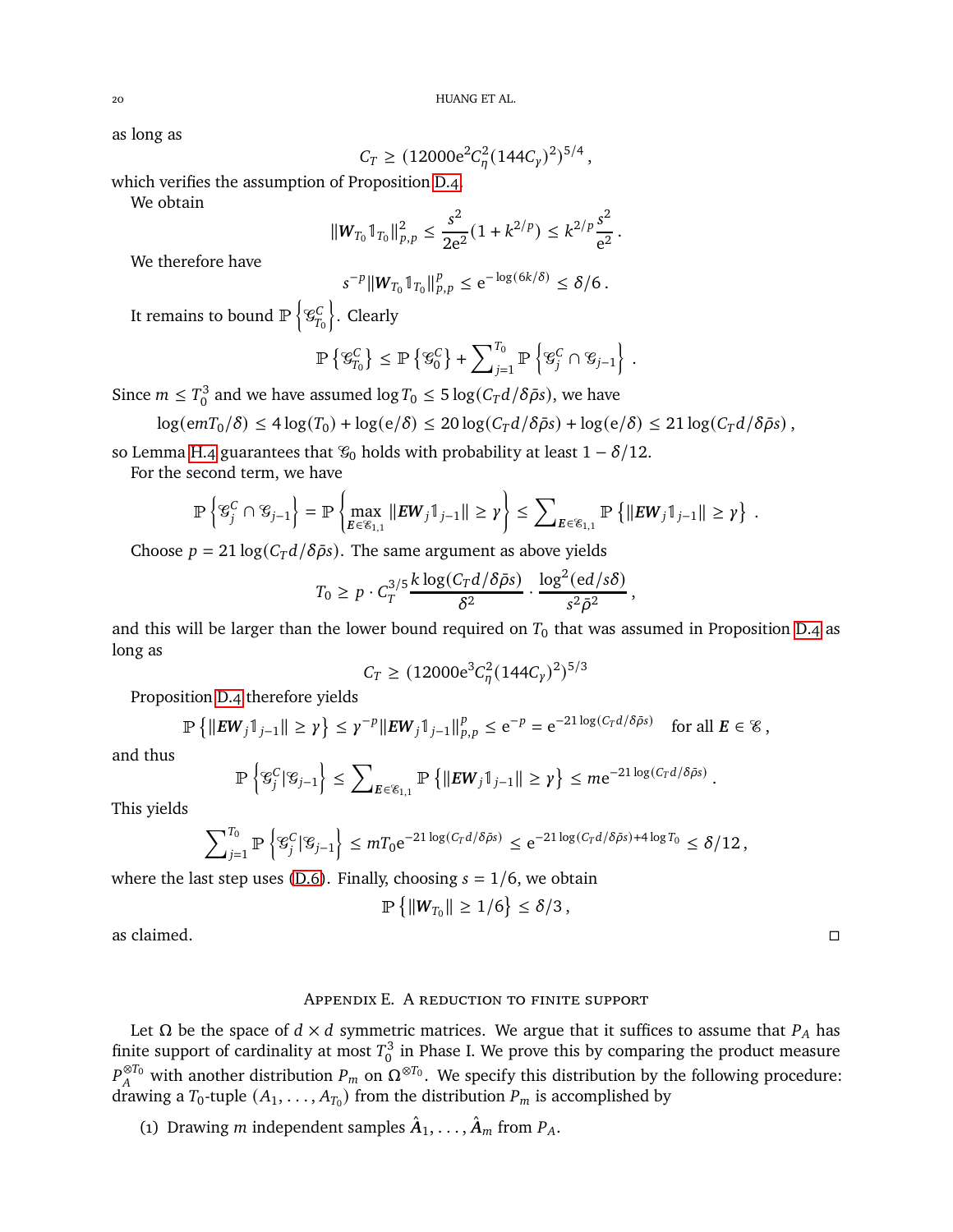(2) Drawing  $A_1, \ldots, A_{T_0}$  independently from the discrete distribution

$$
P_{\hat{A}} = \frac{1}{m} \sum_{i=1}^{m} \delta_{\hat{A}_i}.
$$

That is, drawing  $A_1,\ldots,A_{T_0}$  independently and uniformly from the set  $\{\hat{A}_i\}_{i=1}^m$  **with** replacement.

We will rely on the fact that the two distributions,  $P_A^{\otimes T_0}$  and  $P_m$ , are close in total variation distance when *m* is large. To see this, we first recognize that drawing  $(A_1, \ldots, A_{T_0})$  from  $P_A^{\otimes T_0}$  is equivalent to the following:

- (1) Draw *m* independent samples  $\hat{A}_1, \ldots, \hat{A}_m$  from  $P_A$ .
- (2) Draw  $A_1, \ldots, A_{T_0}$  sequentially and uniformly from the set  $\{\hat{A}_i\}_{i=1}^m$  without replacement. Denote by  $P_{\hat{\lambda}}^{(T_0)}$  $\hat{A}^{(10)}$  the distribution of this sampling.

It is a standard result [\[11\]](#page-26-15) that, given any  $\{\hat{A}_i\}_{i=1}^m$ ,

$$
d_{\text{TV}}\left(P_{\hat{A}}^{\otimes T_0}, P_{\hat{A}}^{(T_0)}\right) \le \frac{1}{2} \frac{T_0^2}{m}.
$$

We thus have the following:

<span id="page-20-1"></span>**Proposition E.1.** *For any*  $\delta \in (0, 1)$ *, it holds that* 

$$
d_{TV}\left(P_m,P_A^{\otimes T_0}\right)\leq\delta
$$

*for all*  $m \geq T_0^2$  $\binom{2}{0}$ /2 $\delta$ .

*Proof.* For any set  $S \subset \Omega^{\otimes T_0}$ , we have

$$
\left| P_m(S) - P_A^{\otimes T_0}(S) \right| = \left| \mathbb{E}_{\hat{A}_i \sim P_A, 1 \le i \le m} \left[ P_{\hat{A}}^{\otimes T_0}(S) - P_{\hat{A}}^{(T_0)}(S) \right] \right|
$$
  
\n
$$
\le \mathbb{E}_{\hat{A}_i \sim P_A, 1 \le i \le m} \left| P_{\hat{A}}^{\otimes T_0}(S) - P_{\hat{A}}^{(T_0)}(S) \right|
$$
  
\n
$$
\le \mathbb{E}_{\hat{A}_i \sim P_A, 1 \le i \le m} d_{\text{TV}} \left( P_{\hat{A}}^{\otimes T_0}, P_{\hat{A}}^{(T_0)} \right)
$$
  
\n
$$
\le \frac{1}{2} \frac{T_0^2}{m} \le \delta.
$$

The claim follows from taking the maximum of  $|P_m(S) - P_A^{\otimes T_0}(S)|$  over all subsets of  $\Omega^{\otimes T_0}$ . □

Given any  $\hat{A}_1, \ldots, \hat{A}_m$ , define the empirical average

$$
\hat{\boldsymbol{M}}_m := \mathbb{E}_{A \sim P_{\hat{A}}} \boldsymbol{A} = \frac{1}{m} \sum_{i=1}^m \hat{A}_i.
$$

Denote by  $\hat{\lambda}_1 \geq \hat{\lambda}_2 \geq \cdots \geq \hat{\lambda}_d$  the eigenvalues of  $\hat{M}_m$ , and write  $\hat{\rho}_k = \hat{\lambda}_k - \hat{\lambda}_{k+1}$ . Let  $\hat{V} \in \mathbb{R}^{d \times k}$  be the orthogonal matrix whose columns are the leading k eigenvectors of  $\hat{M}_m$ , and let  $\hat{U} \in \mathbb{R}^{d \times (d-k)}$  be the orthogonal matrix consisting of the remaining eigenvectors. Standard results of matrix concentration implies that  $\hat{M}_m$  is close to M. In particular, we have the following:

<span id="page-20-0"></span>**Proposition E.2.** *Suppose that*  $m \geq \frac{35M^2}{\rho_k^2}$  $\frac{\delta M^2}{\rho_k^2} \log(2d/\delta)$ . Let  $\hat{\bm{A}}_1, \ldots, \hat{\bm{A}}_m$  be drawn independently from  $P_A$ . *Then it holds with probability at least*  $1 - \delta$  *that* 

$$
\|\hat{\boldsymbol{M}}_m - \boldsymbol{M}\| \leq \rho_k/4,
$$

*and, in particular,*

$$
\hat{\rho}_k \geq \rho_k/2 \quad \text{and} \quad ||\mathbf{U}^*\hat{\mathbf{V}}|| \leq 1/3.
$$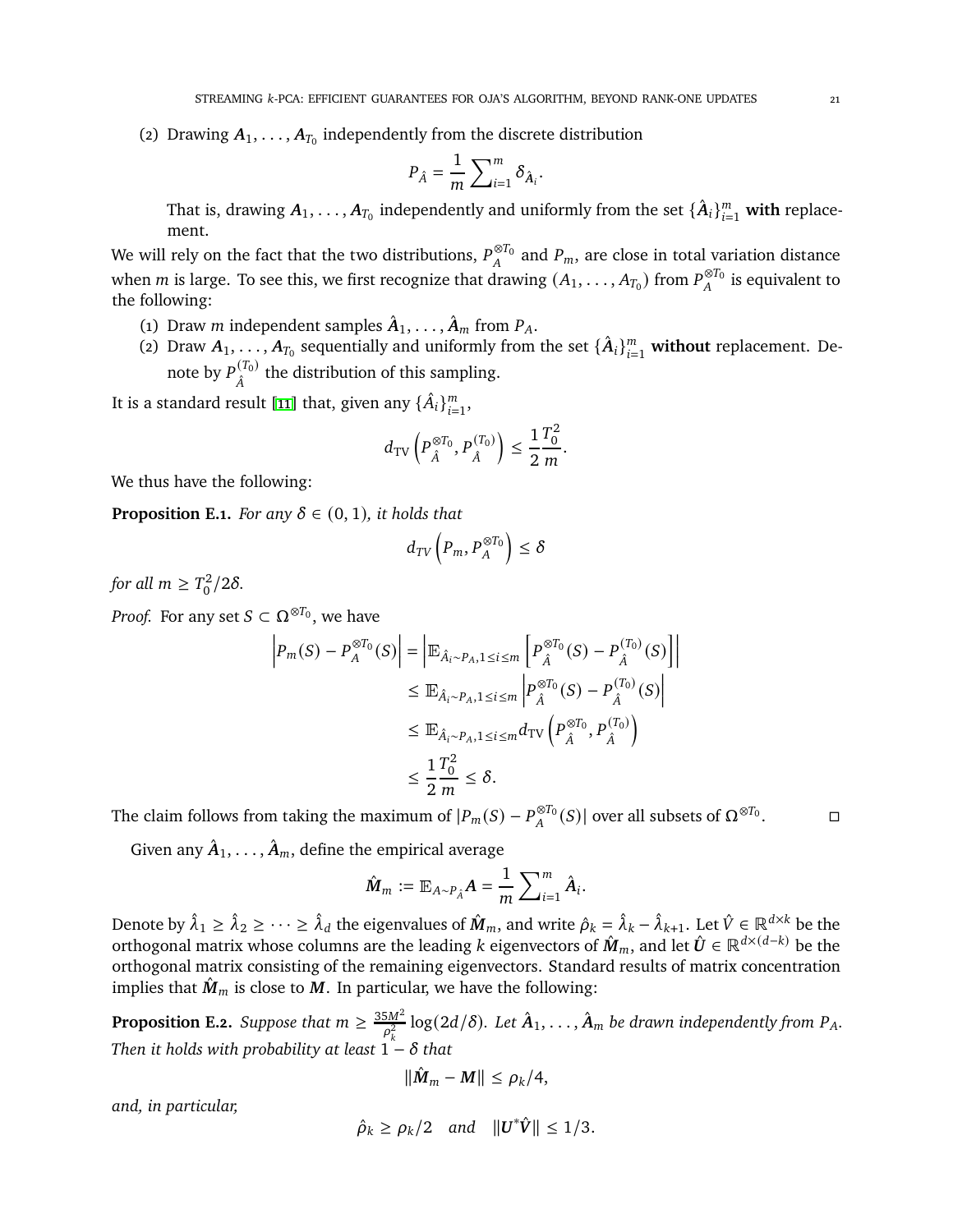*Proof.* By assumption 2, we have that  $\|\hat{M}_m - M\| \leq M$  almost surely. Then the matrix Bernstein inequality [\[31,](#page-27-3) Theorem 1.4] implies that, for any  $t \geq 0$ ,

$$
\mathbb{P}\left\{\|\hat{\boldsymbol{M}}_m - \boldsymbol{M}\| \geq t\right\} \leq 2d \exp\left(\frac{-mt^2/2}{M^2 + Mt/3}\right)
$$

.

Substituting  $t = \rho_k/4$  yields the first claim. Using the perturbation theory of eigenvalues of symmetric matrices, we have

$$
\hat{\lambda}_k \geq \lambda_k - ||\hat{\mathbf{M}}_m - \mathbf{M}|| \quad \text{and} \quad \hat{\lambda}_{k+1} \leq \lambda_{k+1} - ||\hat{\mathbf{M}}_m - \mathbf{M}||.
$$

Therefore, conditioned on the first claim, it holds that

$$
\hat{\rho}_k \geq \rho_k - 2\|\hat{\boldsymbol{M}}_m - \boldsymbol{M}\| \geq \frac{\rho_k}{2}.
$$

Furthermore, it follows from Wedin's inequality [\[33\]](#page-27-4) that

$$
\|\boldsymbol{U}^*\hat{\boldsymbol{V}}\| \leq \frac{\|\hat{\boldsymbol{M}}_m - \boldsymbol{M}\|}{\hat{\lambda}_k - \lambda_{k+1}} \leq \frac{1}{3}.
$$

 $\Box$ 

<span id="page-21-1"></span>**Proposition E.3.** *Let U* and **V** be orthogonal matrices such that  $UU^*+VV^* = I$ , and let  $\hat{U}$  and  $\hat{V}$  be matrices *of the same size satisfying the same requirement. Suppose*  $||U^*\hat{V}|| \le 1/2$  *and*  $||\hat{U}^*S(\hat{V}^*S)^{-1}|| \le \gamma \le 1$ . *Then*

$$
||U^*S(V^*S)^{-1}|| \leq \frac{2+4\gamma}{3-2\gamma}.
$$

*Proof.* A direct calculation yields

$$
||U^*S(V^*S)^{-1}|| = ||U^*(\hat{U}\hat{U}^* + \hat{V}\hat{V}^*)S(V^*S)^{-1}||
$$
  
\n
$$
\leq ||\hat{U}^*S(V^*S)^{-1}|| + ||U^*\hat{V}\hat{V}^*S(V^*S)^{-1}||
$$
  
\n
$$
\leq ||\hat{U}^*S(\hat{V}^*S)^{-1}\hat{V}^*S(V^*S)^{-1}|| + \frac{1}{2}||\hat{V}^*S(V^*S)^{-1}||
$$
  
\n
$$
\leq (\gamma + \frac{1}{2})||\hat{V}^*S(V^*S)^{-1}||.
$$

We also have

$$
\|\hat{V}^*S(V^*S)^{-1}\| \leq \|\hat{V}^*UU^*S(V^*S)^{-1}\| + \|\hat{V}^*VV^*S(V^*S)^{-1}\| \leq \frac{1}{2}\|U^*S(V^*S)^{-1}\| + 1.
$$

Sequencing the two displays above and rearrange the inequality yields the claim.

Now let  $T_0$  be given as in Theorem [D.5](#page-18-0) and choose  $m = T_0^2/2\delta$ . As long as  $T_0 \ge \frac{9M}{\rho_k \delta}$  $\frac{9M}{\rho_k\delta}\log(d/\delta),$  we have

$$
\frac{35M^2}{\rho_k^2}\log(2d/\delta) \le m \le T_0^3.
$$

It then follows from Proposition [E.2](#page-20-0) that, when drawing  $\hat{A}_1, \ldots, \hat{A}_m$  independently from  $P_A$ , the event  $\mathcal{C} := \{\hat{\rho}_k \ge \rho_k/2 \text{ and } ||\mathbf{U}^*\hat{\mathbf{V}}|| \le 1/2\}$  (E.1)

happens with probability at least  $1 - \delta$ . Conditioned on  $\mathcal{C}$ , we consider running  $T_0$  steps of Oja's algorithm, with  $A_1, \ldots, A_{T_0}$  drawn i.i.d from  $P_{\hat{A}}$ . Note that the discrete distribution  $P_{\hat{A}}$  also satisfies Assumption 1 and Assumption 2 (with  $M$  replaced by  $2M$ ). Our main theorem thus guarantees that with appropriately chosen step size, the output  $Q_{T_0} = Q_{T_0}(A_1, \ldots, A_{T_0})$  of this algorithm after  $T_0$  steps satisfies

<span id="page-21-0"></span>
$$
\|\hat{\boldsymbol{U}}^* \boldsymbol{Q}_{T_0}(\hat{\boldsymbol{V}}^* \boldsymbol{Q}_{T_0})^{-1}\| \leq \frac{1}{6}
$$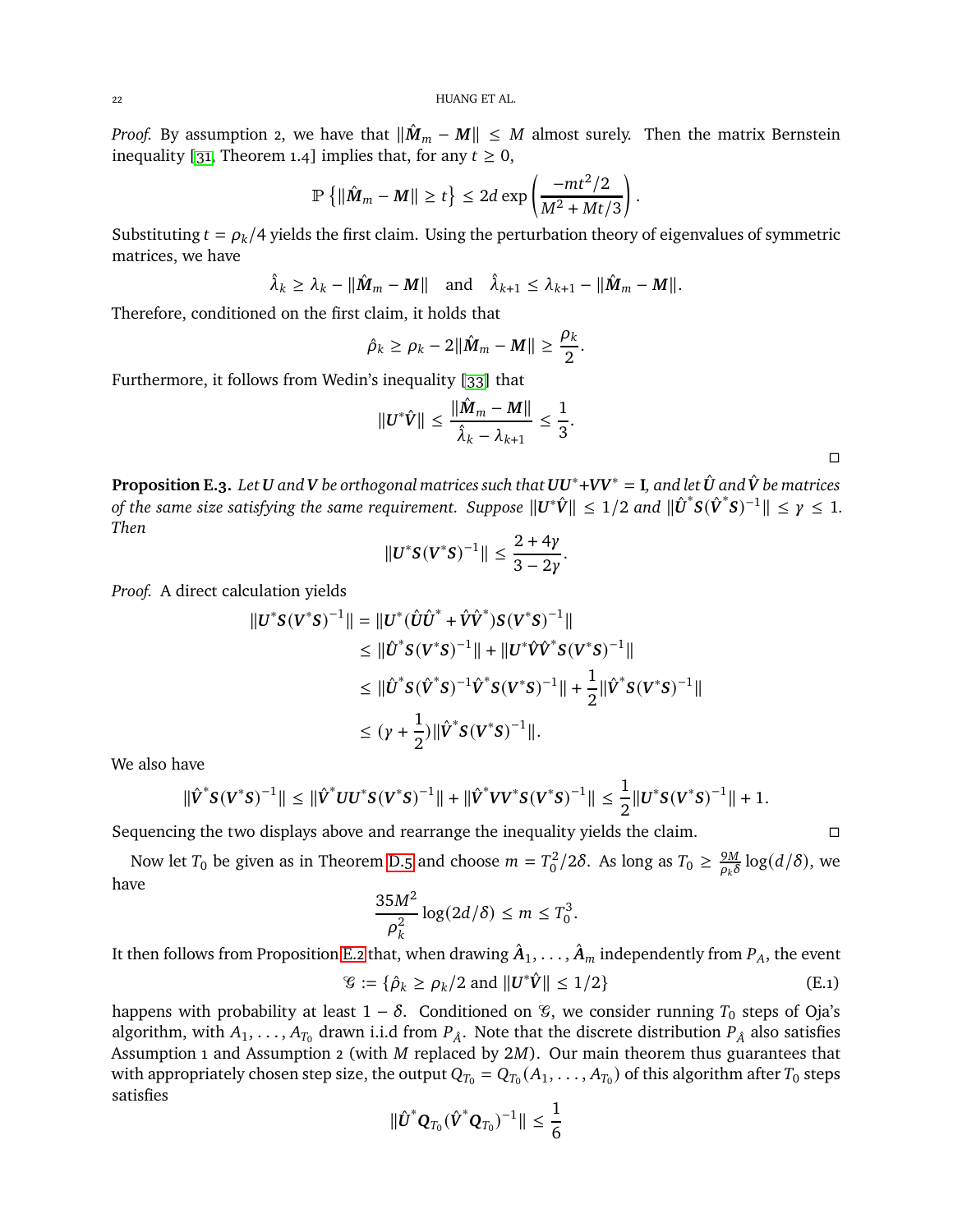with probability  $1 - \delta$ . Combining [\(E.1\)](#page-21-0) and Proposition [E.3,](#page-21-1) we obtain that with probability at least  $(1 - \delta)^2 \ge 1 - 2\delta$ , the output of the algorithm satisfies

$$
||\mathbf{U}^*\mathbf{Q}_{T_0}(\mathbf{V}^*\mathbf{Q}_{T_0})^{-1}|| \leq 1,
$$

that is,

$$
P_m (||\mathbf{U}^* \mathbf{Q}_{T_0} (\mathbf{V}^* \mathbf{Q}_{T_0})^{-1}|| \leq 1) \geq 1 - 2\delta.
$$

Finally, we obtain from Proposition [E.1](#page-20-1) that

$$
P_m \left( \left\| \boldsymbol{U}^* \boldsymbol{Q}_{T_0} (\boldsymbol{V}^* \boldsymbol{Q}_{T_0})^{-1} \right\| \le 1 \right)
$$
  
\n
$$
\ge P_A^{\otimes T_0} \left( \left\| \boldsymbol{U}^* \boldsymbol{Q}_{T_0} (\boldsymbol{V}^* \boldsymbol{Q}_{T_0})^{-1} \right\| \le 1 \right) - d_{\text{TV}} \left( P_m, P_A^{\otimes T_0} \right)
$$
  
\n
$$
\ge 1 - 3\delta.
$$

In other words, with the same choice of  $T_0$ , the output of  $T_0$  steps of Oja's algorithm with  $A_1, \ldots, A_{T_0}$ drawn i.i.d from the original distribution  $P_A$  satisfies

$$
||\mathbf{U}^* \mathbf{Q}_{T_0} (\mathbf{V}^* \mathbf{Q}_{T_0})^{-1}|| \leq 1
$$

with probability at least  $1 - 3\delta$ .

APPENDIX F. PHASE I SUCCEEDS IF  $T_0$  is large

<span id="page-22-0"></span>In this section, we prove Theorem [D.5](#page-18-0) when  $T_0 > \frac{C_p^5 d^5}{8^5 a^5 s}$  $\frac{C_T \alpha}{\delta^5 \bar{\rho}^5 s^5}$ . Note that this value of  $T_0$  is far larger than the optimal choice (which is of order  $\tilde{\Theta}(k/\delta^2 \bar{\rho}^2 s^2)$ ), which makes the theorem much easier to prove. Indeed, if  $T_0$  is this large, we can prove Theorem [D.5](#page-18-0) directly by using the same conditioning argument as in Phase II.

**Proposition F.1.** *Assume*  $\eta$  *and*  $T_0$  *satisfy the requirements of Theorem [D.5,](#page-18-0) and assume*  $\rho \ge \rho_k/2$ *. If*  $T_0 \ge \frac{C_T^5 d^5}{\delta^5 \bar{\rho}^5 s}$  $\frac{e_T}{\delta^5\bar\rho^5s^5},$  then

 $\|W_{T_0}\| \leq s$ 

*with probability at least*  $1 - \delta/3$ *.* 

*Proof.* Set  $\gamma = \frac{144C_{\gamma}d}{s^2}$  $\frac{\pi_{\rm Cyl}^{\rm Cyl}}{\delta^2}$  where  $C_{\gamma}$  is defined in Lemma [H.4](#page-25-0) and define the good events

$$
\mathcal{G}_0 := \{ ||W_0|| \le \gamma/(\sqrt{2}e) \}
$$
  

$$
\mathcal{G}_i := \{ ||W_0|| \le \gamma \} \cap \mathcal{G}_{i-1}, \quad \forall i \ge 1.
$$

In order to apply Theorem [3.1,](#page-6-3) we verify [\(3.1\)](#page-6-2) First assumption. We have

$$
\varepsilon = 2\eta M(1+\gamma) \le \frac{3C_{\eta} \log(ed/\delta s) M\gamma}{\rho T_0}
$$

and this quantity is smaller than 1/2 so long as

$$
C_T^5 \geq 864 C_\eta C_\gamma \,. \tag{F.1}
$$

<span id="page-22-1"></span>,

Second assumption. We again have

$$
\eta||M|| = \frac{C_{\eta} \log(ed/\delta s) ||M||}{\rho T_0},
$$

and  $(F.1)$  guarantees that this quantity is smaller than  $1/2$  as well. Third assumption. Since  $\varepsilon_i = \varepsilon$  for all *i* and  $\eta \rho \geq 0$ , this requirement trivially holds.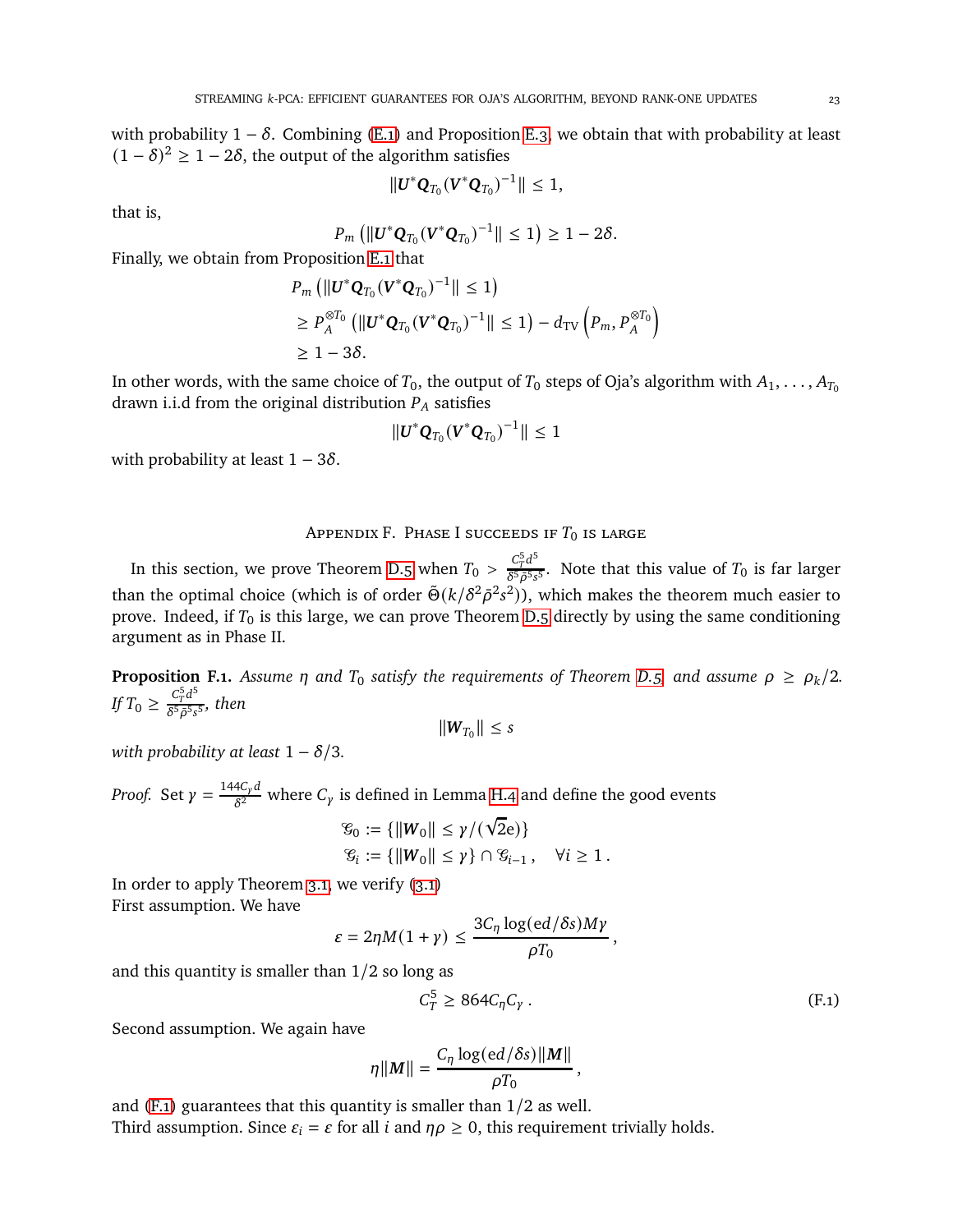Our goal is to bound

$$
\mathbb{P}\left\{\|W_{T_0}\| \geq s\right\} \leq \mathbb{P}\left\{\|W_{T_0}\mathbb{1}_{T_0}\| \geq s\right\} + \mathbb{P}\left\{\mathcal{G}_0^C\right\} + \sum\nolimits_{j=1}^{T_0} \mathbb{P}\left\{\mathcal{G}_j^C \cap \mathcal{G}_{j-1}\right\}.
$$

Having verified [\(3.1\)](#page-6-2), we can employ [\(3.2\)](#page-6-6), obtaining

$$
||W_{T_0}1_{T_0}||_{p,p}^2 \le e^{-T_0\eta\rho_k}k^{2/p}\gamma^2/2e^2 + (C_1\gamma^2 + C_2)pk^{2/p}\varepsilon^2T_0.
$$

For the first term, the fact that  $\rho_k \ge \frac{\rho}{2}$  implies that

$$
e^{-T_0 \eta \rho_k} \frac{\gamma^2}{2e^2} = (\delta s / \mathrm{e} d)^{C_\eta/2} \frac{\gamma^2}{2e^2},
$$

and this is smaller than  $\frac{s^2}{2e^2}$  as long as

<span id="page-23-0"></span>
$$
C_{\eta} \geq 8 + 2 \log(144C_{\gamma}).
$$

Letting  $C_3$  be as in Proposition [4.1](#page-7-5) and choosing  $p = log(6k/d\delta)$ , we also have

$$
p(C_1\gamma^2 + C_2)\varepsilon^2 T_0 \le p \frac{144^2 C_3^2 C_\eta^2 \log^2(\mathrm{ed}/\delta s) M^2 \gamma^2}{\rho^2 T_0} \le \frac{144^2 C_3^2 C_\eta^2 C_\gamma^2 \log^3(\mathrm{6d}/\delta s)}{C_T^5} \cdot \frac{\delta s}{d}
$$

Since  $\log^3(6d/\delta s) \le 9\frac{d}{\delta s}$  for all positive d,  $\delta$ , and s, this quantity will be less than  $\frac{s^2}{2e^2}$  so long as  $C_T^5 \geq 2(432eC_3C_\eta C_\gamma)^2$  $(F.2)$ 

and this requirement subsumes [\(F.1\)](#page-22-1).

We therefore obtain, for  $p = \log(6k/\delta)$ ,

$$
\mathbb{P}\left\{\|W_0\mathbb{1}_{T_0}\| \geq s\right\} \leq s^{-p} \|W_0\mathbb{1}_{T_0}\|_{p,p}^p \leq k e^{-p} \leq \delta/6,
$$

In a similar way, [\(3.2\)](#page-6-6) yields for all  $t \in [T_0]$ ,

$$
\gamma^{-2} \|\mathbf{W}_t\mathbb{1}_{t-1}\|_{p,p}^2 \leq \frac{k^{2/p}}{2e^2} + (C_1\gamma^2 + C_2)pk^{2/p}\varepsilon^2 T_0.
$$

If we choose  $p = \log(12kT_0/\delta)$ , then we have

$$
p(C_1\gamma^2 + C_2)\varepsilon^2 T_0 \le p \frac{C_3^2C_\eta^2\log^2(\operatorname{ed}/\delta s)M^2\gamma^2}{\rho^2 T_0} \le \frac{2144^2C_3^2C_\eta^2C_\gamma^2\log^3(T_0)}{C_T^4T_0^{1/5}},
$$

and since  $\log^3(T_0) \le 169T_0^{1/5}$  for all  $T_0$ , we have that this quantity will be at most  $\frac{1}{2e^2}$  if

$$
C_T^5 \ge (3744 e C_3 C_\eta C_\gamma)^{5/2},
$$

and this requirement subsumes [\(F.2\)](#page-23-0), and it holds under the assumptions of Theorem [D.5.](#page-18-0)

By Lemma [H.4,](#page-25-0) the event  $\mathcal{G}_0$  holds with probability at least  $1 - \delta/12$ .

Finally, we have for any  $j \in [T_0]$ ,

$$
\mathbb{P}\left\{ \mathcal{G}_j^C \cap \mathcal{G}_{j-1} \right\} \leq \mathbb{P}\left\{ ||\boldsymbol{W}_j \mathbb{1}_{j-1}|| \geq \gamma \right\} \leq \inf_{p \geq 2} \gamma^{-p} ||\boldsymbol{W}_t \mathbb{1}_{t-1}||_{p,p}^p,
$$

and choosing  $p = log(12kT_0/\delta)$  we have

$$
\gamma^{-p}||W_t \mathbb{1}_{t-1}||_{p,p}^p \leq k e^{-p} \leq \frac{12}{\delta T_0},
$$

and summing these probabilities for  $j \in [T_0]$ , yields that

$$
\mathbb{P}\left\{\|W_{T_0}\| \geq s\right\} \leq \mathbb{P}\left\{\|W_{T_0}\mathbb{1}_{T_0}\| \geq s\right\} + \mathbb{P}\left\{\mathcal{C}_0^C\right\} + \sum_{j=1}^{T_0} \mathbb{P}\left\{\mathcal{C}_j^C \cap \mathcal{C}_{j-1}\right\} \leq \frac{1}{6} + \frac{1}{12} + \frac{1}{12} = \frac{1}{3},
$$
as claimed.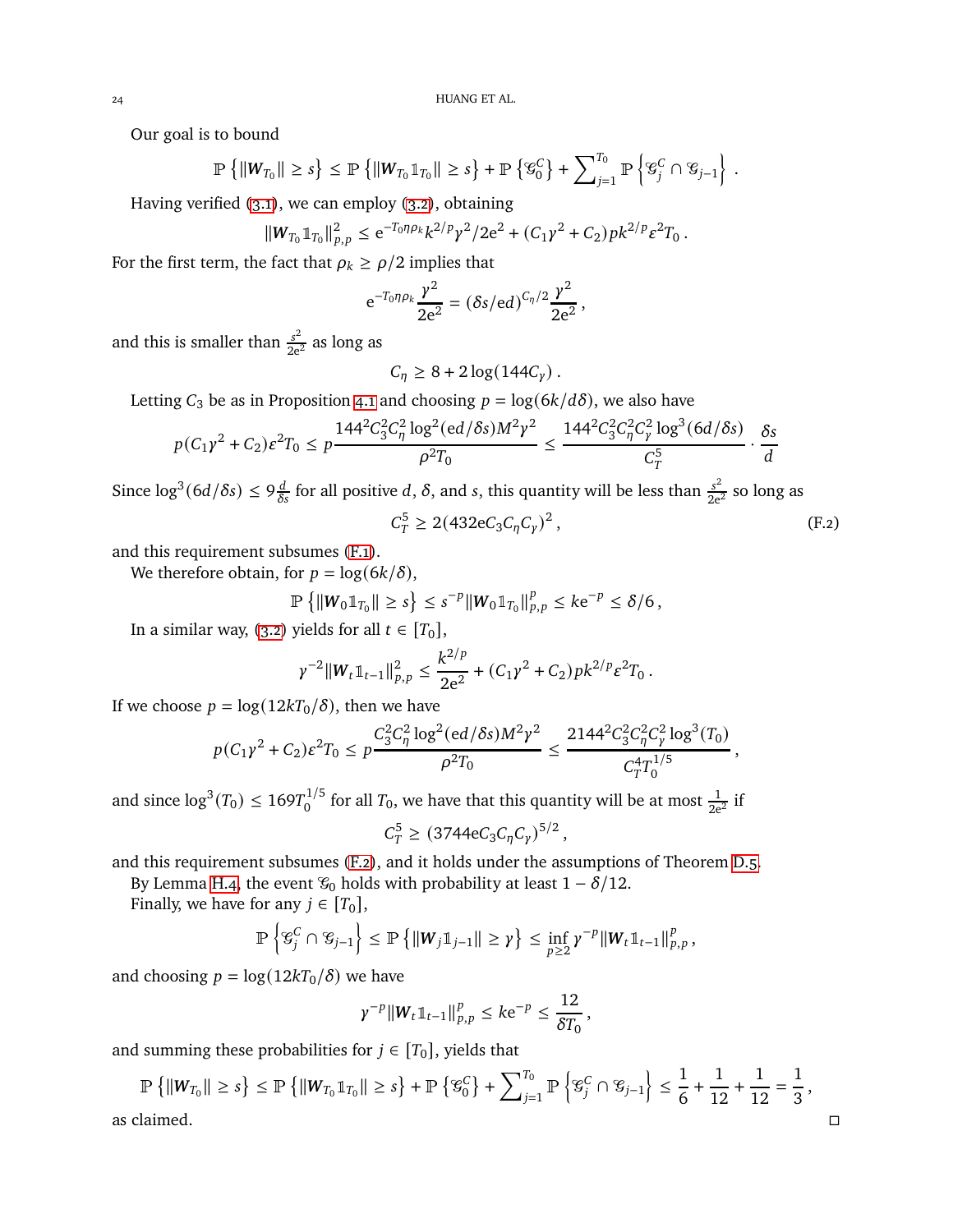#### APPENDIX G. OMITTED PROOFS

## <span id="page-24-0"></span>G.1. **Proof of Lemma [2.7.](#page-5-3)** We will show that

$$
W_t(I - \Delta_t^2) = H_t + J_{t,1} + J_{t,2},
$$

where

$$
H_t = U^*(\mathbf{I} + \eta_t M)Z_{t-1}(V^*(\mathbf{I} + \eta_t M)Z_{t-1})^{-1}, \quad J_{t,1} = \widehat{\Delta}_t - H_t \Delta_t, \quad \text{and} \quad J_{t,2} = -\widehat{\Delta}_t \Delta_t
$$

and where we write

$$
\widehat{\mathbf{\Delta}}_t = \eta_t \mathbf{U}^*(\mathbf{A}_t - \mathbf{M}) \mathbf{Z}_{t-1} (\mathbf{V}^*(\mathbf{I} + \eta_t \mathbf{M}) \mathbf{Z}_{t-1})^{-1}.
$$

By the definition of  $\mathbf{Z}_t$ , we have

$$
W_t = U^* Z_t (V^* Z_t)^{-1} = U^* Y_t Z_{t-1} (V^* Y_t Z_{t-1})^{-1}.
$$

We have

$$
V^*Y_tZ_{t-1} = V^*(I + \eta_t M)Z_{t-1} + \eta_t V^*(A_t - M)Z_{t-1}
$$
  
=  $(I + \eta_t V^*(A_t - M)Z_{t-1}(V^*(I + \eta_t M)Z_{t-1})^{-1}) V^*(I + \eta_t M)Z_{t-1}$   
=  $(I + \Delta_t)V^*(I + \eta_t M)Z_{t-1},$ 

which implies

$$
\begin{aligned} (\mathbf{V}^* \mathbf{Y}_t \mathbf{Z}_{t-1})^{-1} (\mathbf{I} - \mathbf{\Delta}_t^2) &= (\mathbf{V}^* (\mathbf{I} + \eta_t \mathbf{M}) \mathbf{Z}_{t-1})^{-1} (\mathbf{I} + \mathbf{\Delta}_t)^{-1} (\mathbf{I} + \mathbf{\Delta}_t) (\mathbf{I} - \mathbf{\Delta}_t) \\ &= (\mathbf{V}^* (\mathbf{I} + \eta_t \mathbf{M}) \mathbf{Z}_{t-1})^{-1} (\mathbf{I} - \mathbf{\Delta}_t) \,. \end{aligned}
$$

We also have

$$
U^*Y_tZ_{t-1} = U^*(I + \eta_t M)Z_{t-1} + \eta_t U^*(A_t - M)Z_{t-1}
$$
  
= 
$$
U^*(I + \eta_t M)Z_{t-1} + \widehat{\Delta}_t (V^*(I + \eta_t M)Z_{t-1}).
$$

Therefore

$$
W_t(\mathbf{I} - \Delta_t^2) = U^* Y_t Z_{t-1} (V^* Y_t Z_{t-1})^{-1}
$$
  
=  $U^* (\mathbf{I} + \eta_t M) Z_{t-1} (V^* (\mathbf{I} + \eta_t M) Z_{t-1})^{-1}$   
+  $\widehat{\Delta}_t - U^* (\mathbf{I} + \eta_t M) Z_{t-1} (V^* (\mathbf{I} + \eta_t M) Z_{t-1})^{-1} \Delta_t$   
-  $\widehat{\Delta}_t \Delta_t$ .

That is

$$
\boldsymbol{W}_t(\mathbf{I}-\widehat{\boldsymbol{\Delta}}_t^2)=\boldsymbol{H}_t+\boldsymbol{J}_{t,1}+\boldsymbol{J}_{t,2}.
$$

Since  $\Delta_t$  and  $\widehat{\Delta}_t$  are both  $O(\eta_t)$ , the claim follows.

G.2. **Proof of Proposition [2.9.](#page-6-4)** By the triangle inequality, we have

$$
||X+Y+Z||_{p,p} \leq ||X+Y||_{p,p} + ||Z||_{p,p},
$$

which implies

$$
||X + Y + Z||_{p,p}^{2} \le (||X + Y||_{p,p} + ||Z||_{p,p})^{2}
$$
  

$$
\le (1 + \lambda)(||X + Y||_{p,p}^{2} + \lambda^{-1}||Z||_{p,p}^{2}),
$$

where in the second step we have applied the elementary inequality

$$
(a+b)^2 \le (1+\lambda)(a^2 + \lambda^{-1}b^2) \,,
$$

valid for all real numbers a and b and  $\lambda > 0$ . Applying Proposition [2.8](#page-5-5) to  $||X + Y||_{p,p}^2$  then yields the claim.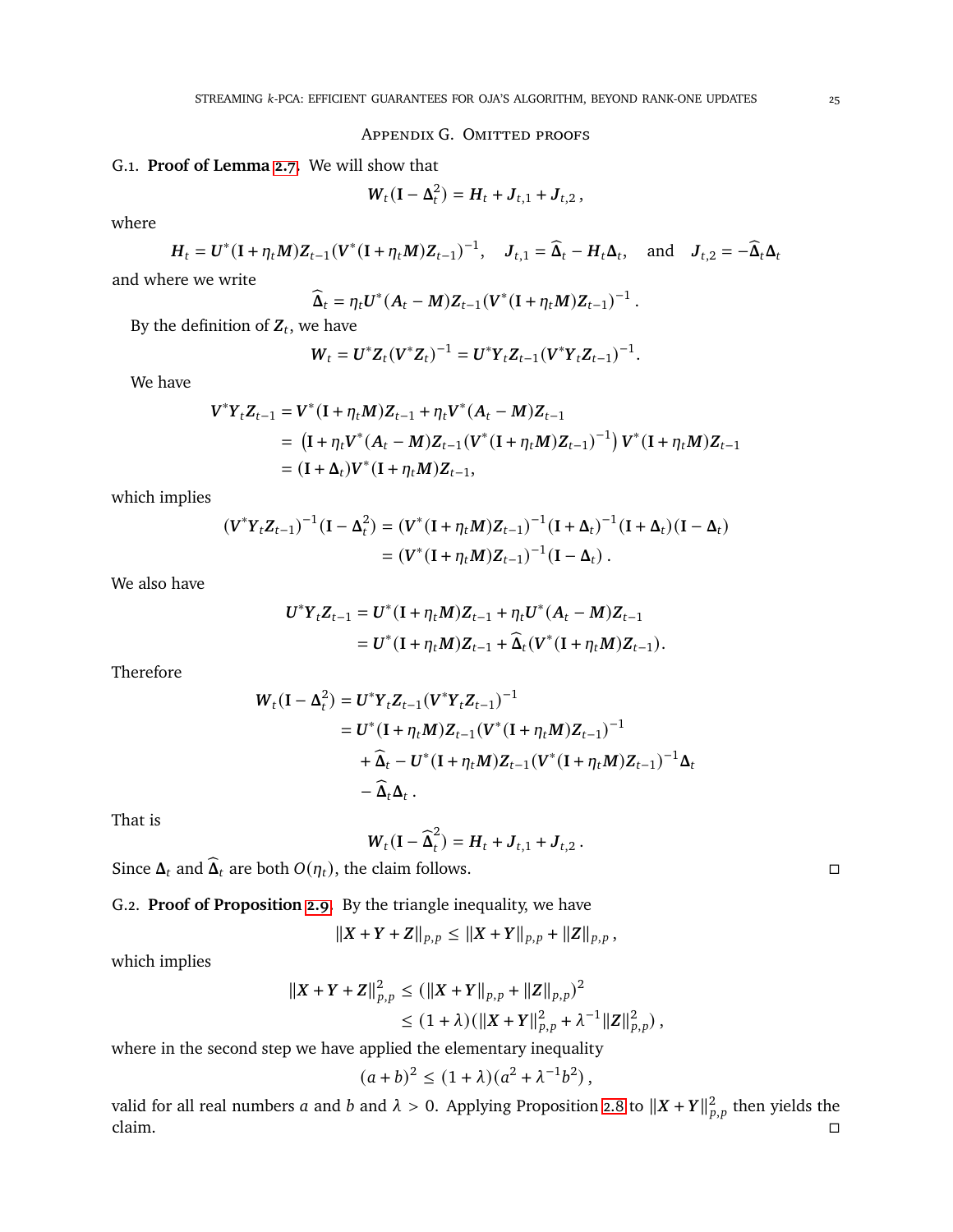#### Appendix H. Additional Lemmas

<span id="page-25-1"></span>**Lemma H.1.** *For any deterministic matrices* A, B and any standard Gaussian matrix Z of suitable sizes, *it holds that*

$$
\mathbb{P}\left\{\|\mathbf{AZB}\|_{2}\geq\|\mathbf{A}\|_{2}\|\mathbf{B}\|_{2}(1+t)\right\}\leq e^{-t^{2}/2}.
$$

*Proof.* Let  $f(X) := ||AXB||_2$ , then

$$
|f(X_1) - f(X_2)| \le ||A|| ||B|| \cdot ||X_1 - X_2||_2.
$$

By Gaussian concentration, we have

$$
\mathbb{P}\left\{f(\mathbf{Z}) \geq \mathbb{E}f(\mathbf{Z}) + ||\mathbf{A}|| ||\mathbf{B}||t\right\} \leq e^{-t^2/2}.
$$

Moreover, we have

$$
\mathbb{E}f(\mathbf{Z}) \leq (\mathbb{E}||\mathbf{AZB}||_2^2)^{1/2} = ||A||_2||B||_2.
$$

It thus follows that

$$
\mathbb{P}\left\{f(\mathbf{Z}) \ge ||\mathbf{A}||_2 ||\mathbf{B}||_2(1+t)\right\} \le \mathbb{P}\left\{f(\mathbf{Z}) \ge \mathbb{E}f(\mathbf{Z}) + ||\mathbf{A}|| ||\mathbf{B}||t\right\} \le e^{-t^2/2},
$$

which is the stated result.  $\Box$ 

<span id="page-25-4"></span>**Lemma H.2** ([\[6,](#page-26-16) Theorem II.13]). *Let*  $\boldsymbol{Q} \in \mathbb{R}^{d \times k}$  *be a standard Gaussian matrix. Then* 

$$
\mathbb{P}\left\{\|\mathbf{Q}\| \geq \sqrt{d} + \sqrt{k} + t\right\} \leq 2 \cdot e^{-t^2/2}.
$$

<span id="page-25-3"></span>**Lemma H.3** ([\[1,](#page-26-2) Lemma i.A.3]). Let  $Q \in \mathbb{R}^{k \times k}$  be a standard Gaussian matrix. Then for every  $\delta \in (0,1)$ ,

$$
\mathbb{P}\left\{\|\mathbf{Q}^{-1}\|_2\geq \frac{6\sqrt{k}}{\delta}\right\}\leq \delta.
$$

The next lemma bounds the probability of  $\mathcal{G}_0$  from below.

<span id="page-25-0"></span>**Lemma H.4.** *Let*  $\mathcal{C}_0$  *be the event defined in* [\(5.2\)](#page-9-3). There exists a positive constant  $C_\gamma = 144e$  such that  $f$ or any  $\delta \in (0,1)$ , if  $\gamma \ge C_\gamma \min\{\sqrt{k \log(emT_0/\delta)}/\delta, d/\delta^2\}$ , then  $\mathscr{C}_0$  holds with probability at least  $1 - \delta$ .

*Proof.* We have  $W_0 = U^* Z_0 (V^* Z_0)^{-1}$ , where  $Z_0$  is a matrix with i.i.d. Gaussian entries. Since *U* and  $V$  have orthonormal columns and are themselves orthogonal, the two matrices  $V^*{\rm Z}_0$  and  $U^*{\rm Z}_0$  are independent matrices with i.i.d. Gaussian entries. Using Lemma [H.1](#page-25-1) and conditioning on  $V^* \mathbf{Z}_0$ , we have that with probability at least  $1 - \delta/3(T_0 + 1)^2$ ,

$$
\max_{\mathbf{E}\in\mathscr{E}_{r,\ell}} \|\mathbf{E}\mathbf{U}^*\mathbf{Z}_0(\mathbf{V}^*\mathbf{Z}_0)^{-1}\|_2 \le \|(V^*\mathbf{Z}_0)^{-1}\|_2 \cdot 2\sqrt{8\ell \log(emT_0/\delta)},
$$
\n(H.1)

where we have taken a union bound over the fewer than  $((m + 1)(T_0 + 1))$ <sup> $\ell$ </sup> elements of  $\mathcal{E}_{r,\ell}$ . Taking a uniform bound again over all  $r, \ell \in [T_0 + 1]$  yields that, with probability at least  $1 - \delta/3$ , the event [\(H.1\)](#page-25-2) holds for all  $r, \ell \in [T_0 + 1]$ . By Lemma [H.3,](#page-25-3) we also have that that  $\|(V^*Z_0)^{-1}\|_2 \leq 18\sqrt{k}/8$  with probability at least  $1 - \delta/3$ . Furthermore, Lemma [H.2](#page-25-4) implies that  $||U^*Z_0|| \leq 2\sqrt{2d \log(3/\delta)}$  with probability at least  $1 - \delta/3$ . Combining these bounds, we obtain that with probability at least  $1 - \delta/$ ,

$$
\max_{\mathbf{E}\in\mathscr{E}_{r,\ell}}\|\mathbf{E}\mathbf{U}^*\mathbf{Z}_0(\mathbf{V}^*\mathbf{Z}_0)^{-1}\|_2\leq 36\sqrt{8\ell\log(emT_0/\delta)},
$$

which is less than  $\frac{\sqrt{\ell} \gamma}{\sqrt{2}e}$  as long as  $C_{\gamma} \ge 144e$ , and under this same assumption

$$
||W_0||_2 \le ||U^* Z_0|| \, ||(V^* Z_0)^{-1}||_2 \le 36\sqrt{2d \log(3/\delta)} \le \sqrt{d} \gamma
$$

as well.

<span id="page-25-2"></span>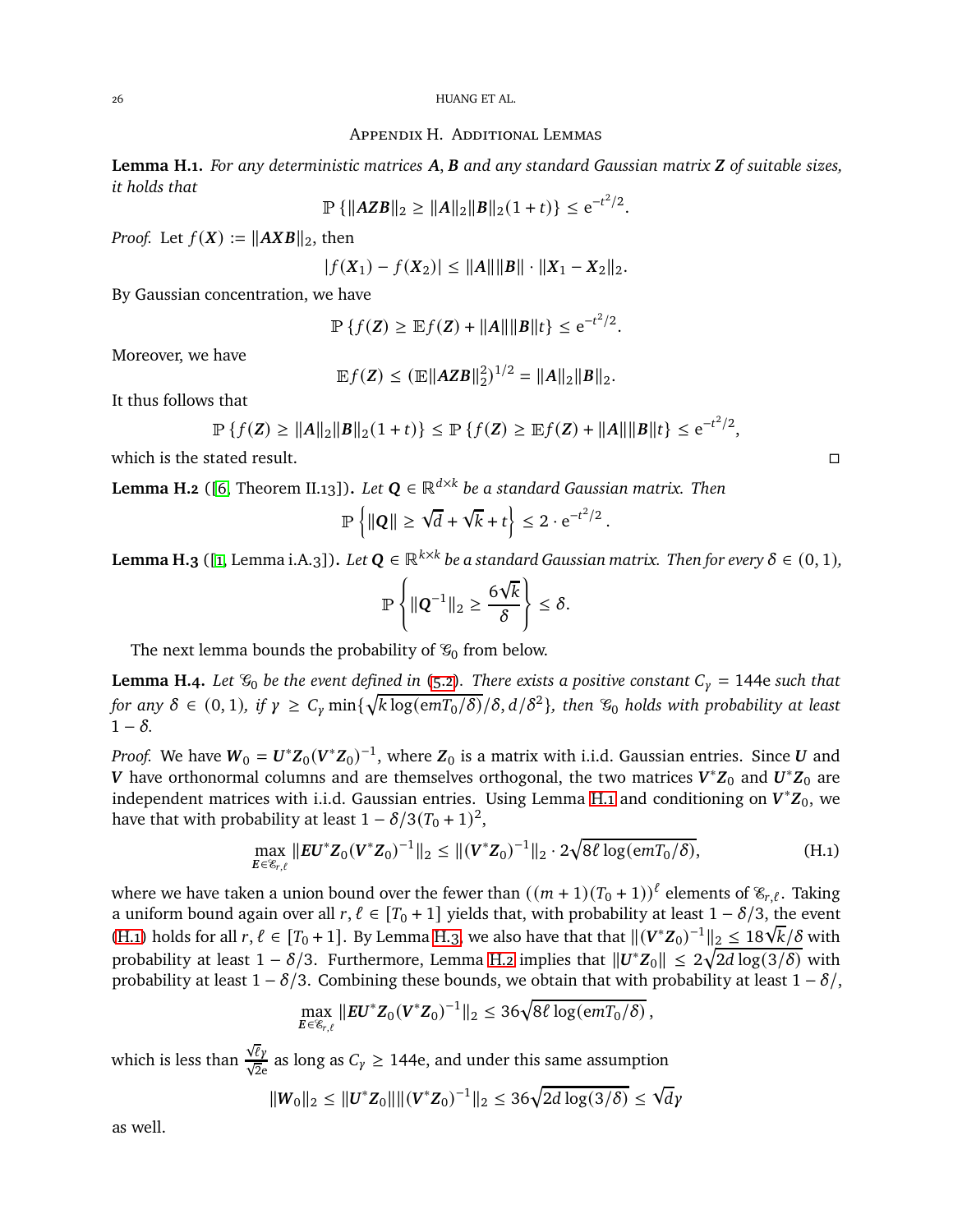So  $\mathcal{C}_0$  holds with probability at least  $1 - \delta$  if  $\gamma \geq C_\gamma \sqrt{k \log(emT_0/\delta)}/\delta$  for  $C_\gamma \geq 144e$ .

On the other hand, We have  $\mathbb{E} \|\boldsymbol{U}^*\boldsymbol{Z}_0\| \leq 2\sqrt{d}$ , so that  $\|\boldsymbol{U}^*\boldsymbol{Z}_0\| \leq 4\sqrt{d}/\delta$  with probability at least 1 –  $\delta/2$ , and Lemma [H.3](#page-25-3) implies that  $||V^*Z_0||_2 \leq 12\sqrt{k}/\delta$  with probability at least  $1 - \delta/2$ , so with probability at least  $1 - \delta$  we have

$$
||W_0||_2 \le ||U^* Z_0|| \, ||(V^* Z_0)^{-1}||_2 \le 48 \sqrt{dk} / \delta^2 < 50d / \delta^2 \, .
$$

as claimed. On this event, we also have  $||EW_0||_2 \le ||W_0||_2 \le 50d/\delta^2$ . Therefore, if  $\gamma \ge 50\sqrt{2}$ ed/ $\delta^2$ , then  $\mathcal{G}_0$  holds.

So  $\mathcal{C}_0$  holds with probability at least  $1 - \delta$  if  $\gamma \geq C_{\gamma} d/\delta^2$  for  $C_{\gamma} \geq 50\sqrt{2}e$ . Therefore, taking  $C_{\gamma} = 144e$  satisfies both requirements and proves the claim.

#### **REFERENCES**

- <span id="page-26-2"></span>[1] Z. Allen-Zhu and Y. Li. First efficient convergence for streaming k-PCA: a global, gap-free, and near-optimal rate. In *58th Annual IEEE Symposium on Foundations of Computer Science—FOCS 2017*, pages 487–492. IEEE Computer Soc., Los Alamitos, CA, 2017.
- <span id="page-26-7"></span>[2] M. Balcan, S. S. Du, Y. Wang, and A. W. Yu. An improved gap-dependency analysis of the noisy power method. In Feldman et al. [10], pages 284–309.
- [3] M. Balcan and K. Q. Weinberger, editors. *Proceedings of the 33nd International Conference on Machine Learning, ICML 2016, New York City, NY, USA, June 19-24, 2016*, volume 48 of *JMLR Workshop and Conference Proceedings*. JMLR.org, 2016.
- <span id="page-26-8"></span>[4] A. Balsubramani, S. Dasgupta, and Y. Freund. The fast convergence of incremental PCA. In Burges et al. [5], pages 3174–3182.
- [5] C. J. C. Burges, L. Bottou, Z. Ghahramani, and K. Q. Weinberger, editors. *Advances in Neural Information Processing Systems 26: 27th Annual Conference on Neural Information Processing Systems 2013. Proceedings of a meeting held December 5-8, 2013, Lake Tahoe, Nevada, United States*, 2013.
- <span id="page-26-16"></span>[6] K. R. Davidson and S. J. Szarek. Local operator theory, random matrices and Banach spaces. In *Handbook of the geometry of Banach spaces, Vol. I*, pages 317–366. North-Holland, Amsterdam, 2001.
- <span id="page-26-13"></span><span id="page-26-12"></span>[7] C. Davis and W. M. Kahan. The rotation of eigenvectors by a perturbation. III. *SIAM J. Numer. Anal.*, 7:1–46, 1970.
- [8] X. V. Doan and S. Vavasis. Finding the largest low-rank clusters with Ky Fan 2-k-norm and  $\ell_1$ -norm. *SIAM J. Optim.*, 26(1):274–312, 2016.
- <span id="page-26-4"></span>[9] A. Edelman, T. A. Arias, and S. T. Smith. The geometry of algorithms with orthogonality constraints. *SIAM J. Matrix Anal. Appl.*, 20(2):303–353, 1999.
- [10] V. Feldman, A. Rakhlin, and O. Shamir, editors. *Proceedings of the 29th Conference on Learning Theory, COLT 2016, New York, USA, June 23-26, 2016*, volume 49 of *JMLR Workshop and Conference Proceedings*. JMLR.org, 2016.
- <span id="page-26-15"></span>[11] D. Freedman. A remark on the difference between sampling with and without replacement. *J. Amer. Statist. Assoc.*, 72(359):681, 1977.
- <span id="page-26-3"></span>[12] G. H. Golub and C. F. Van Loan. *Matrix computations*. Johns Hopkins Studies in the Mathematical Sciences. Johns Hopkins University Press, Baltimore, MD, third edition, 1996.
- <span id="page-26-9"></span>[13] M. Hardt and E. Price. The noisy power method: A meta algorithm with applications. In Z. Ghahramani, M. Welling, C. Cortes, N. D. Lawrence, and K. Q. Weinberger, editors, *Advances in Neural Information Processing Systems 27: Annual Conference on Neural Information Processing Systems 2014, December 8-13 2014, Montreal, Quebec, Canada*, pages 2861–2869, 2014.
- <span id="page-26-14"></span><span id="page-26-10"></span>[14] A. Henriksen and R. Ward. Adaoja: Adaptive learning rates for streaming pca. 05 2019, 1905.12115.
- <span id="page-26-5"></span>[15] A. Henriksen and R. Ward. Concentration inequalities for random matrix products. *Linear Algebra Appl.*, 594:81–94, 2020.
- <span id="page-26-1"></span>[16] D. Huang, J. Niles-Weed, J. A. Tropp, and R. Ward. Matrix concentration for products. 03 2020, 2003.05437.
- [17] P. Jain, C. Jin, S. M. Kakade, P. Netrapalli, and A. Sidford. Streaming PCA: matching matrix bernstein and near-optimal finite sample guarantees for oja's algorithm. In Feldman et al. [10], pages 1147–1164.
- <span id="page-26-11"></span><span id="page-26-0"></span>[18] I. T. Jolliffe. *Principal component analysis*. Springer Series in Statistics. Springer-Verlag, New York, second edition, 2002.
- [19] A. Juditsky and A. S. Nemirovski. Large deviations of vector-valued martingales in 2-smooth normed spaces. 09 2008, 0809.0813.
- <span id="page-26-6"></span>[20] C. Li, H. Lin, and C. Lu. Rivalry of two families of algorithms for memory-restricted streaming PCA. In A. Gretton and C. C. Robert, editors, *Proceedings of the 19th International Conference on Artificial Intelligence and Statistics, AISTATS*